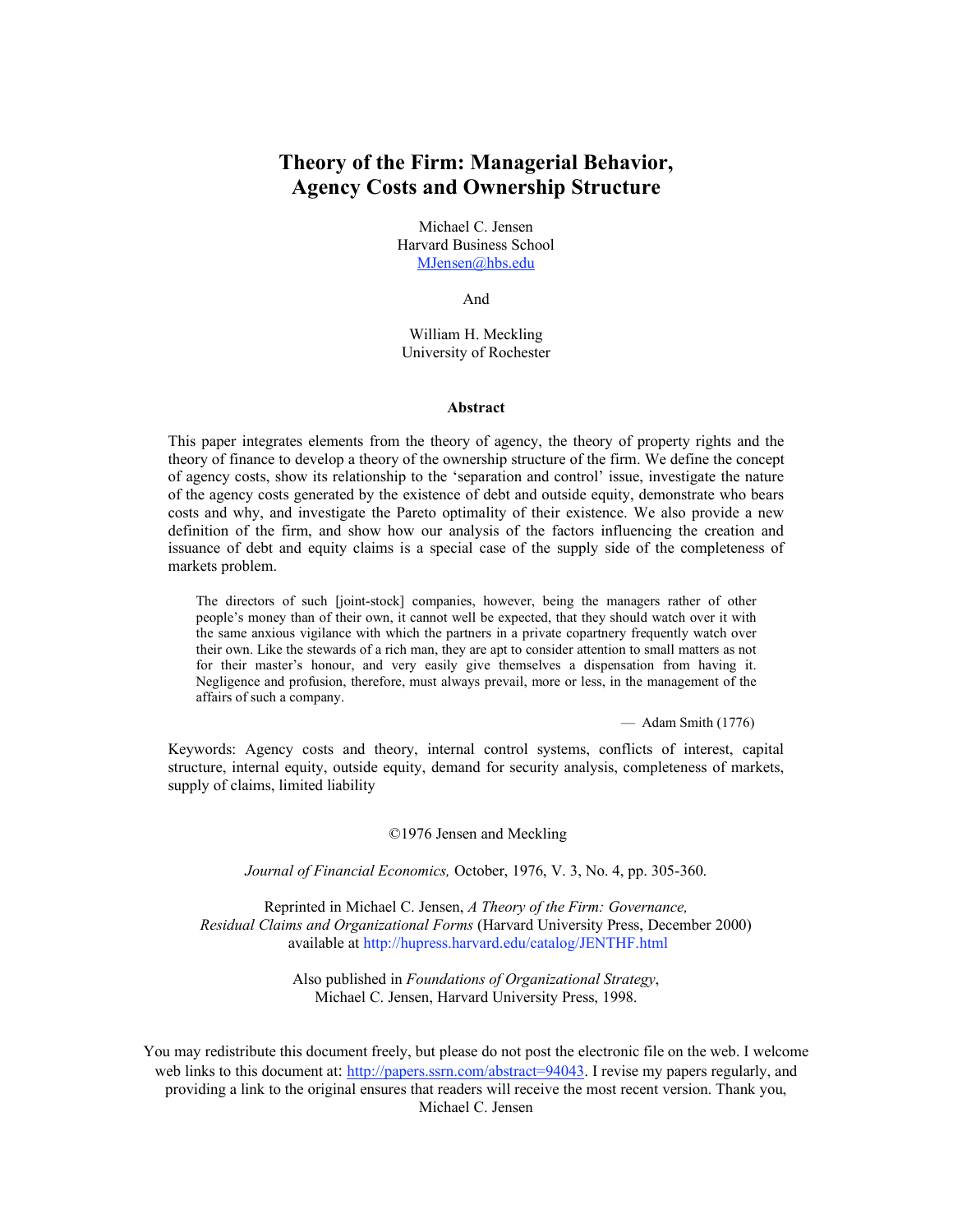# **Theory of the Firm: Managerial Behavior, Agency Costs and Ownership Structure**

Michael C. Jensen Harvard Business School

and

William H. Meckling\* University of Rochester

# **1. Introduction**

l

1.1. Motivation of the Paper

In this paper we draw on recent progress in the theory of (1) property rights, (2) agency, and (3) finance to develop a theory of ownership structure<sup>1</sup> for the firm. In addition to tying together elements of the theory of each of these three areas, our analysis casts new light on and has implications for a variety of issues in the professional and popular literature including the definition of the firm, the "separation of ownership and control," the "social responsibility" of business, the definition of a "corporate objective function," the determination of an optimal capital structure, the specification of the content of credit agreements, the theory of organizations, and the supply side of the completeness of markets problems.

<sup>&</sup>lt;sup>1</sup>We do not use the term 'capital structure' because that term usually denotes the relative quantities of bonds, equity, warrants, trade credit, etc., which represent the liabilities of a firm. Our theory implies there is another important dimension to this problem—namely the relative amount of ownership claims held by insiders (management) and outsiders (investors with no direct role in the management of the firm).

<sup>\*</sup> Associate Professor and Dean, respectively, Graduate School of Management, University of Rochester. An earlier version of this paper was presented at the Conference on Analysis and Ideology, Interlaken, Switzerland, June 1974, sponsored by the Center for Research in Government Policy and Business at the University of Rochester, Graduate School of Management. We are indebted to F. Black, E. Fama, R. Ibbotson, W. Klein, M. Rozeff, R. Weil, O. Williamson, an anonymous referee, and to our colleagues and members of the Finance Workshop at the University of Rochester for their comments and criticisms, in particular G. Benston, M. Canes, D. Henderson, K. Leffler, J. Long, C. Smith, R. Thompson, R. Watts, and J. Zimmerman.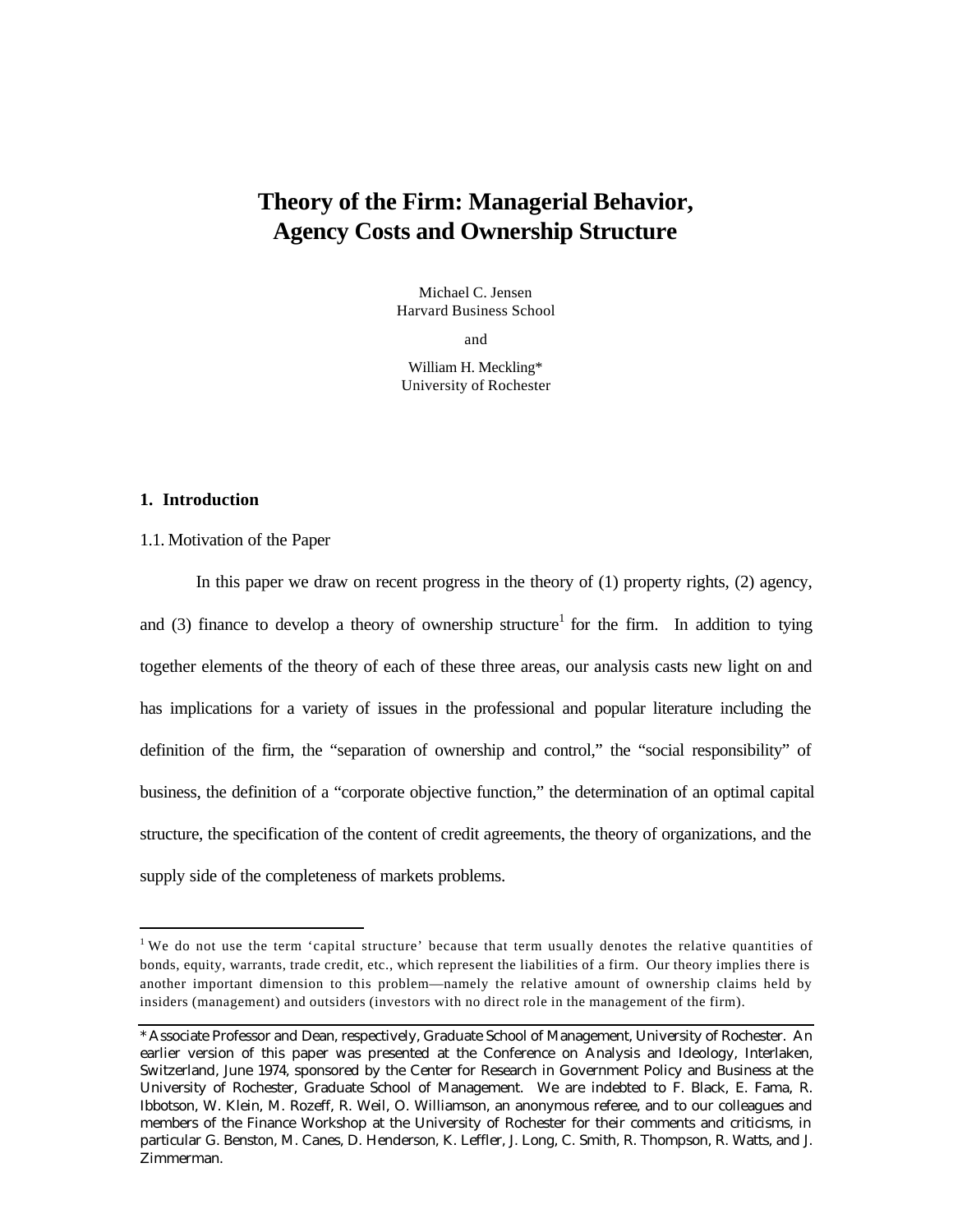Our theory helps explain:

- 1. why an entrepreneur or manager in a firm which has a mixed financial structure (containing both debt and outside equity claims) will choose a set of activities for the firm such that the total value of the firm is *less* than it would be if he were the sole owner and why this result is independent of whether the firm operates in monopolistic or competitive product or factor markets;
- 2. why his failure to maximize the value of the firm is perfectly consistent with efficiency;
- 3. why the sale of common stock is a viable source of capital even though managers do not literally maximize the value of the firm;
- 4. why debt was relied upon as a source of capital before debt financing offered any tax advantage relative to equity;
- 5. why preferred stock would be issued;
- 6. why accounting reports would be provided voluntarily to creditors and stockholders, and why independent auditors would be engaged by management to testify to the accuracy and correctness of such reports;
- 7. why lenders often place restrictions on the activities of firms to whom they lend, and why firms would themselves be led to suggest the imposition of such restrictions;
- 8. why some industries are characterized by owner-operated firms whose sole outside source of capital is borrowing;
- 9. why highly regulated industries such as public utilities or banks will have higher debt equity ratios for equivalent levels of risk than the average nonregulated firm;
- 10. why security analysis can be socially productive even if it does not increase portfolio returns to investors.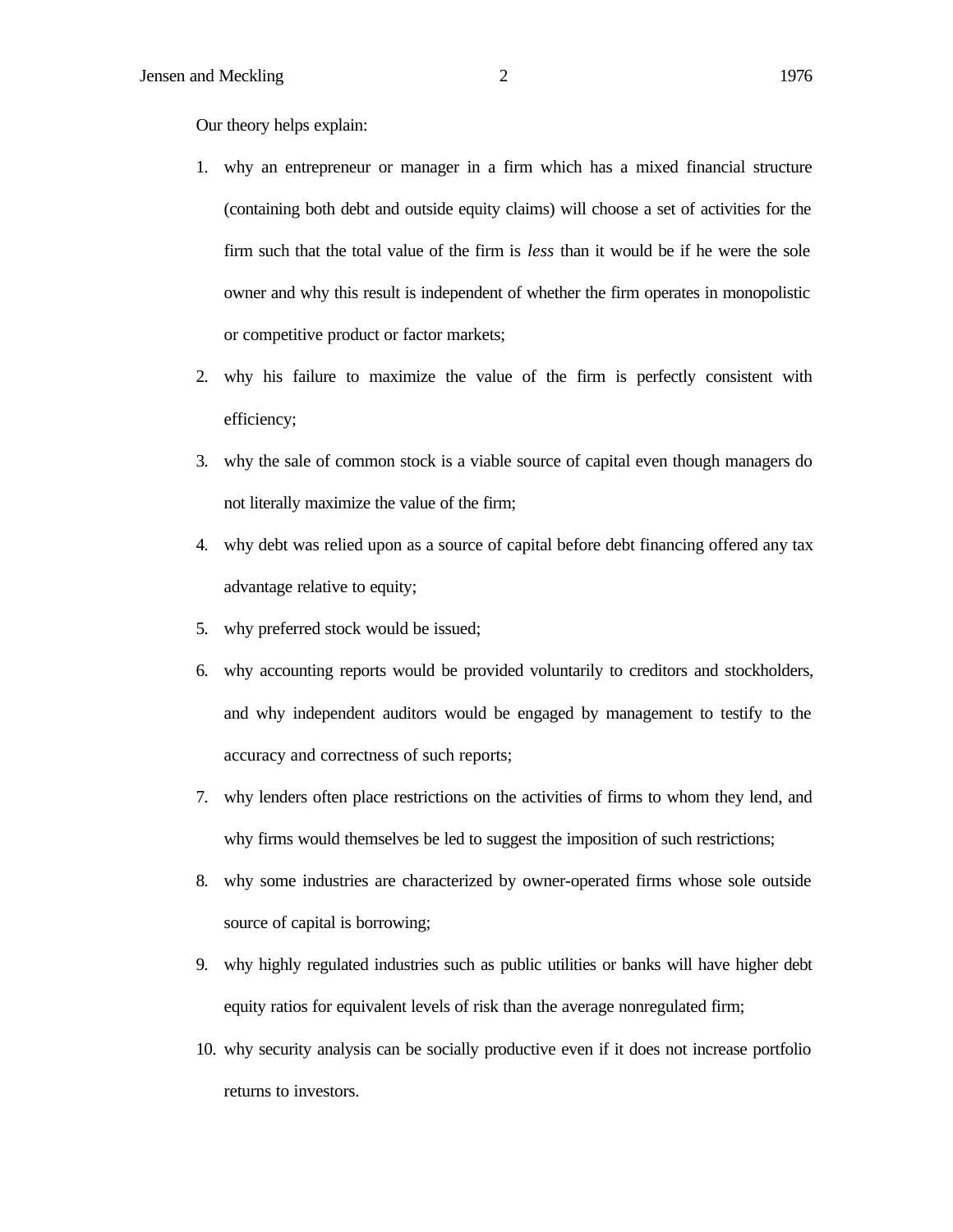1.2 Theory of the Firm: An Empty Box?

While the literature of economics is replete with references to the "theory of the firm," the material generally subsumed under that heading is not actually a theory of the firm but rather a theory of markets in which firms are important actors. The firm is a "black box" operated so as to meet the relevant marginal conditions with respect to inputs and outputs, thereby maximizing profits, or more accurately, present value. Except for a few recent and tentative steps, however, we have no theory which explains how the conflicting objectives of the individual participants are brought into equilibrium so as to yield this result. The limitations of this black box view of the firm have been cited by Adam Smith and Alfred Marshall, among others. More recently, popular and professional debates over the "social responsibility" of corporations, the separation of ownership and control, and the rash of reviews of the literature on the "theory of the firm" have evidenced continuing concern with these issues. $2$ 

A number of major attempts have been made during recent years to construct a theory of the firm by substituting other models for profit or value maximization, with each attempt motivated by a conviction that the latter is inadequate to explain managerial behavior in large corporations.<sup>3</sup> Some of these reformulation attempts have rejected the fundamental principle of maximizing

<sup>&</sup>lt;sup>2</sup> Reviews of this literature are given by Peterson (1965), Alchian (1965, 1968), Machlup (1967), Shubik (1970), Cyert and Hedrick (1972), Branch (1973), Preston (1975).

<sup>&</sup>lt;sup>3</sup> See Williamson (1964, 1970, 1975), Marris (1964), Baumol (1959), Penrose (1958), and Cyert and March (1963). Thorough reviews of these and other contributions are given by Machlup (1967) and Alchian (1965).

Simon (1955) developed a model of human choice incorporating information (search) and computational costs which also has important implications for the behavior of managers. Unfortunately, Simon's work has often been misinterpreted as a denial of maximizing behavior, and misused, especially in the marketing and behavioral science literature. His later use of the term "satisficing" (Simon, 1959) has undoubtedly contributed to this confusion because it suggests rejection of maximizing behavior rather than maximization subject to costs of information and of decision making.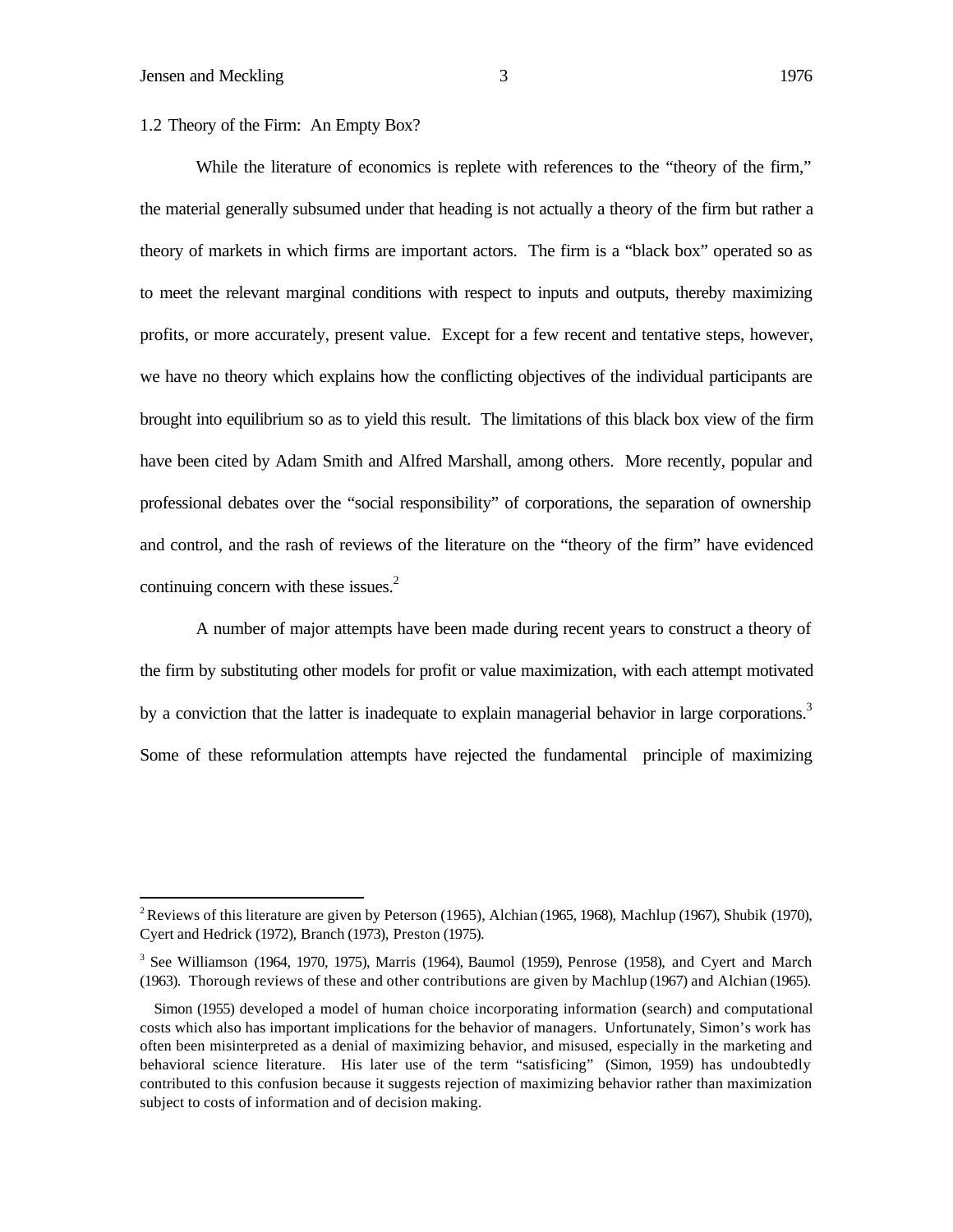behavior as well as rejecting the more specific profit-maximizing model. We retain the notion of maximizing behavior on the part of all individuals in the analysis that follows.<sup>4</sup>

## 1.3 Property Rights

An independent stream of research with important implications for the theory of the firm has been stimulated by the pioneering work of Coase, and extended by Alchian, Demsetz, and others.<sup>5</sup> A comprehensive survey of this literature is given by Furubotn and Pejovich (1972). While the focus of this research has been "property rights", the subject matter encompassed is far broader than that term suggests. What is important for the problems addressed here is that specification of individual rights determines how costs and rewards will be allocated among the participants in any organization. Since the specification of rights is generally affected through contracting (implicit as well as explicit), individual behavior in organizations, including the behavior of managers, will depend upon the nature of these contracts. We focus in this paper on the behavioral implications of the property rights specified in the contracts between the owners and managers of the firm.

#### 1.4 Agency Costs

l

Many problems associated with the inadequacy of the current theory of the firm can also be viewed as special cases of the theory of agency relationships in which there is a growing

<sup>&</sup>lt;sup>4</sup> See Meckling (1976) for a discussion of the fundamental importance of the assumption of resourceful, evaluative, maximizing behavior on the part of individuals in the development of theory. Klein (1976) takes an approach similar to the one we embark on in this paper in his review of the theory of the firm and the law.

<sup>&</sup>lt;sup>5</sup> See Coase (1937, 1959, 1960), Alchian (1965, 1968), Alchian and Kessel (1962), Demsetz (1967), Alchian and Demsetz (1972), Monson and Downs (1965), Silver and Auster (1969), and McManus (1975).

<sup>&</sup>lt;sup>6</sup> Property rights are of course human rights, i.e., rights which are possessed by human beings. The introduction of the wholly false distinction between property rights and human rights in many policy discussions is surely one of the all time great semantic flimflams.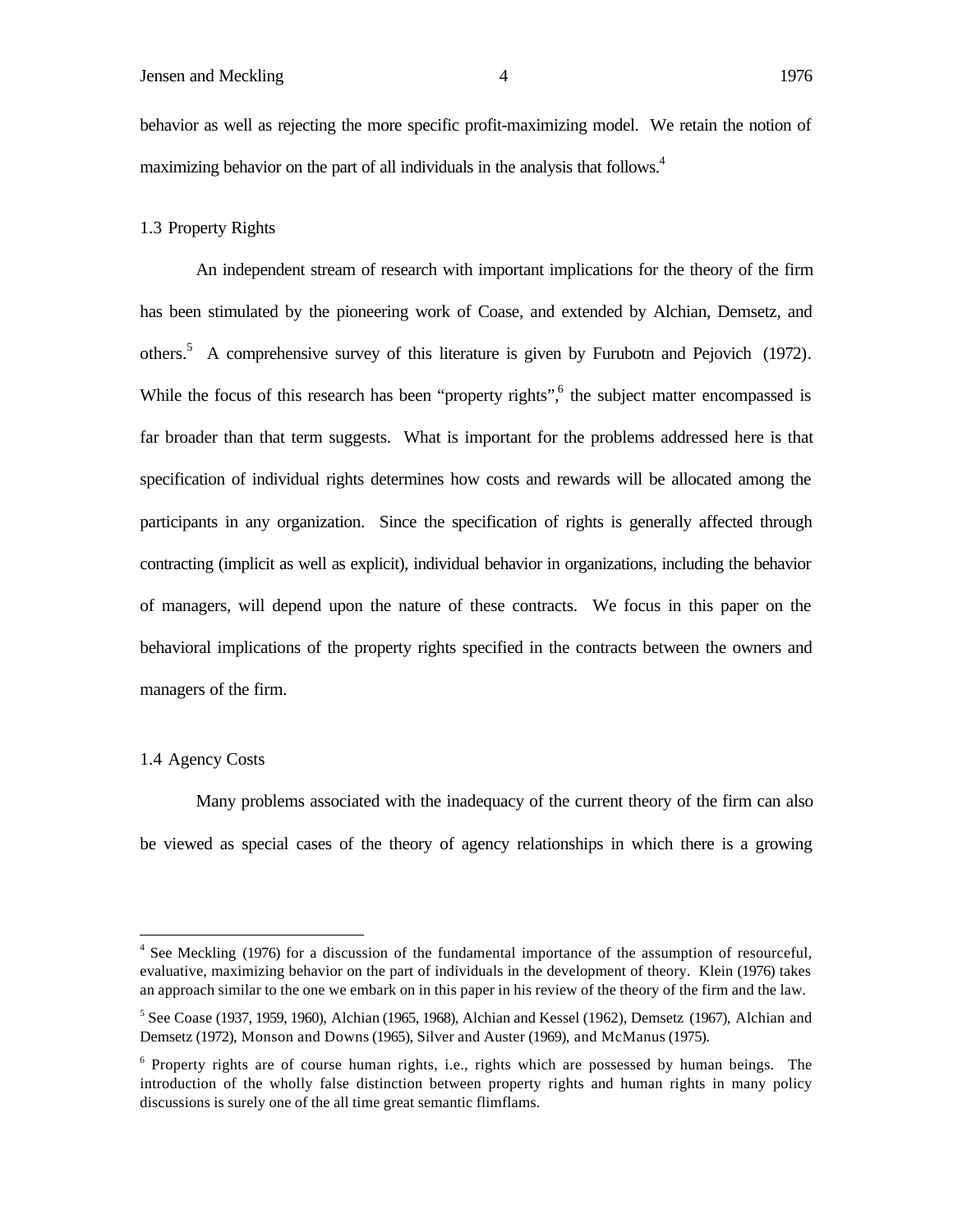literature.<sup>7</sup> This literature has developed independently of the property rights literature even though the problems with which it is concerned are similar; the approaches are in fact highly complementary to each other.

We define an agency relationship as a contract under which one or more persons (the principal(s)) engage another person (the agent) to perform some service on their behalf which involves delegating some decision making authority to the agent. If both parties to the relationship are utility maximizers, there is good reason to believe that the agent will not always act in the best interests of the principal. The *principal* can limit divergences from his interest by establishing appropriate incentives for the agent and by incurring monitoring costs designed to limit the aberrant activities of the agent. In addition in some situations it will pay the *agent* to expend resources (bonding costs) to guarantee that he will not take certain actions which would harm the principal or to ensure that the principal will be compensated if he does take such actions. However, it is generally impossible for the principal or the agent at zero cost to ensure that the agent will make optimal decisions from the principal's viewpoint. In most agency relationships the principal and the agent will incur positive monitoring and bonding costs (non-pecuniary as well as pecuniary), and in addition there will be some divergence between the agent's decisions<sup>8</sup> and those decisions which would maximize the welfare of the principal. The dollar equivalent of the reduction in welfare experienced by the principal as a result of this divergence is also a cost of the agency relationship, and we refer to this latter cost as the "residual loss." We define *agency costs* as the sum of:

l

<sup>&</sup>lt;sup>7</sup> Cf. Berhold (1971), Ross (1973, 1974a), Wilson (1968, 1969), and Heckerman (1975).

<sup>&</sup>lt;sup>8</sup> Given the optimal monitoring and bonding activities by the principal and agent.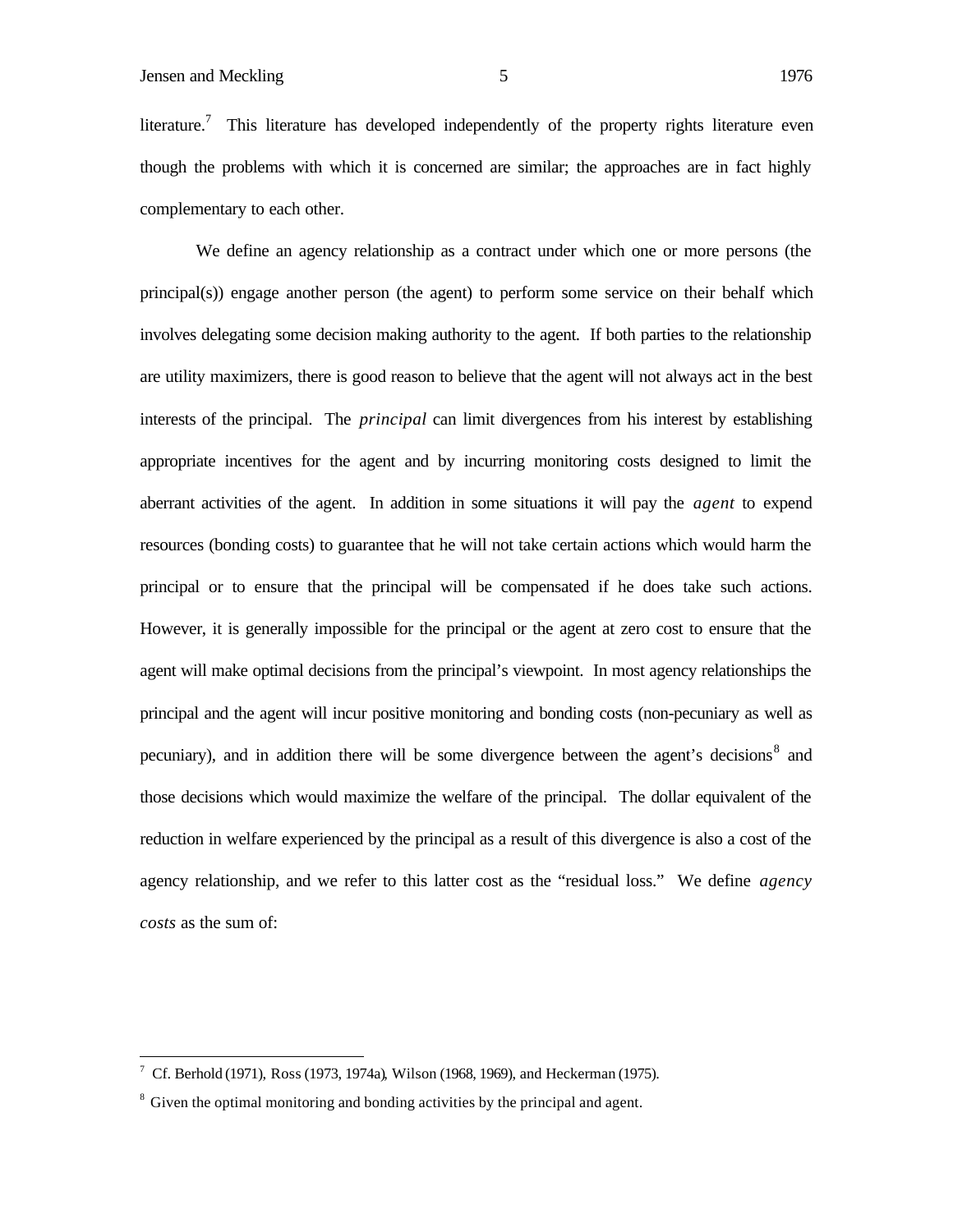- 1. the monitoring expenditures by the principal, $\frac{9}{2}$
- 2. the bonding expenditures by the agent,
- 3. the residual loss.

Note also that agency costs arise in any situation involving cooperative effort (such as the coauthoring of this paper) by two or more people even though there is no clear-cut principal-agent relationship. Viewed in this light it is clear that our definition of agency costs and their importance to the theory of the firm bears a close relationship to the problem of shirking and monitoring of team production which Alchian and Demsetz (1972) raise in their paper on the theory of the firm.

Since the relationship between the stockholders and the managers of a corporation fits the definition of a pure agency relationship, it should come as no surprise to discover that the issues associated with the "separation of ownership and control" in the modern diffuse ownership corporation are intimately associated with the general problem of agency. We show below that an explanation of why and how the agency costs generated by the corporate form are born leads to a theory of the ownership (or capital) structure of the firm.

Before moving on, however, it is worthwhile to point out the generality of the agency problem. The problem of inducing an "agent" to behave as if he were maximizing the "principal's" welfare is quite general. It exists in all organizations and in all cooperative efforts at every level of management in firms, $^{10}$  in universities, in mutual companies, in cooperatives, in

<sup>&</sup>lt;sup>9</sup> As it is used in this paper the term monitoring includes more than just measuring or observing the behavior of the agent. It includes efforts on the part of the principal to 'control' the behavior of the agent through budget restrictions, compensation policies, operating rules, etc.

 $10$  As we show below the existence of positive monitoring and bonding costs will result in the manager of a corporation possessing control over some resources which he can allocate (within certain constraints) to satisfy his own preferences. However, to the extent that he must obtain the cooperation of others in order to carry out his tasks (such as divisional vice presidents) and to the extent that he cannot control their behavior perfectly and costlessly they will be able to appropriate some of these resources for their own ends. In short, there are agency costs generated at every level of the organization. Unfortunately, the analysis of these more general organizational issues is even more difficult than that of the 'ownership and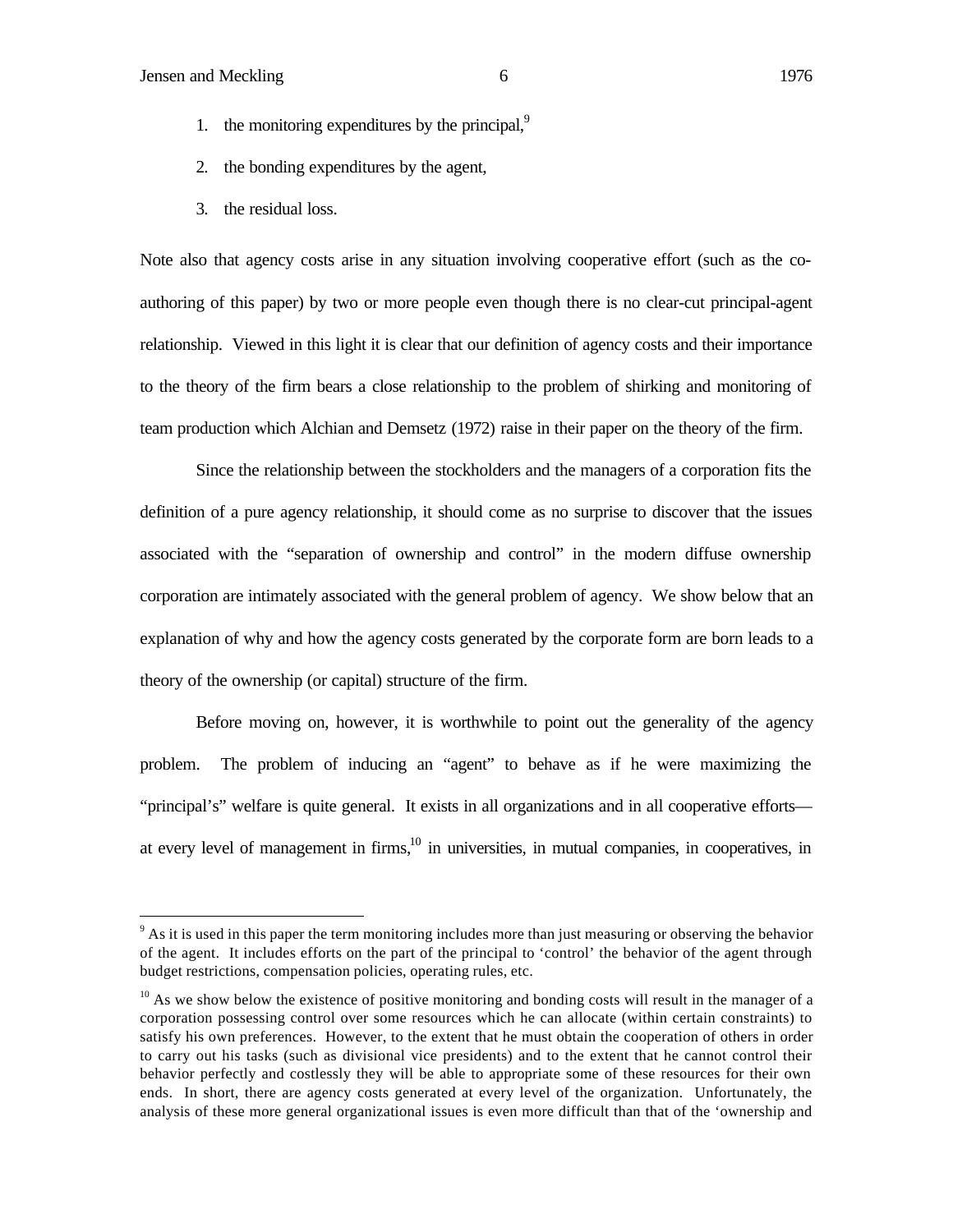governmental authorities and bureaus, in unions, and in relationships normally classified as agency relationships such as those common in the performing arts and the market for real estate. The development of theories to explain the form which agency costs take in each of these situations (where the contractual relations differ significantly), and how and why they are born will lead to a rich theory of organizations which is now lacking in economics and the social sciences generally. We confine our attention in this paper to only a small part of this general problem—the analysis of agency costs generated by the contractual arrangements between the owners and top management of the corporation.

Our approach to the agency problem here differs fundamentally from most of the existing literature. That literature focuses almost exclusively on the normative aspects of the agency relationship; that is, how to structure the contractual relation (including compensation incentives) between the principal and agent to provide appropriate incentives for the agent to make choices which will maximize the principal's welfare, given that uncertainty and imperfect monitoring exist. We focus almost entirely on the positive aspects of the theory. That is, we assume individuals solve these normative problems, and given that only stocks and bonds can be issued as claims, we investigate the incentives faced by each of the parties and the elements entering into the determination of the equilibrium contractual form characterizing the relationship between the manager (i.e., agent) of the firm and the outside equity and debt holders (i.e., principals).

# 1.5 General Comments on the Definition of the firm

l

Ronald Coase in his seminal paper entitled "The Nature of the Firm" (1937) pointed out that economics had no positive theory to determine the bounds of the firm. He characterized the

control' issue because the nature of the contractual obligations and rights of the parties are much more varied and generally not as well specified in explicit contractual arrangements. Nevertheless, they exist and we believe that extensions of our analysis in these directions show promise of producing insights into a viable theory of organization.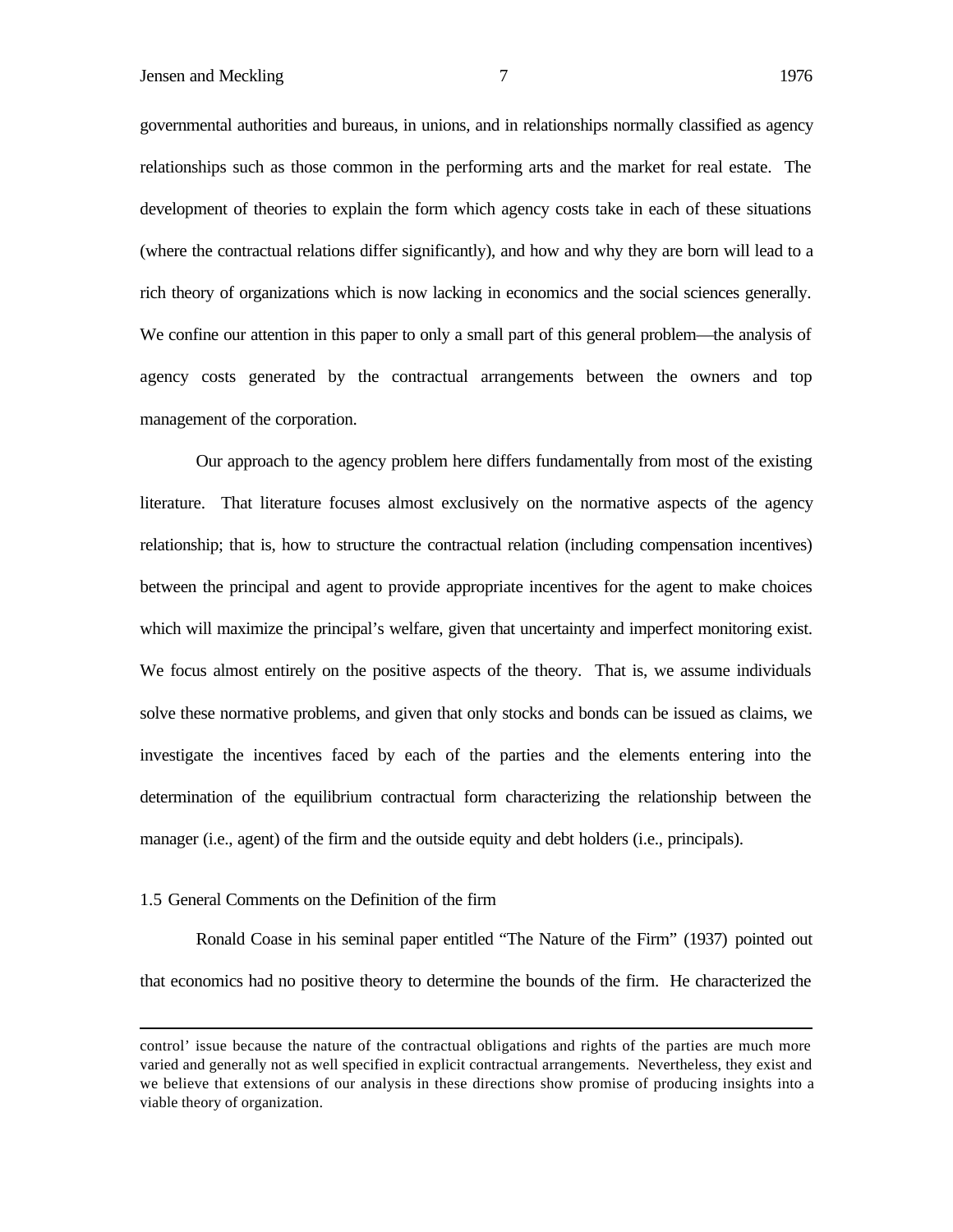bounds of the firm as that range of exchanges over which the market system was suppressed and where resource allocation was accomplished instead by authority and direction. He focused on the cost of using markets to effect contracts and exchanges and argued that activities would be included within the firm whenever the costs of using markets were greater than the costs of using direct authority. Alchian and Demsetz (1972) object to the notion that activities within the firm are governed by authority, and correctly emphasize the role of contracts as a vehicle for voluntary exchange. They emphasize the role of monitoring in situations in which there is joint input or team production.<sup>11</sup> We are sympathetic to with the importance they attach to monitoring, but we believe the emphasis that Alchian and Demsetz place on joint input production is too narrow and therefore misleading. Contractual relations are the essence of the firm, not only with employees but with suppliers, customers, creditors, and so on. The problem of agency costs and monitoring exists for all of these contracts, independent of whether there is joint production in their sense; i.e., joint production can explain only a small fraction of the behavior of individuals associated with a firm.

It is important to recognize that most organizations are simply legal fictions<sup>12</sup> which serve as a nexus for a set of contracting relationships among individuals*.* This includes firms, non-profit institutions such as universities, hospitals, and foundations, mutual organizations such as mutual savings banks and insurance companies and co-operatives, some private clubs, and even governmental bodies such as cities, states, and the federal government, government enterprises such as TVA, the Post Office, transit systems, and so forth.

<sup>&</sup>lt;sup>11</sup> They define the classical capitalist firm as a contractual organization of inputs in which there is  $(a)$  joint input production, (b) several input owners, (c) one party who is common to all the contracts of the joint inputs, (d) who has rights to renegotiate any input's contract independently of contracts with other input owners, (e) who holds the residual claim, and (f) who has the right to sell his contractual residual status.'

 $12$  By legal fiction we mean the artificial construct under the law which allows certain organizations to be treated as individuals.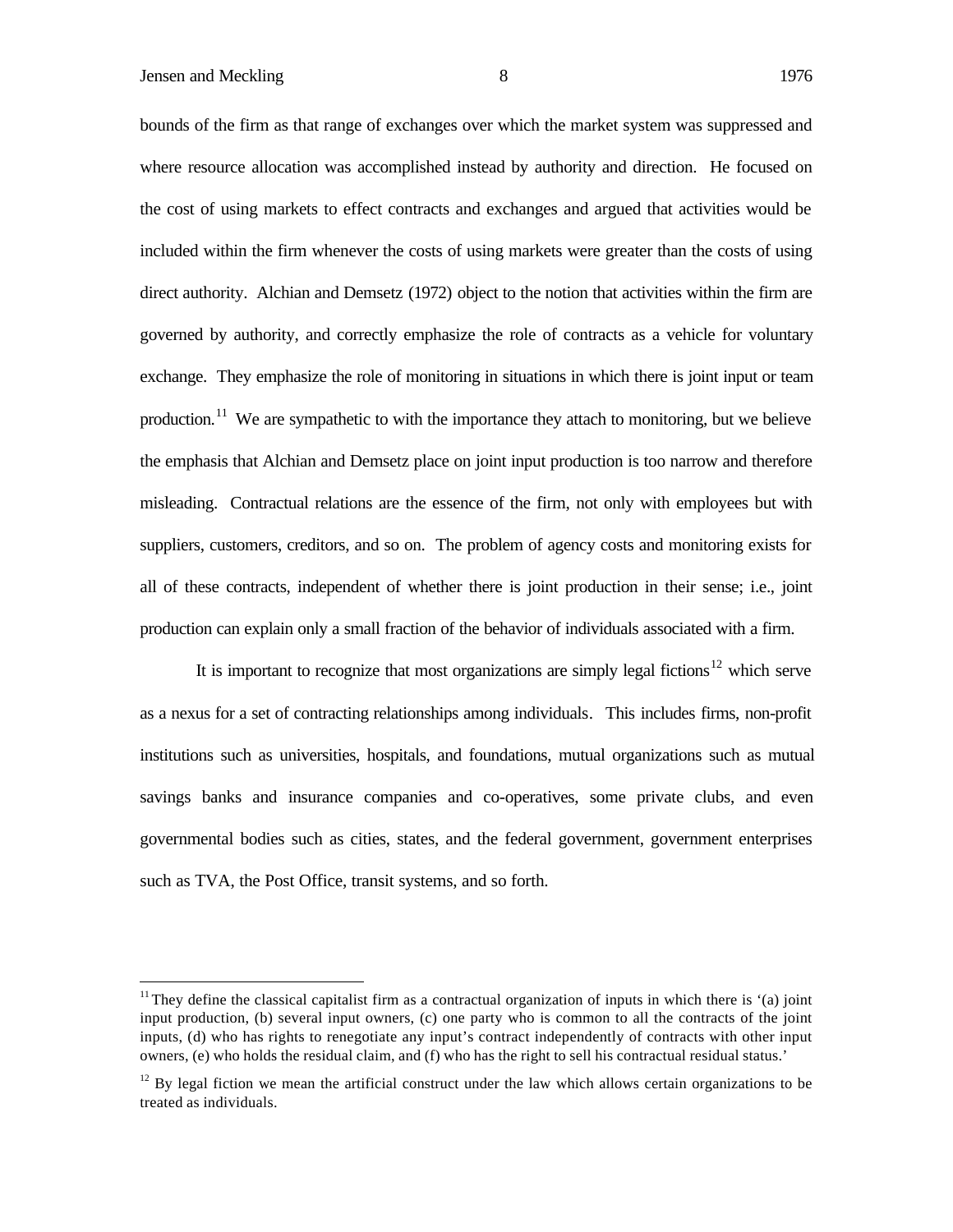The private corporation or firm is simply one form of legal fiction which serves as a nexus for contracting relationships and which is also characterized by the existence of divisible residual claims on the assets and cash flows of the organization which can generally be sold without permission of the other contracting individuals. Although this definition of the firm has little substantive content, emphasizing the essential contractual nature of firms and other organizations focuses attention on a crucial set of questions—why particular sets of contractual relations arise for various types of organizations, what the consequences of these contractual relations are, and how they are affected by changes exogenous to the organization. Viewed this way, it makes little or no sense to try to distinguish those things that are "inside" the firm (or any other organization) from those things that are "outside" of it. There is in a very real sense only a multitude of complex relationships (i.e., contracts) between the legal fiction (the firm) and the owners of labor, material and capital inputs and the consumers of output.<sup>13</sup>

Viewing the firm as the nexus of a set of contracting relationships among individuals also serves to make it clear that the personalization of the firm implied by asking questions such as "what should be the objective function of the firm?" or "does the firm have a social responsibility?" is seriously misleading. The firm is not an individual. It is a legal fiction which serves as a focus for a complex process in which the conflicting objectives of individuals (some of whom may "represent" other organizations) are brought into equilibrium within a framework of contractual relations. In this sense the "behavior" of the firm is like the behavior of a market, that is, the outcome of a complex equilibrium process. We seldom fall into the trap of characterizing

<sup>&</sup>lt;sup>13</sup> For example, we ordinarily think of a product as leaving the firm at the time it is sold, but implicitly or explicitly such sales generally carry with them continuing contracts between the firm and the buyer. If the product does not perform as expected the buyer often can and does have a right to satisfaction. Explicit evidence that such implicit contracts do exist is the practice we occasionally observe of specific provision that 'all sales are final.'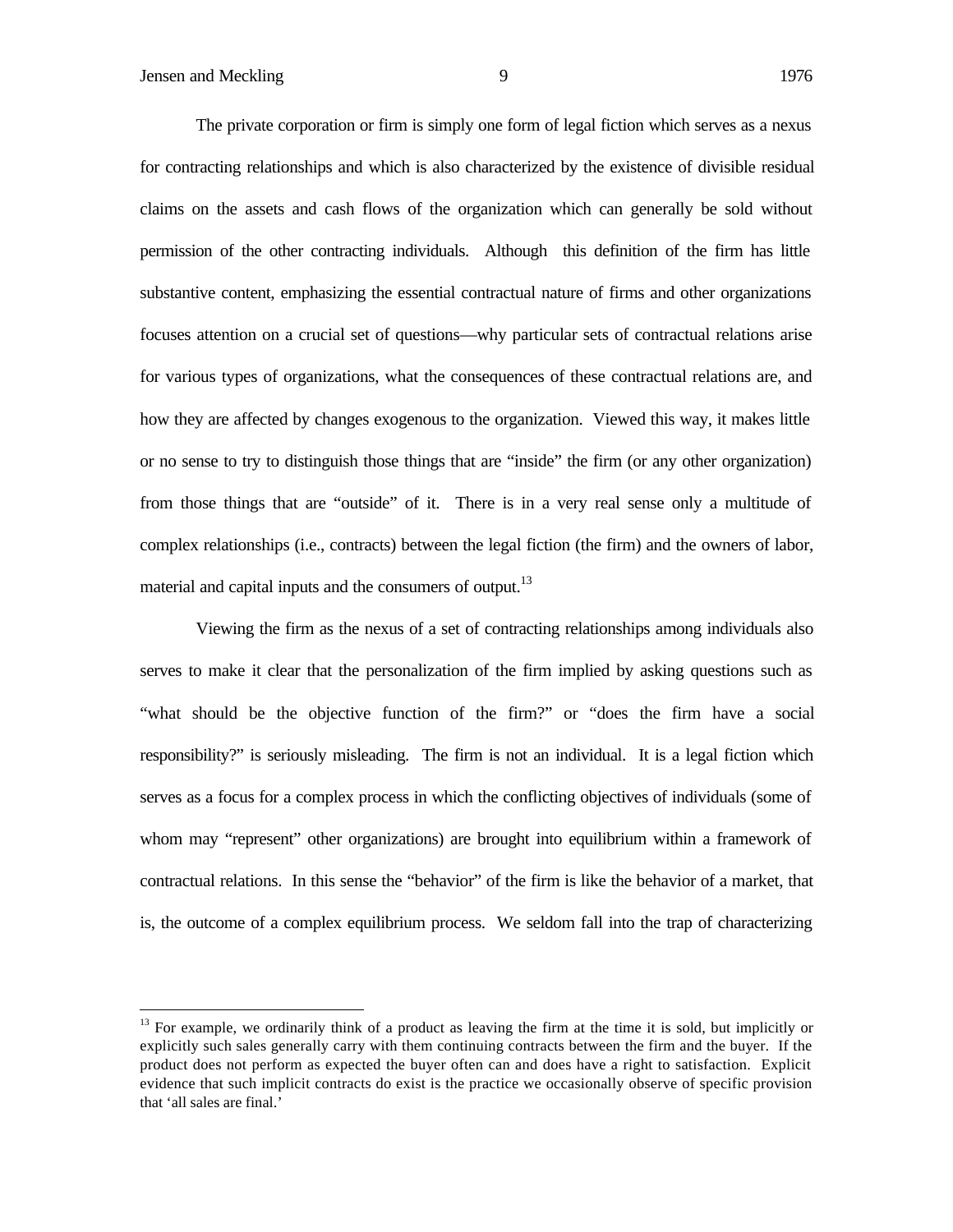the wheat or stock market as an individual, but we often make this error by thinking about organizations as if they were persons with motivations and intentions.<sup>14</sup>

#### 1.6 Overview of the Paper

We develop our theory in stages. Sections 2 and 4 provide analyses of the agency costs of equity and debt respectively. These form the major foundation of the theory. In Section 3, we pose some questions regarding the existence of the corporate form of organization and examines the role of limited liability. Section 5 provides a synthesis of the basic concepts derived in sections 2-4 into a theory of the corporate ownership structure which takes account of the trade-offs available to the entrepreneur-manager between inside and outside equity and debt. Some qualifications and extensions of the analysis are discussed in section 6, and section 7 contains a brief summary and conclusions.

# **2. The Agency Costs of Outside Equity**

# 2.1 Overview

l

In this section we analyze the effect of outside equity on agency costs by comparing the behavior of a manager when he owns 100 percent of the residual claims on a firm with his behavior when he sells off a portion of those claims to outsiders. If a wholly-owned firm is managed by the owner, he will make operating decisions that maximize his utility. These decisions

<sup>&</sup>lt;sup>14</sup> This view of the firm points up the important role which the legal system and the law play in social organizations, especially, the organization of economic activity. Statutory laws sets bounds on the kinds of contracts into which individuals and organizations may enter without risking criminal prosecution. The police powers of the state are available and used to enforce performance of contracts or to enforce the collection of damages for non-performance. The courts adjudicate conflicts between contracting parties and establish precedents which form the body of common law. All of these government activities affect both the kinds of contracts executed and the extent to which contracting is relied upon. This in turn determines the usefulness, productivity, profitability and viability of various forms of organization. Moreover, new laws as well as court decisions often can and do change the rights of contracting parties ex post, and they can and do serve as a vehicle for redistribution of wealth. An analysis of some of the implications of these facts is contained in Jensen and Meckling (1978) and we shall not pursue them here.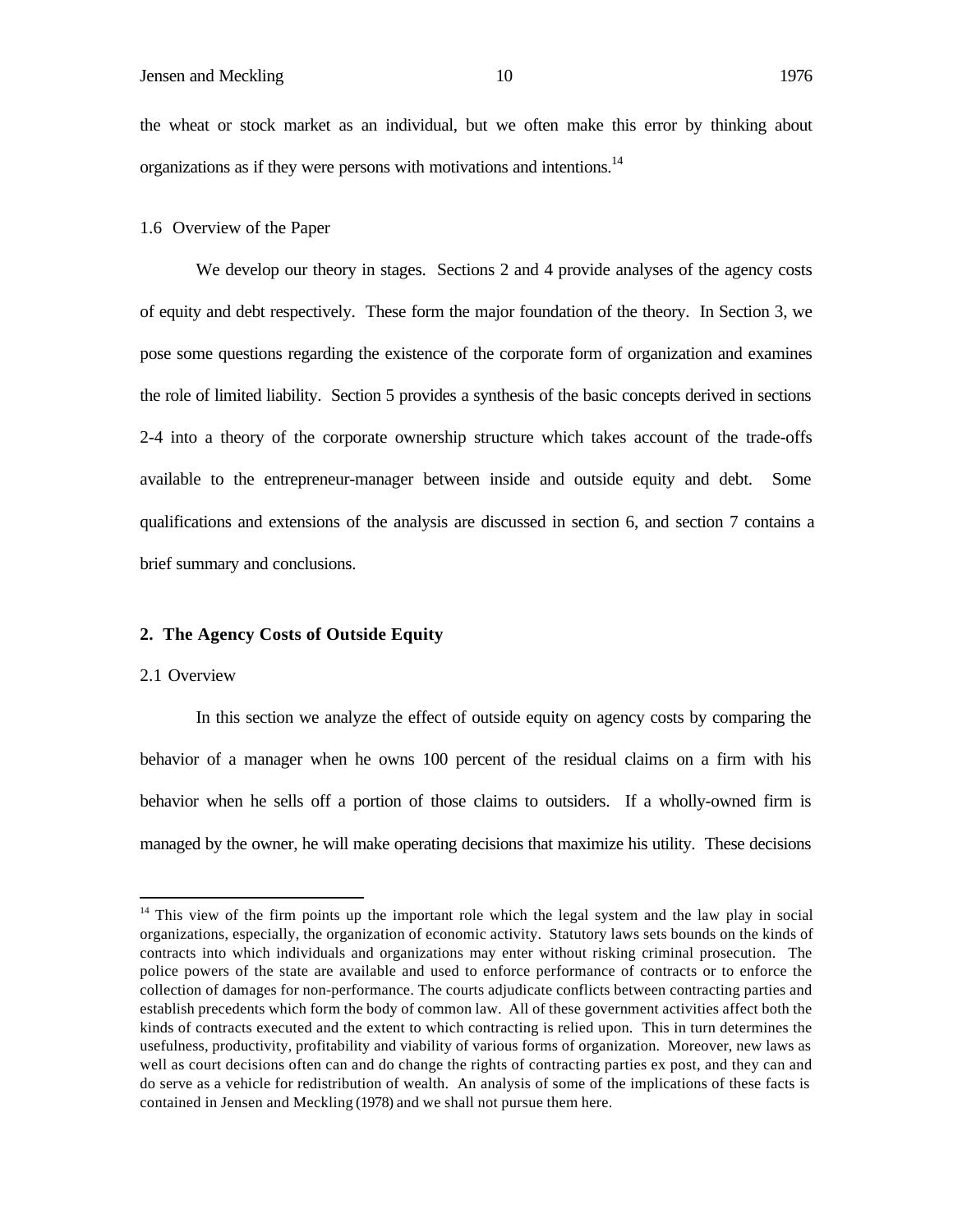will involve not only the benefits he derives from pecuniary returns but also the utility generated by various non-pecuniary aspects of his entrepreneurial activities such as the physical appointments of the office, the attractiveness of the office staff, the level of employee discipline, the kind and amount of charitable contributions, personal relations ("friendship," "respect," and so on) with employees, a larger than optimal computer to play with, or purchase of production inputs from friends. The optimum mix (in the absence of taxes) of the various pecuniary and non-pecuniary benefits is achieved when the marginal utility derived from an additional dollar of expenditure (measured net of any productive effects) is equal for each non-pecuniary item and equal to the marginal utility derived from an additional dollar of after-tax purchasing power (wealth).

If the owner-manager sells equity claims on the corporation which are identical to his own (i.e., which share proportionately in the profits of the firm and have limited liability), agency costs will be generated by the divergence between his interest and those of the outside shareholders, since he will then bear only a fraction of the costs of any non-pecuniary benefits he takes out in maximizing his own utility. If the manager owns only 95 percent of the stock, he will expend resources to the point where the marginal utility derived from a dollar's expenditure of the firm's resources on such items equals the marginal utility of an additional 95 cents in general purchasing power (i.e., *his* share of the wealth reduction) and not one dollar. Such activities, on his part, can be limited (but probably not eliminated) by the expenditure of resources on monitoring activities by the outside stockholders. But as we show below, the owner will bear the entire wealth effects of these expected costs so long as the equity market anticipates these effects. Prospective minority shareholders will realize that the owner-manager's interests will diverge somewhat from theirs; hence the price which they will pay for shares will reflect the monitoring costs and the effect of the divergence between the manager's interest and theirs. Nevertheless, ignoring for the moment the possibility of borrowing against his wealth, the owner will find it desirable to bear these costs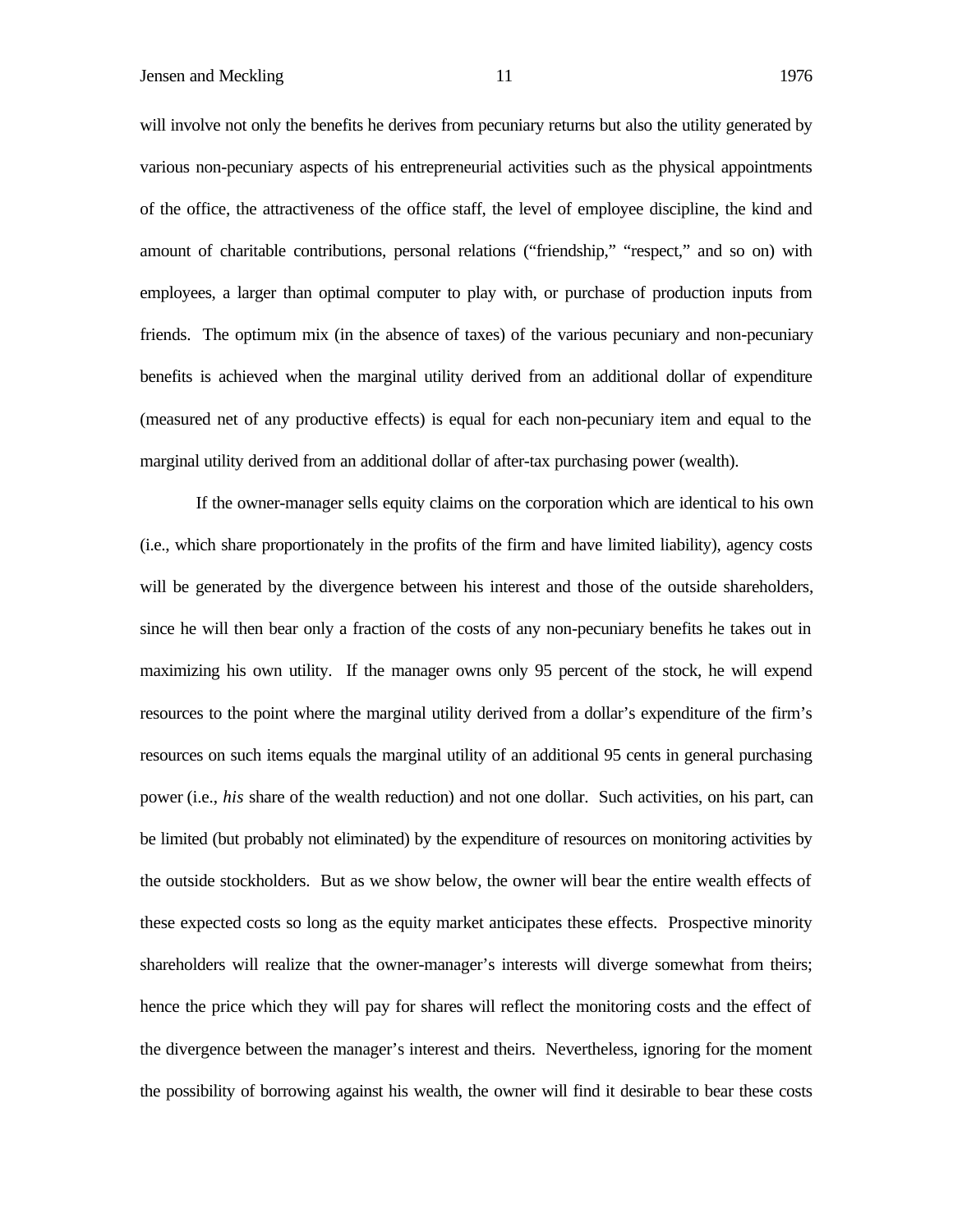as long as the welfare increment he experiences from converting his claims on the firm into general purchasing power<sup>15</sup> is large enough to offset them.

As the owner-manager's fraction of the equity falls, his fractional claim on the outcomes falls and this will tend to encourage him to appropriate larger amounts of the corporate resources in the form of perquisites. This also makes it desirable for the minority shareholders to expend more resources in monitoring his behavior. Thus, the wealth costs to the owner of obtaining additional cash in the equity markets rise as his fractional ownership falls.

We shall continue to characterize the agency conflict between the owner-manager and outside shareholders as deriving from the manager's tendency to appropriate perquisites out of the firm's resources for his own consumption. However, we do not mean to leave the impression that this is the only or even the most important source of conflict. Indeed, it is likely that the most important conflict arises from the fact that as the manager's ownership claim falls, his incentive to devote significant effort to creative activities such as searching out new profitable ventures falls. He may in fact avoid such ventures simply because it requires too much trouble or effort on his part to manage or to learn about new technologies. Avoidance of these personal costs and the anxieties that go with them also represent a source of on-the-job utility to him and it can result in the value of the firm being substantially lower than it otherwise could be.

# 2.2 A Simple Formal Analysis of the Sources of Agency Costs of Equity and Who Bears Them

In order to develop some structure for the analysis to follow we make two sets of assumptions. The first set (permanent assumptions) are those which will carry through almost all of the analysis in sections 2-5. The effects of relaxing some of these are discussed in section 6.

<sup>&</sup>lt;sup>15</sup> For use in consumption, for the diversification of his wealth, or more importantly, for the financing of 'profitable' projects which he could not otherwise finance out of his personal wealth. We deal with these issues below after having developed some of the elementary analytical tools necessary to their solution.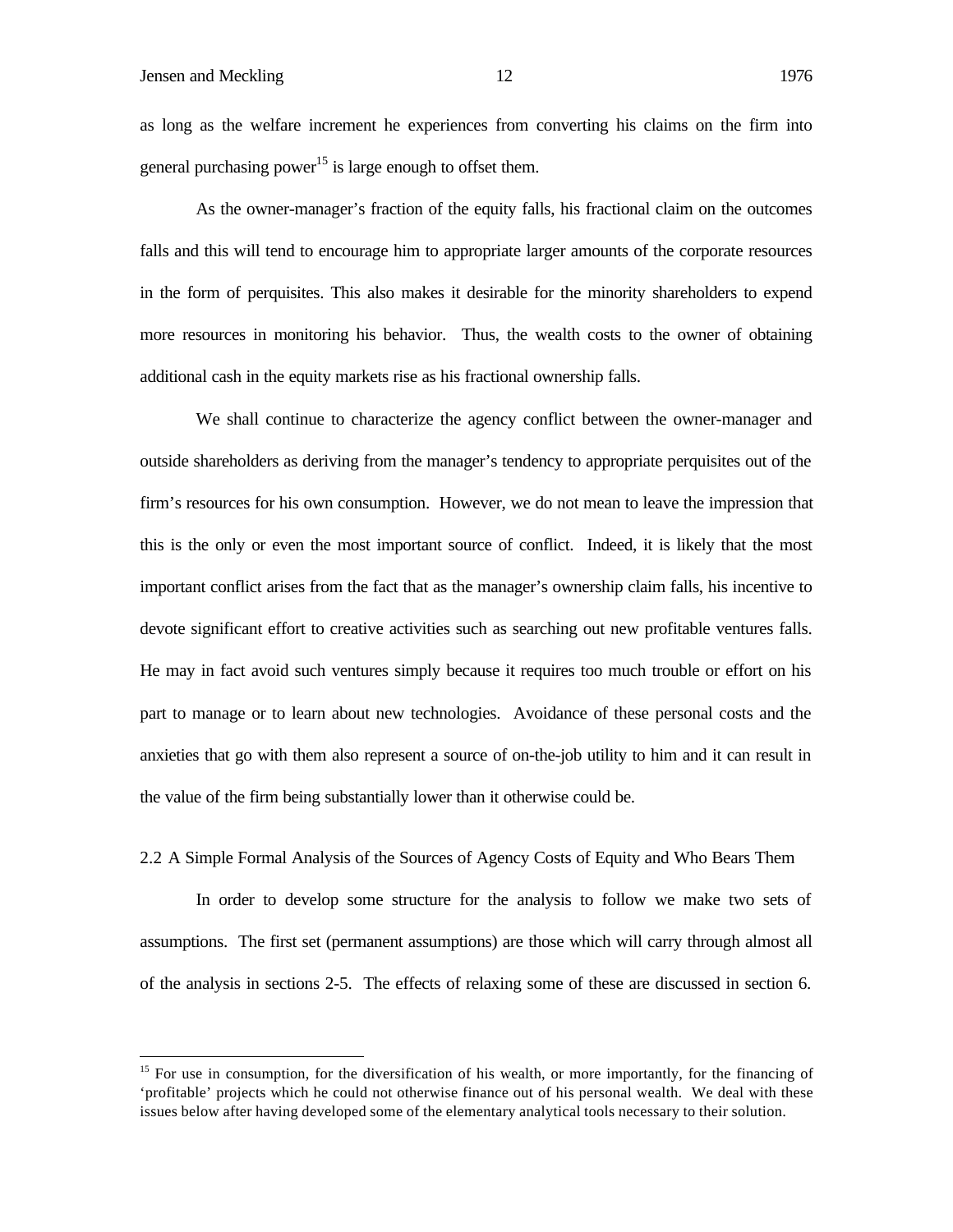The second set (temporary assumptions) are made only for expositional purposes and are relaxed as soon as the basic points have been clarified.

#### *Permanent* assumptions

- (P.1) All taxes are zero.
- (P.2) No trade credit is available.
- (P.3) All outside equity shares are non-voting.
- (P.4) No complex financial claims such as convertible bonds or preferred stock or warrants can be issued.
- (P.5) No outside owner gains utility from ownership in a firm in any way other than through its effect on his wealth or cash flows.
- (P.6) All dynamic aspects of the multiperiod nature of the problem are ignored by assuming there is only one production-financing decision to be made by the entrepreneur.
- (P.7) The entrepreneur-manager's money wages are held constant throughout the analysis.
- (P.8) There exists a single manager (the peak coordinator) with ownership interest in the firm.

## *Temporary* assumptions

- (T.1) The size of the firm is fixed.
- (T.2) No monitoring or bonding activities are possible.
- (T.3) No debt financing through bonds, preferred stock, or personal borrowing (secured or unsecured) is possible.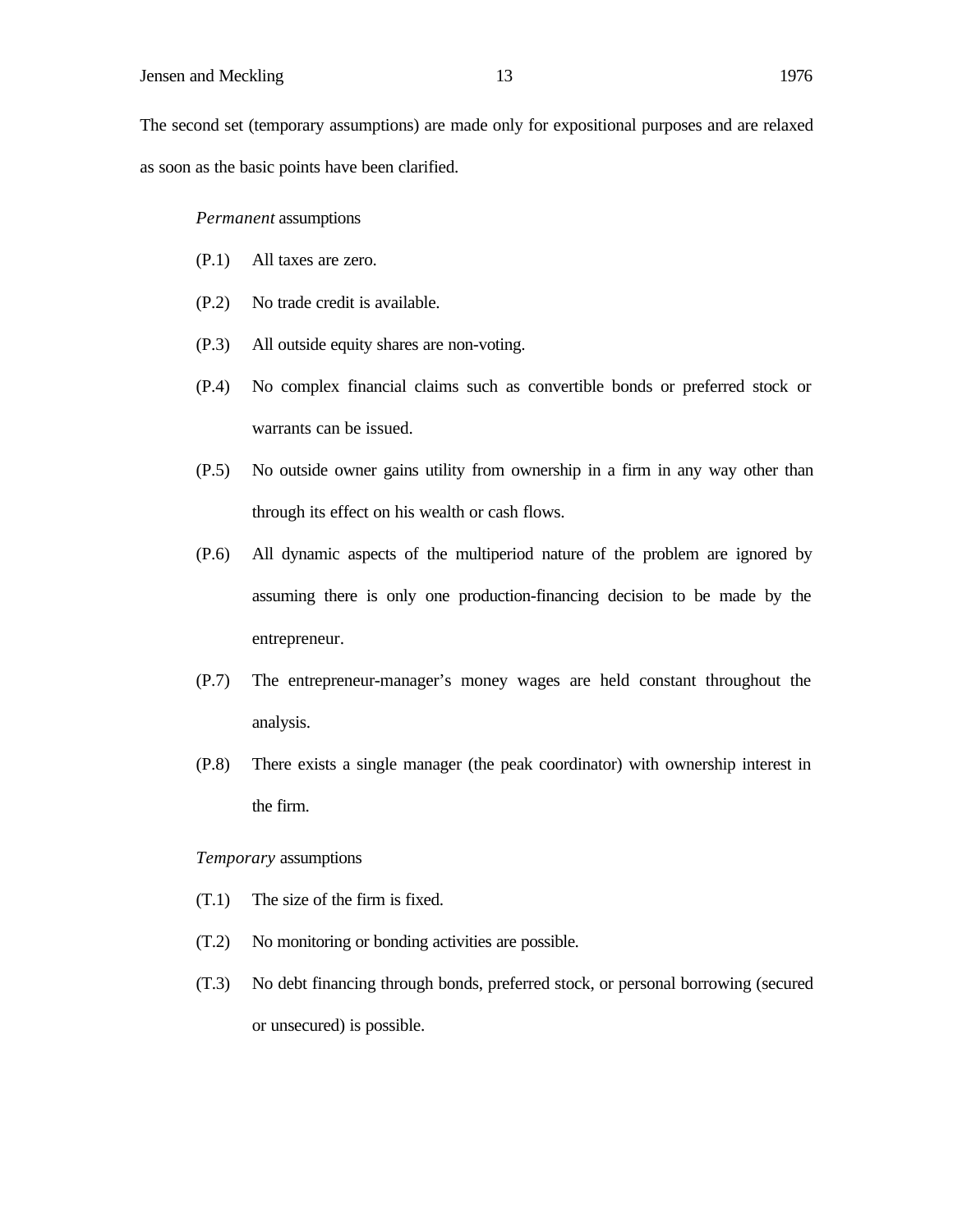Define:

l

- $X = \{x_1, x_2, \ldots, x_n\}$  = vector of quantities of all factors and activities within the firm from which the manager derives non-pecuniary benefits;<sup>16</sup> the  $x_i$  are defined such that his marginal utility is positive for each of them;
- $C(X)$  = total dollar cost of providing any given amount of these items;
- $P(X)$  = total dollar value to the firm of the productive benefits of *X*;
- $B(X) = P(X) C(X)$  = net dollar benefit to the firm of *X* ignoring any effects of *X* on the equilibrium wage of the manager.

Ignoring the effects of *X* on the manager's utility and therefore on his equilibrium wage rate, the optimum levels of the factors and activities *X* are defined by *X\** such that

$$
\frac{\mathcal{P}(X^*)}{\mathcal{P}^{*}} = \frac{\mathcal{P}(X^*)}{\mathcal{P}^{*}} - \frac{\mathcal{P}(X^*)}{\mathcal{P}^{*}} = 0.
$$

Thus for any vector  $X \ge X^*$  (i.e., where at least one element of X is greater than its corresponding element of  $X^*$ ),  $F = B(X^*) - B(X) > 0$  measures the dollar cost to the firm (net of any productive effects) of providing the increment  $X - X^*$  of the factors and activities which generate utility to the manager. We assume henceforth that for any given level of cost to the firm, *F*, the vector of factors and activities on which *F* is spent on those,  $\hat{X}$ , which yield the manager maximum utility. Thus  $F = B(X^*) - B(\hat{X})$ .

<sup>&</sup>lt;sup>16</sup> Such as office space, air conditioning, thickness of the carpets, friendliness of employee relations, etc.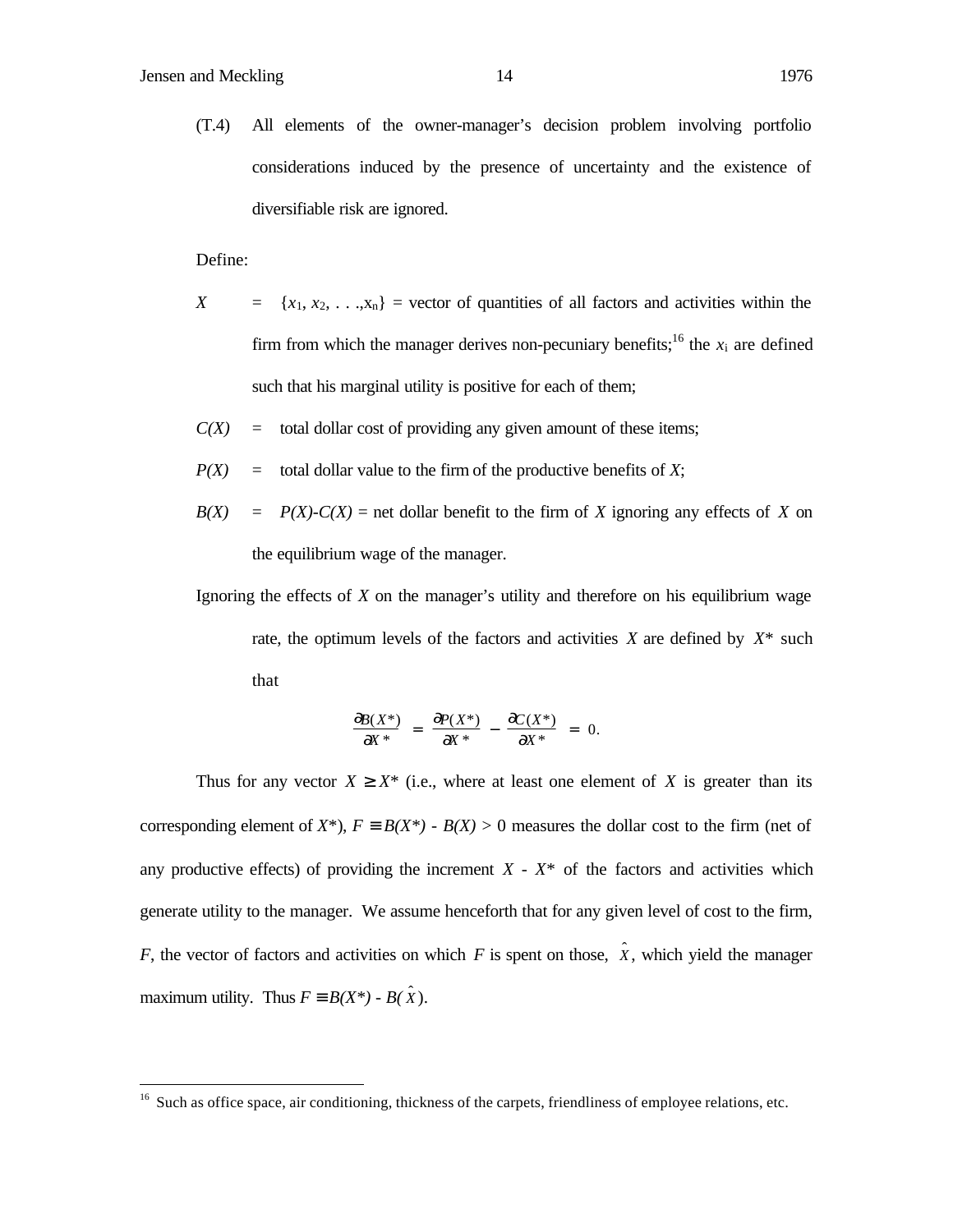We have thus far ignored in our discussion the fact that these expenditures on *X* occur through time and therefore there are trade-offs to be made across time as well as between alternative elements of *X*. Furthermore, we have ignored the fact that the future expenditures are likely to involve uncertainty (i.e., they are subject to probability distributions) and therefore some allowance must be made for their riskiness. We resolve both of these issues by defining *C, P, B,* and *F* to be the *current market values* of the sequence of probability distributions on the periodby-period cash flows involved. $17$ 

Given the definition of  $F$  as the current market value of the stream of manager's expenditures on non-pecuniary benefits, we represent the constraint which a single ownermanager faces in deciding how much non-pecuniary income he will extract from the firm by the line  $\overline{V}F$  in fig. 1. This is analogous to a budget constraint. The market value of the firm is measured along the vertical axis and the market value of the manager's stream of expenditures on non-pecuniary benefits, F, is measured along the horizontal axis.  $\overrightarrow{ov}$  is the value of the firm when the amount of non-pecuniary income consumed is zero. By definition  $\overline{V}$  is the maximum market value of the cash flows generated by the firm for a given money wage for the manager when the manager's consumption of non-pecuniary benefits are zero. At this point all the factors and activities within the firm which generate utility for the manager are at the level  $X^*$  defined above. There is a different budget constraint  $\overline{V}F$  for each possible scale of the firm (i.e., level of investment, *I*) and for alternative levels of money wage, *W*, for the manager. For the moment we pick an arbitrary level of investment (which we assume has already been made) and hold the scale of the firm constant at this level. We also assume that the manager's money wage is fixed

<sup>&</sup>lt;sup>17</sup> And again we assume that for any given market value of these costs,  $F$ , to the firm the allocation across time and across alternative probability distributions is such that the manager's current expected utility is at a maximum.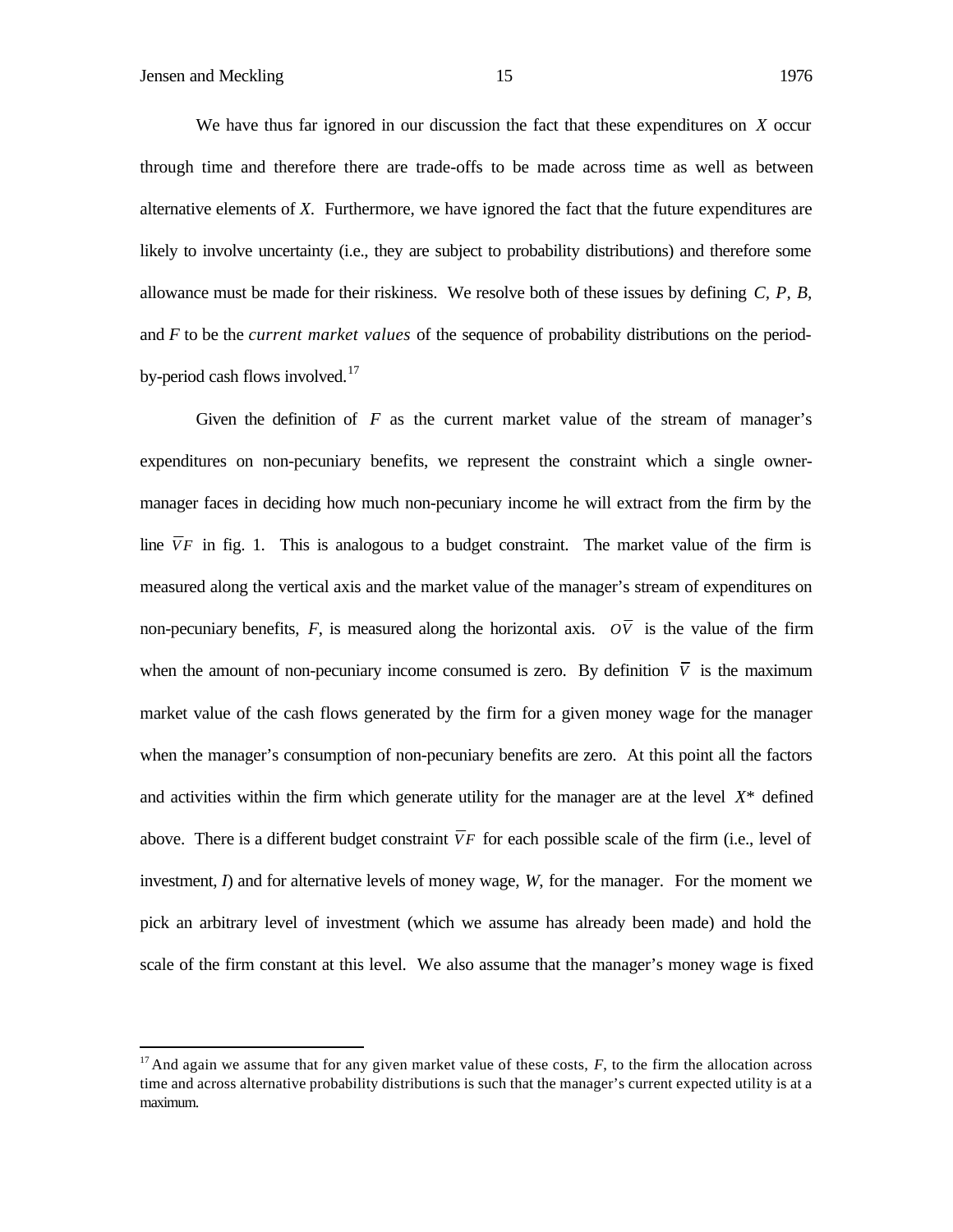at the level  $W^*$  which represents the current market value of his wage contract<sup>18</sup> in the optimal compensation package which consists of both wages, *W\**, and non-pecuniary benefits, *F\**. Since one dollar of current value of non-pecuniary benefits withdrawn from the firm by the manager reduces the market value of the firm by \$1, by definition, the slope of  $\overline{V}F$  is -1.

The owner-manager's tastes for wealth and non-pecuniary benefits is represented in fig. 1 by a system of indifference curves,  $U_1$ ,  $U_2$ , and so on.<sup>19</sup> The indifference curves will be convex as drawn as long as the owner-manager's marginal rate of substitution between non-pecuniary benefits and wealth diminishes with increasing levels of the benefits. For the 100 percent ownermanager, this presumes that there are not perfect substitutes for these benefits available on the outside, that is, to some extent they are job-specific. For the fractional owner-manager this presumes that the benefits cannot be turned into general purchasing power at a constant price.<sup>20</sup>

When the owner has 100 percent of the equity, the value of the firm will be *V\** where indifference curve  $U_2$  is tangent to VF, and the level of non-pecuniary benefits consumed is  $F^*$ . If the owner sells the entire equity but remains as manager, and if the equity buyer can, at zero

 $18$  At this stage when we are considering a 100% owner-managed firm the notion of a 'wage contract' with himself has no content. However, the 100% owner-managed case is only an expositional device used in passing to illustrate a number of points in the analysis, and we ask the reader to bear with us briefly while we lay out the structure for the more interesting partial ownership case where such a contract does have substance.

 $19$  The manager's utility function is actually defined over wealth and the future time sequence of vectors of quantities of non-pecuniary benefits, *X<sup>t</sup>* . Although the setting of his problem is somewhat different, Fama (1970b, 1972) analyzes the conditions under which these preferences can be represented as a derived utility function defined as a function of the money value of the expenditures (in our notation *F*) on these goods conditional on the prices of goods. Such a utility function incorporates the optimization going on in the background which define  $\hat{X}$  discussed above for a given *F*. In the more general case where we allow a time series of consumption,  $\hat{X}_t$ , the optimization is being carried out across both time and the components of  $X_t$ for fixed *F*.

 $20$  This excludes, for instance, (a) the case where the manager is allowed to expend corporate resources on anything he pleases in which case *F* would be a perfect substitute for wealth, or (b) the case where he can 'steal' cash (or other marketable assets) with constant returns to scale—if he could the indifference curves would be straight lines with slope determined by the fence commission.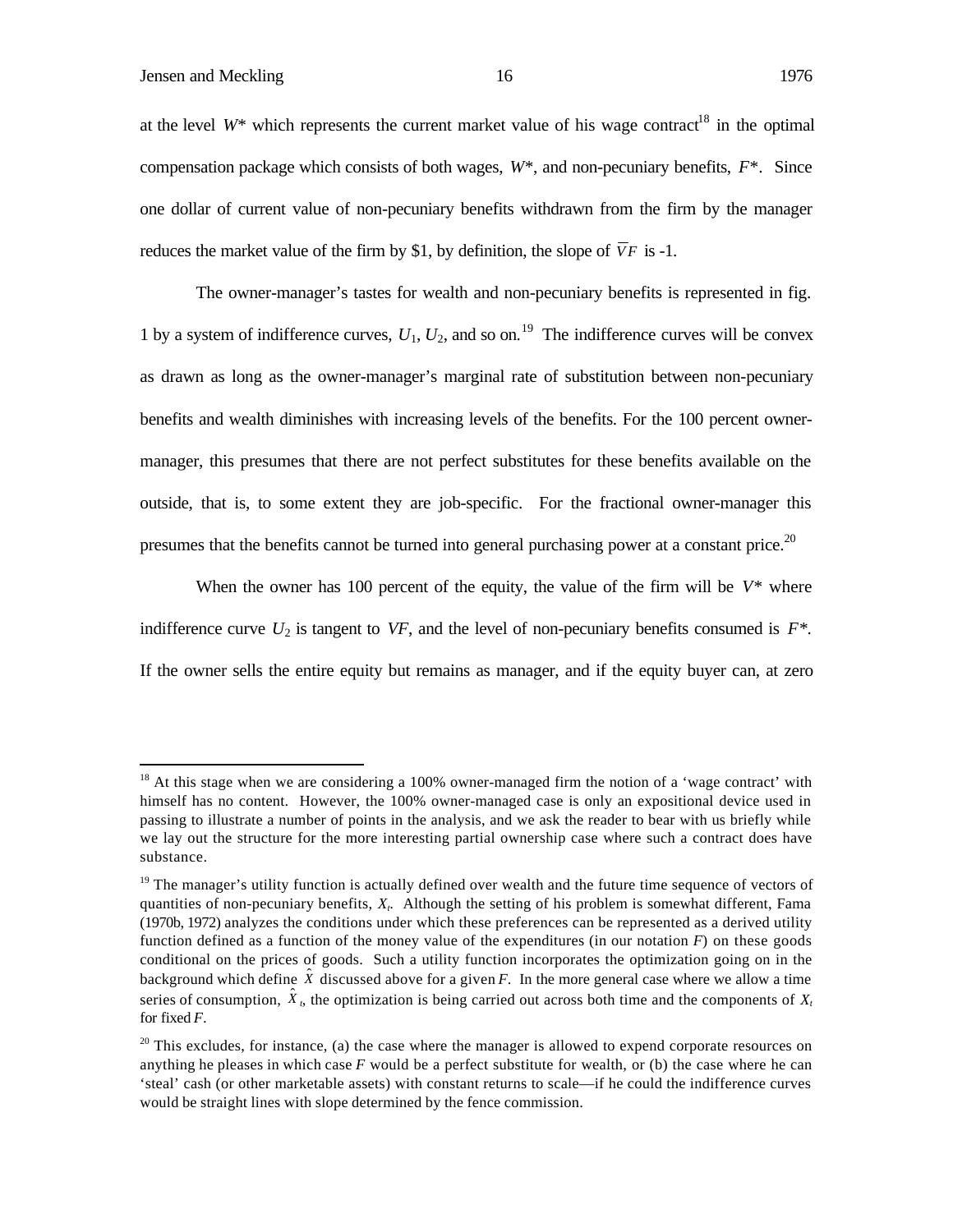cost, force the old owner (as manager) to take the same level of non-pecuniary benefits as he did as owner, then  $V^*$  is the price the new owner will be willing to pay for the entire equity.<sup>21</sup>



Fig. 1. The value of the firm *(V)* and the level of non-pecuniary benefits consumed (F) when the fraction of outside equity is  $(1-\alpha)V$ , and  $U_j(i = 1,2,3)$  represents owner's indifference curves between wealth and non-pecuniary benefits.

<sup>&</sup>lt;sup>21</sup> Point D defines the fringe benefits in the optimal pay package since the value to the manager of the fringe benefits  $F^*$  is greater than the cost of providing them as is evidenced by the fact that  $U_2$  is steeper to the left of D than the budget constraint with slope equal to -1.

That *D* is indeed the optimal pay package can easily be seen in this situation since if the conditions of the sale to a new owner specified that the manager would receive no fringe benefits after the sale he would require a payment equal to  $V_3$  to compensate him for the sacrifice of his claims to  $V^*$  and fringe benefits amounting to  $F^*$  (the latter with total value to him of  $V_3-V^*$ ). But if  $F = 0$ , the value of the firm is only  $\overline{V}$ . Therefore, if monitoring costs were zero the sale would take place at *V\** with provision for a pay package which included fringe benefits of *F\** for the manager.

This discussion seems to indicate there are two values for the 'firm',  $V_3$  and  $V^*$ . This is not the case if we realize that  $V^*$  is the value of the right to be the residual claimant on the cash flows of the firm and  $V_3$ - $V^*$  is the value of the managerial rights, i.e., the right to make the operating decisions which include access to *F\**. There is at least one other right which has value which plays no formal role in the analysis as yet—the value of the control right. By control right we mean the right to hire and fire the manager and we leave this issue to a future paper.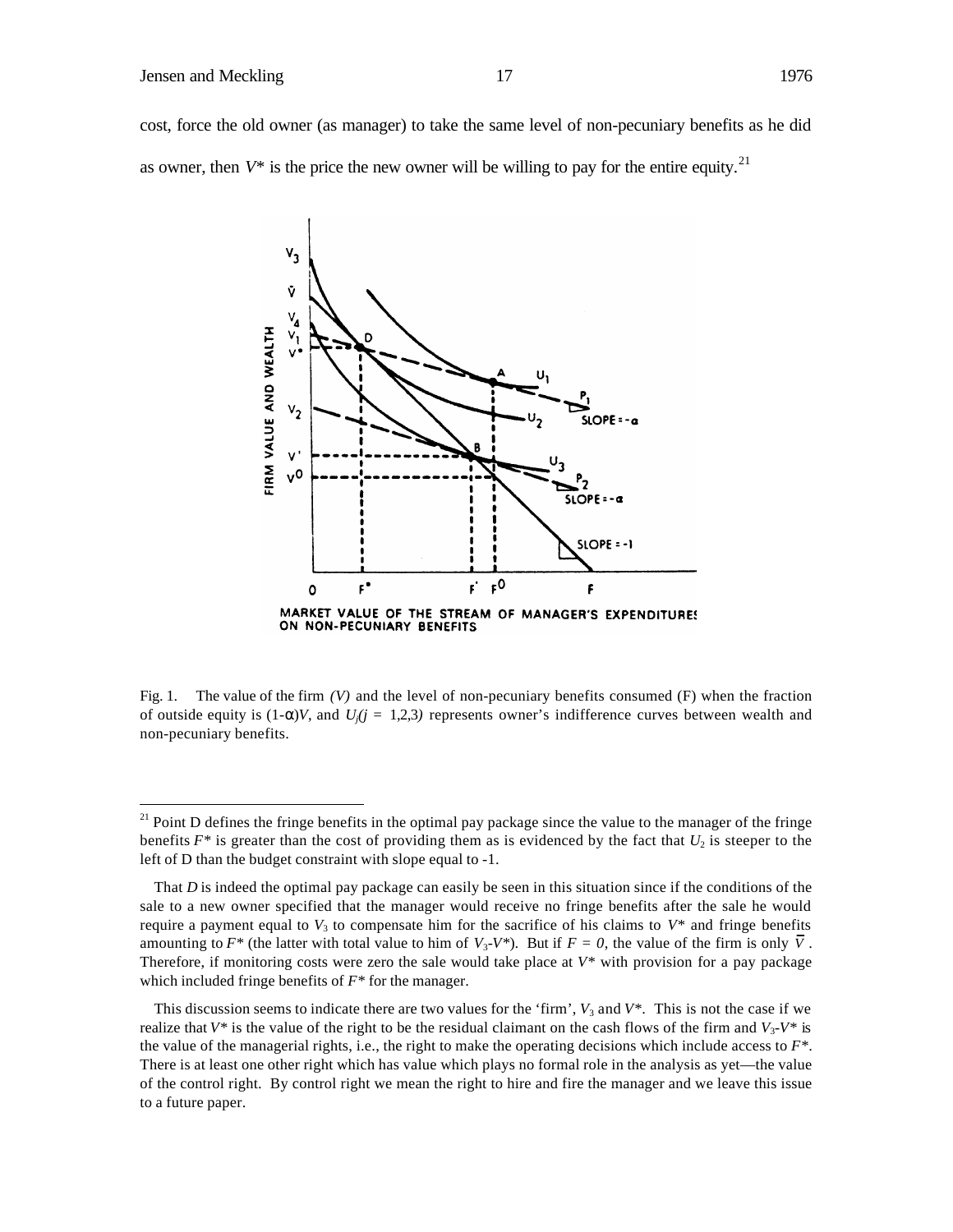In general, however, we could not expect the new owner to be able to enforce identical behavior on the old owner at zero costs. If the old owner sells a fraction of the firm to an outsider, he, as manager, will no longer bear the full cost of any non-pecuniary benefits he consumes. Suppose the owner sells a share of the firm,  $1-\alpha$ ,  $(0 < \alpha < 1)$  and retains for himself a share, *a*. If the prospective buyer believes that the owner-manager will consume the same level of non-pecuniary benefits as he did as full owner, the buyer will be willing to pay  $(1-\alpha)V^*$  for a fraction (1- $\alpha$ ) of the equity. Given that an outsider now holds a claim to (1- $\alpha$ ) of the equity, however, the *cost* to the owner-manager of consuming \$1 of non-pecuniary benefits in the firm will no longer be \$1. Instead, it will be  $\alpha \times$  \$1. If the prospective buyer actually paid  $(1-\alpha)V^*$  for his share of the equity, and if thereafter the manager could choose whatever level of nonpecuniary benefits he liked, his budget constraint would be  $V_1P_1$  in fig. 1 and has a slope equal to - $\alpha$ , Including the payment the owner receives from the buyer as part of the owner's post-sale wealth, his budget constraint,  $V_1P_1$ , must pass through *D*, since he can if he wishes have the same wealth and level of non-pecuniary consumption he enjoyed as full owner.

But if the owner-manager is free to choose the level of perquisites, *F*, subject only to the loss in wealth he incurs as a part owner, his welfare will be maximized by increasing his consumption of non-pecuniary benefits. He will move to point *A* where  $V_1P_1$  is tangent to  $U_1$ representing a higher level of utility. The value of the firm falls from  $V^*$ , to  $V^0$ , that is, by the amount of the cost to the firm of the increased non-pecuniary expenditures, and the ownermanager's consumption of non-pecuniary benefits rises from *F\** to *F*<sup>0</sup> .

If the equity market is characterized by rational expectations the buyers will be aware that the owner will increase his non-pecuniary consumption when his ownership share is reduced. If the owner's response function is known or if the equity market makes unbiased estimates of the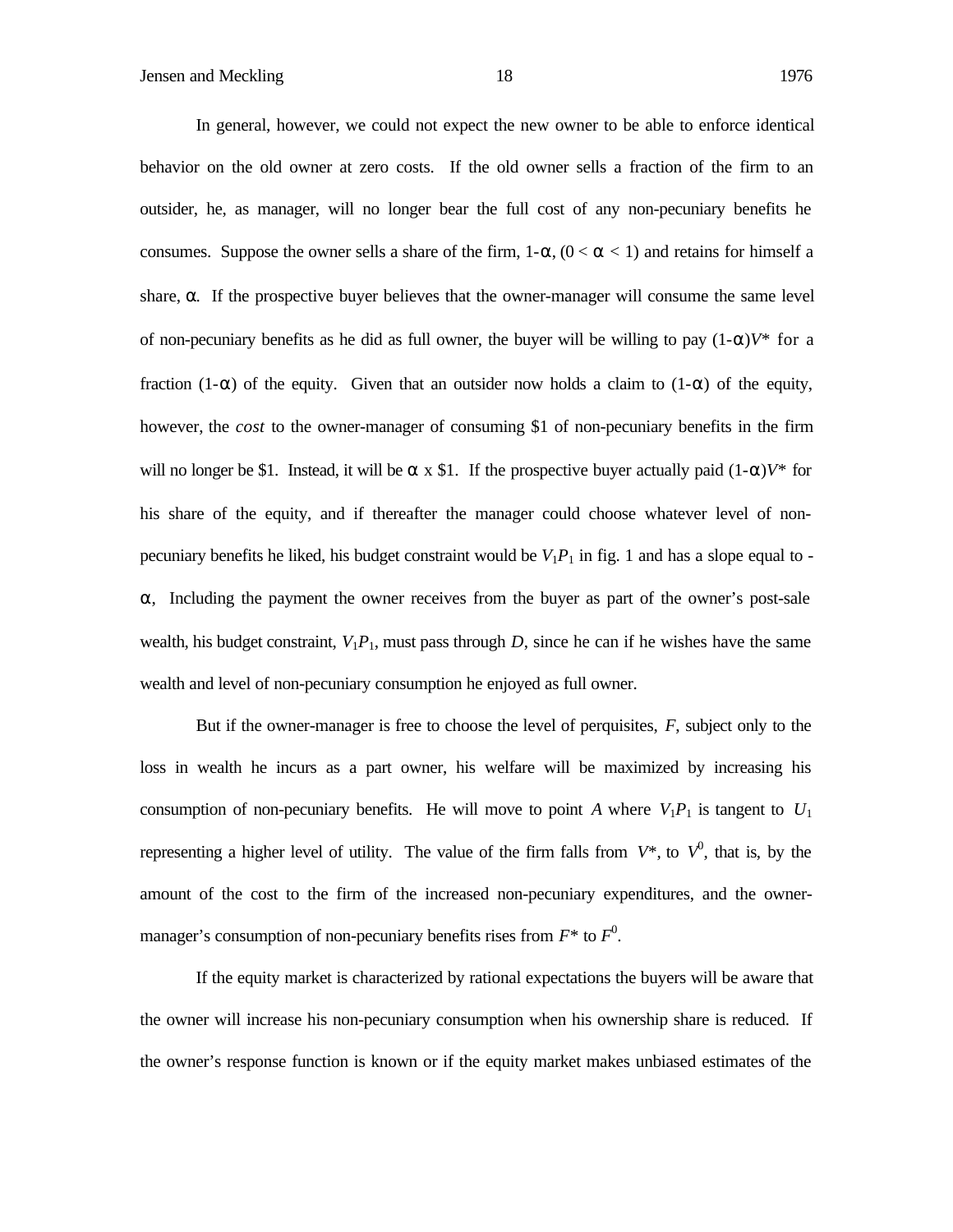owner's response to the changed incentives, the buyer will not pay  $(1-\alpha)V^*$  for  $(1-\alpha)$  of the equity.

*Theorem.* For a claim on the firm of  $(I-a)$  the outsider will pay only  $(I-a)$  times the value he expects the firm to have given the induced change in the behavior of the owner-manager.

*Proof.* For simplicity we ignore any element of uncertainty introduced by the lack of perfect knowledge of the owner-manager's response function. Such uncertainty will not affect the final solution if the equity market is large as long as the estimates are rational (i.e., unbiased) and the errors are independent across firms. The latter condition assures that this risk is diversifiable and therefore that equilibrium prices will equal the expected values.

Let *W* represent the owner's total wealth after he has sold a claim equal to  $1-\alpha$  of the equity to an outsider. *W* has two components. One is the payment, *So*, made by the outsider for  $1-\alpha$  of the equity; the rest,  $S_i$ , is the value of the owner's (i.e., insider's) share of the firm, so that *W*, the owner's wealth, is given by

$$
W = S_o + S_i = S_o + \alpha V(F, \alpha),
$$

where  $V(F, \alpha)$  represents the value of the firm given that the manager's fractional ownership share is α and that he consumes perquisites with current market value of *F*. Let *V2P2*, with a slope of  $\alpha$  represent the trade-off the owner-manager faces between non-pecuniary benefits and his wealth after the sale. Given that the owner has decided to sell a claim  $1-\alpha$  of the firm, his welfare will be maximized when  $V_2P_2$  is tangent to some indifference curve such as  $U_3$  in fig. 1. A price for a claim of  $(1-\alpha)$  on the firm that is satisfactory to both the buyer and the seller will require that this tangency occur along  $\overline{V}F$ , that is, that the value of the firm must be *V*'. To show this, assume that such is not the case—that the tangency occurs to the left of the point *B* on the line  $\overline{V}F$ . Then, since the slope of  $V_2P_2$  is negative, the value of the firm will be larger than V'.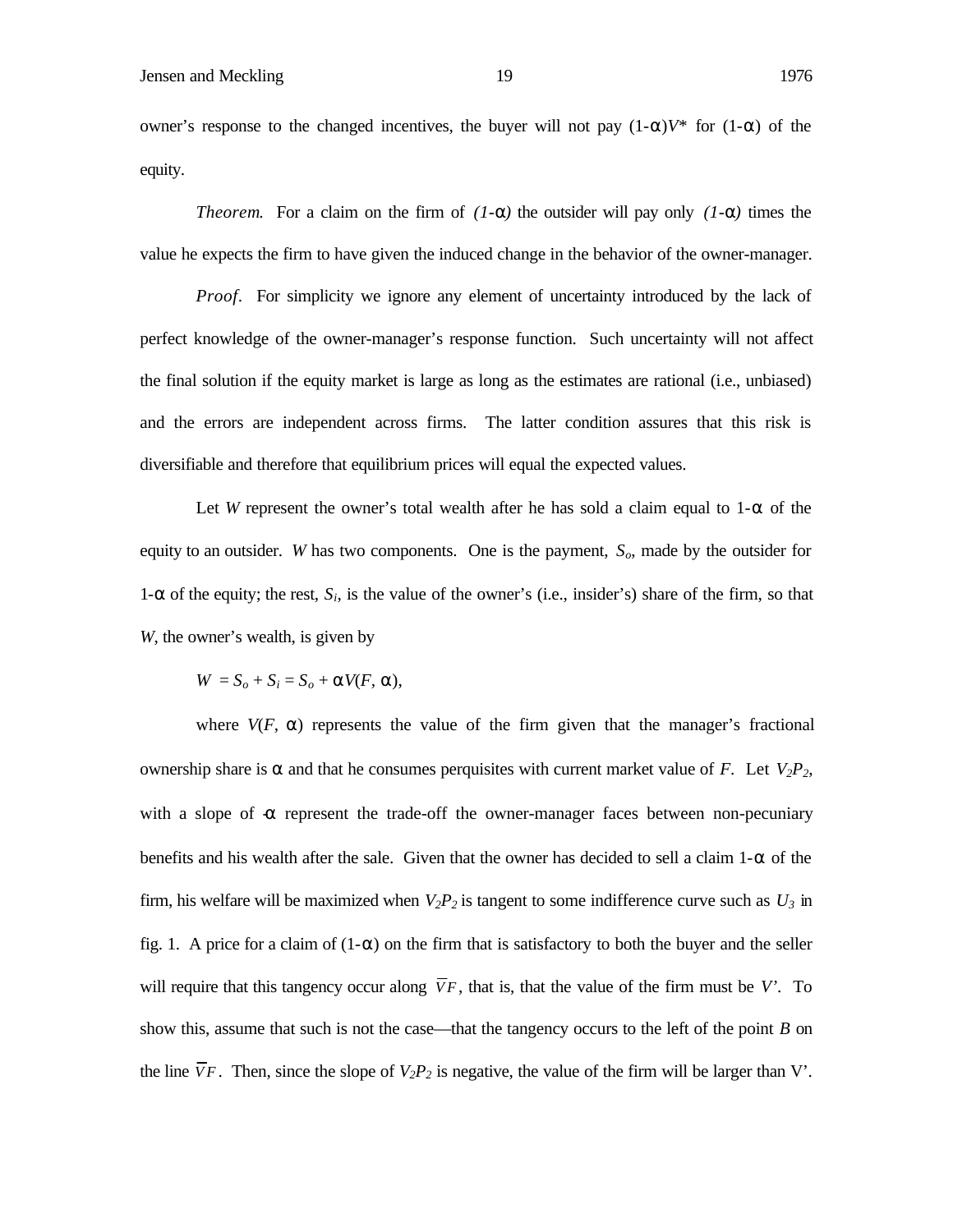The owner-manager's choice of this lower level of consumption of non-pecuniary benefits will imply a higher value both to the firm as a whole and to the fraction of the firm  $(1-\alpha)$  which the outsider has acquired; that is,  $(1-α)V' > S_0$ . From the owner's viewpoint, he has sold 1-α of the firm for less than he could have, given the (assumed) lower level of non-pecuniary benefits he enjoys. On the other hand, if the tangency point *B* is to the right of the line  $\overline{V}F$ , the ownermanager's higher consumption of non-pecuniary benefits means the value of the firm is less than *V'*, and hence  $(1-α)V(F, α) < S<sub>o</sub> = (1-α)V'$ . The outside owner then has paid more for his share of the equity than it is worth. *S<sub>o</sub>* will be a mutually satisfactory price if and only if  $(1-\alpha)V' = S_o$ . But this means that the owner's post-sale wealth is equal to the (reduced) value of the firm *V'*, since

$$
W = S_o + aV' = (1-\alpha)V' + aV' = V'.
$$
  
Q.E.D.

The requirement that V' and F' fall on  $\overline{V}F$  is thus equivalent to requiring that the value of the claim acquired by the outside buyer be equal to the amount he pays for it, and conversely for the owner. *This means that the decline in the total value of the firm (V\*-V') is entirely imposed on the owner-manager.* His total wealth after the sale of  $(1-\alpha)$  of the equity is *V'* and the decline in his wealth is *V\*-V'*.

The distance  $V^*$ - $V'$  is the reduction in the market value of the firm engendered by the agency relationship and is a measure of the "residual loss" defined earlier. In this simple example the residual loss represents the total agency costs engendered by the sale of outside equity because monitoring and bonding activities have not been allowed. The welfare loss the owner incurs is less than the residual loss by the value to him of the increase in non-pecuniary benefits (*F'-F\**). In fig. 1 the difference between the intercepts on the *Y* axis of the two indifference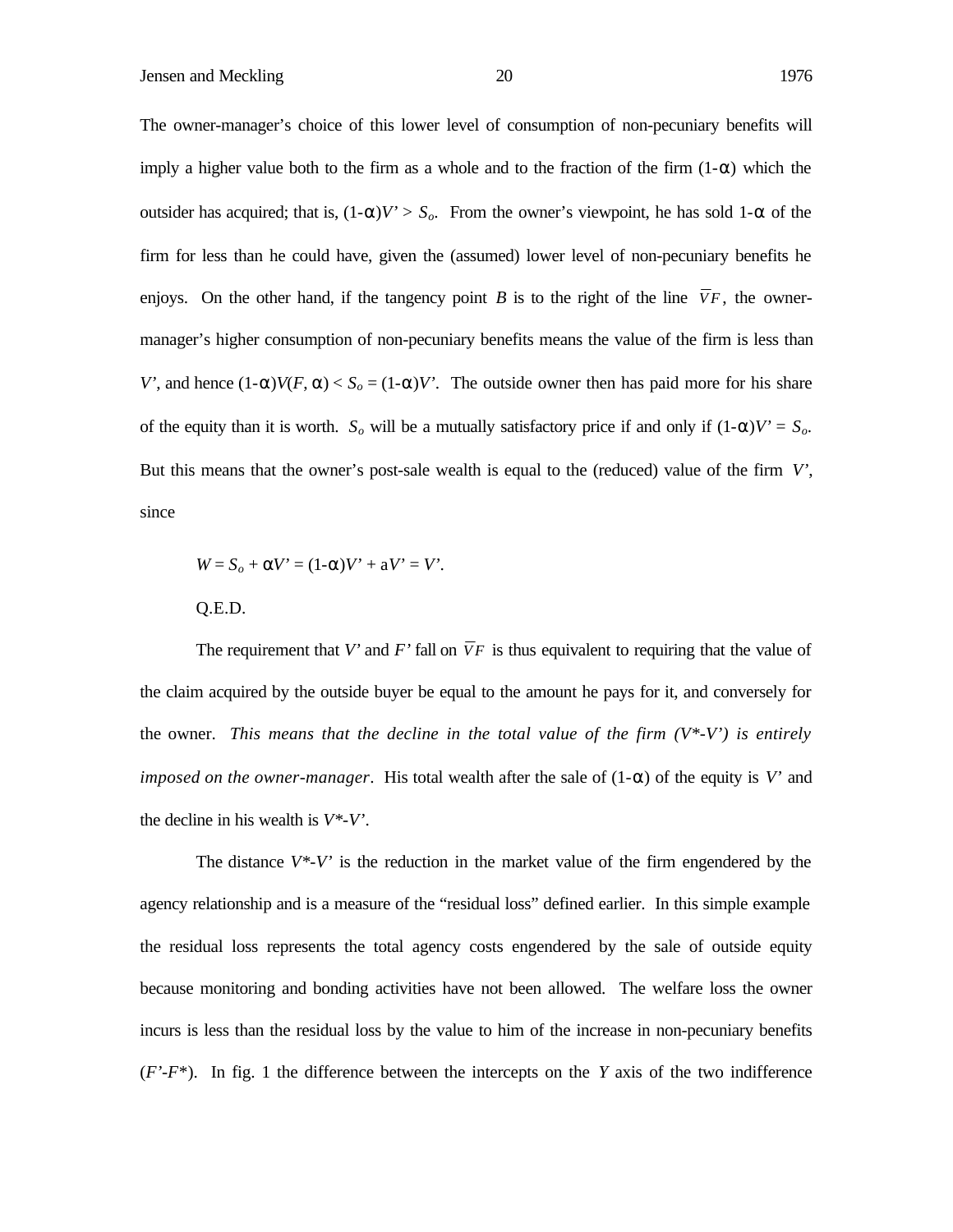curves  $U_2$  and  $U_3$  is a measure of the owner-manager's welfare loss due to the incurrence of agency costs,  $2^2$  and he would sell such a claim only if the increment in welfare he achieved by using the cash amounting to  $(1-\alpha)V'$  for other things was worth more to him than this amount of wealth.

## 2.3 Determination of the Optimal Scale of the Firm

The case of all equity financing*.* Consider the problem faced by an entrepreneur with initial pecuniary wealth, *W*, and monopoly access to a project requiring investment outlay, *I*, subject to diminishing returns to scale in *I*. Fig. 2 portrays the solution to the optimal scale of the firm taking into account the agency costs associated with the existence of outside equity. The axes are as defined in fig. 1 except we now plot on the vertical axis the total wealth of the owner, that is, his initial wealth, *W*, plus *V*(*I*)*-I*, the net increment in wealth he obtains from exploitation of his investment opportunities. The market value of the firm,  $V = V(I, F)$ , is now a function of the level of investment, *I*, and the current market value of the manager's expenditures of the firm's resources on non-pecuniary benefits, *F*. Let  $\overline{V}(I)$  represent the value of the firm as a function of the level of investment when the manager's expenditures on non-pecuniary benefits, *F*, are zero. The schedule with intercept labeled  $W + [\overline{V}(I^*) - I^*)]$  and slope equal to -1 in fig. 2 represents the locus of combinations of post-investment wealth and dollar cost to thefirm of non-pecuniary benefits which are available to the manager when investment is carried to the value maximizing point,  $I^*$ . At this point  $\Delta \overline{V}(I) - \Delta I = 0$ . If the manager's wealth were large enough to cover the investment required to reach this scale of operation, *I\**, he would consume *F\** in non-pecuniary

<sup>&</sup>lt;sup>22</sup> The distance  $V^*$ -V' is a measure of what we will define as the gross agency costs. The distance  $V_3$ - $V_4$  is a measure of what we call net agency costs, and it is this measure of agency costs which will be minimized by the manager in the general case where we allow investment to change.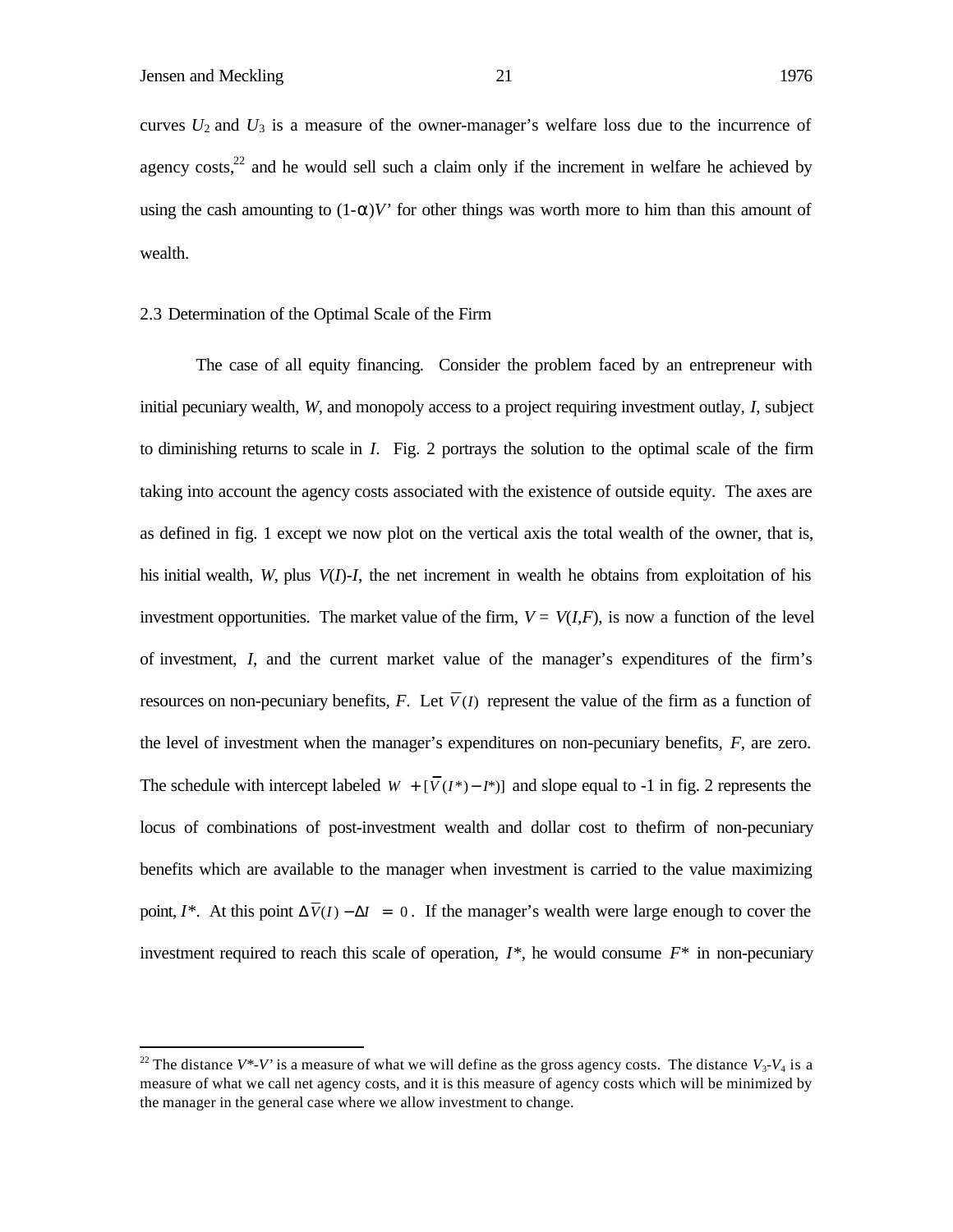benefits and have pecuniary wealth with value  $W + V^*I^*$ . However, if outside financing is required to cover the investment he will not reach this point if monitoring costs are non-zero.<sup>23</sup>

The expansion path *OZBC* represents the equilibrium combinations of wealth and nonpecuniary benefits, *F*, which the manager could obtain if he had enough personal wealth to finance all levels of investment up to  $I^*$ . It is the locus of points such as  $Z$  and  $C$  which present the equilibrium position for the 100 percent owner-manager at each possible level of investment, *I*. As *I* increases we move up the expansion path to the point *C* where *V*(*I*)*-I* is at a maximum. Additional investment beyond this point reduces the net value of the firm, and as it does the equilibrium path of the manager's wealth and non-pecuniary benefits retraces (in the reverse direction) the curve *OZBC*. We draw the path as a smooth concave function only as a matter of convenience.



Fig. 2. Determination of the optimal scale of the firm in the case where no monitoring takes place. Point *C* denotes optimum investment, *I\**, and non-pecuniary benefits, *F\**, when investment is 100% financed by entrepreneur. Point *D* denotes optimum investment, *I'*, and non-pecuniary benefits, *F*, when outside equity financing is used to help finance the investment and the entrepreneur owns a fraction  $\alpha^*$  of the firm. The distance *A* measures the gross agency costs.

 $^{23}I^*$  is the value maximizing and Pareto Optimum investment level which results from the traditional analysis of the corporate investment decision if the firm operates in perfectly competitive capital and product markets and the agency cost problems discussed here are ignored. See Debreu (1959, ch. 7), Jensen and Long (1972), Long (1972), Merton and Subrahmanyam (1974), Hirshleifer (1958, 1970), and Fama and Miller (1972).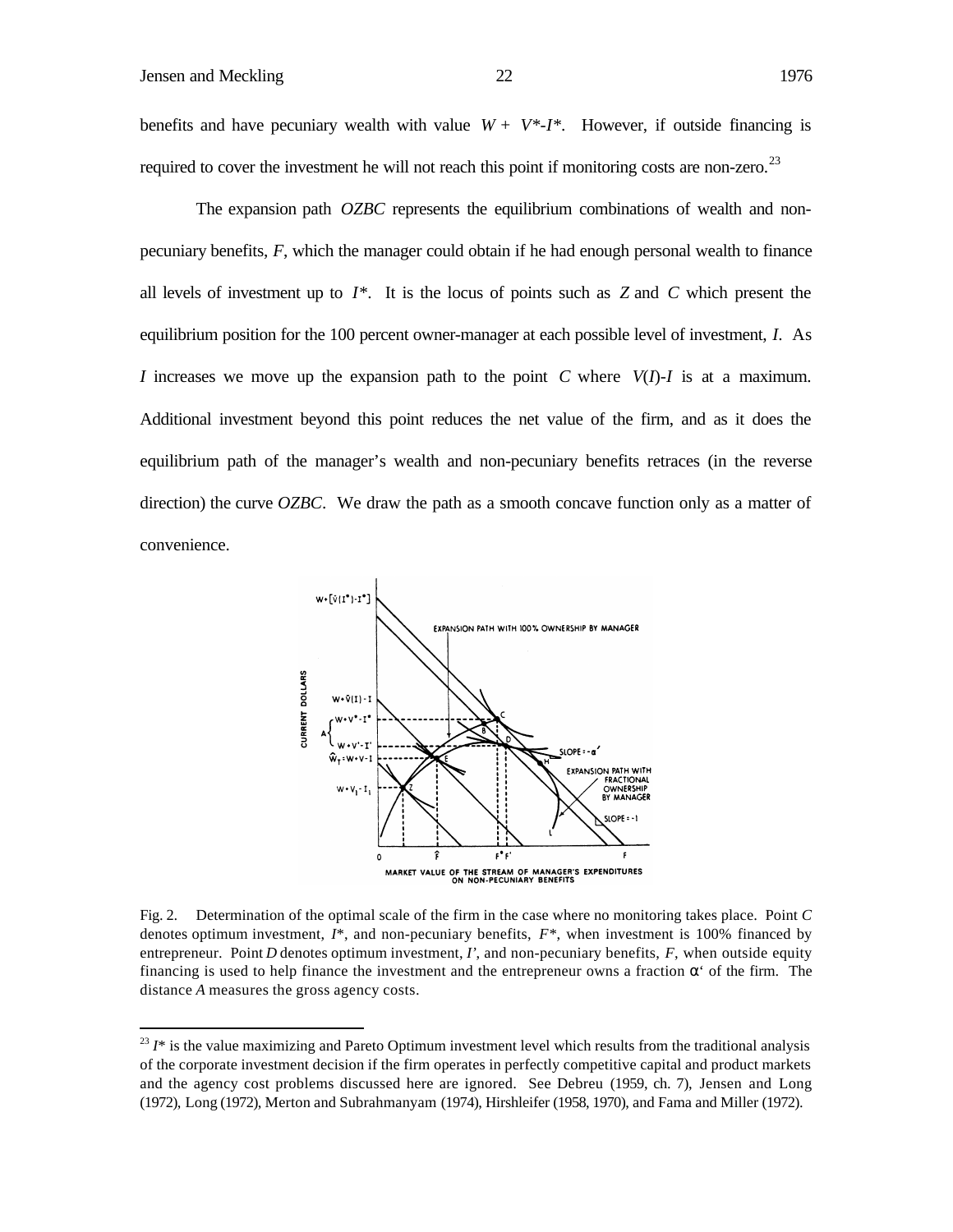If the manager obtained outside financing and if there were zero costs to the agency relationship (perhaps because monitoring costs were zero), the expansion path would also be represented by *OZBC*. Therefore, this path represents what we might call the "idealized" solutions, that is, those which would occur in the absence of agency costs.

Assume the manager has sufficient personal wealth to completely finance the firm only up to investment level  $I_1$  which puts him at point *Z*. At this point  $W = I_1$ . To increase the size of the firm beyond this point he must obtain outside financing to cover the additional investment required, and this means reducing his fractional ownership. When he does this he incurs agency costs, and the lower his ownership fraction, the larger are the agency costs he incurs. However, if the investments requiring outside financing are sufficiently profitable his welfare will continue to increase.

The expansion path *ZEDHL* in fig. 2 portrays one possible path of the equilibrium levels of the owner's non-pecuniary benefits and wealth at each possible level of investment higher than *I*1. This path is the locus of points such as *E* or *D* where (1) the manager's indifference curve is tangent to a line with slope equal to  $-\alpha$  (his fractional claim on the firm at that level of investment), and (2) the tangency occurs on the "budget constraint" with slope  $= -1$  for the firm value and nonpecuniary benefit trade-off at the same level of investment.<sup>24</sup> As we move along *ZEDHL* his

$$
(1) \qquad \overline{W}_{t} + F = \overline{V}(I) + W - I = \overline{V}(I) - K,
$$

*c*

l

(2) 
$$
U_F(\stackrel{C}{W_{t}}, \hat{F})/U_{W_{t}}(\stackrel{C}{W_{t}}, \hat{F}) = \hat{a},
$$

where U is the entrepreneur's utility function on wealth and perquisites,  $U_F$  and  $UW_t$  are marginal utilities and  $\hat{a}$  is the manager's share of the firm.

<sup>&</sup>lt;sup>24</sup> Each equilibrium point such as that at *E* is characterized by  $(\hat{a}, \hat{F}, W_1)$ *Wt* ) where *c*  $W_t$  is the entrepreneur's post-investment financing wealth. Such an equilibrium must satisfy each of the following four conditions:

where *K* ≡ *I-W* is the amount of outside financing required to make the investment *I*. If this condition is not satisfied there is an uncompensated wealth transfer (in one direction or the other) between the entrepreneur and outside equity buyers.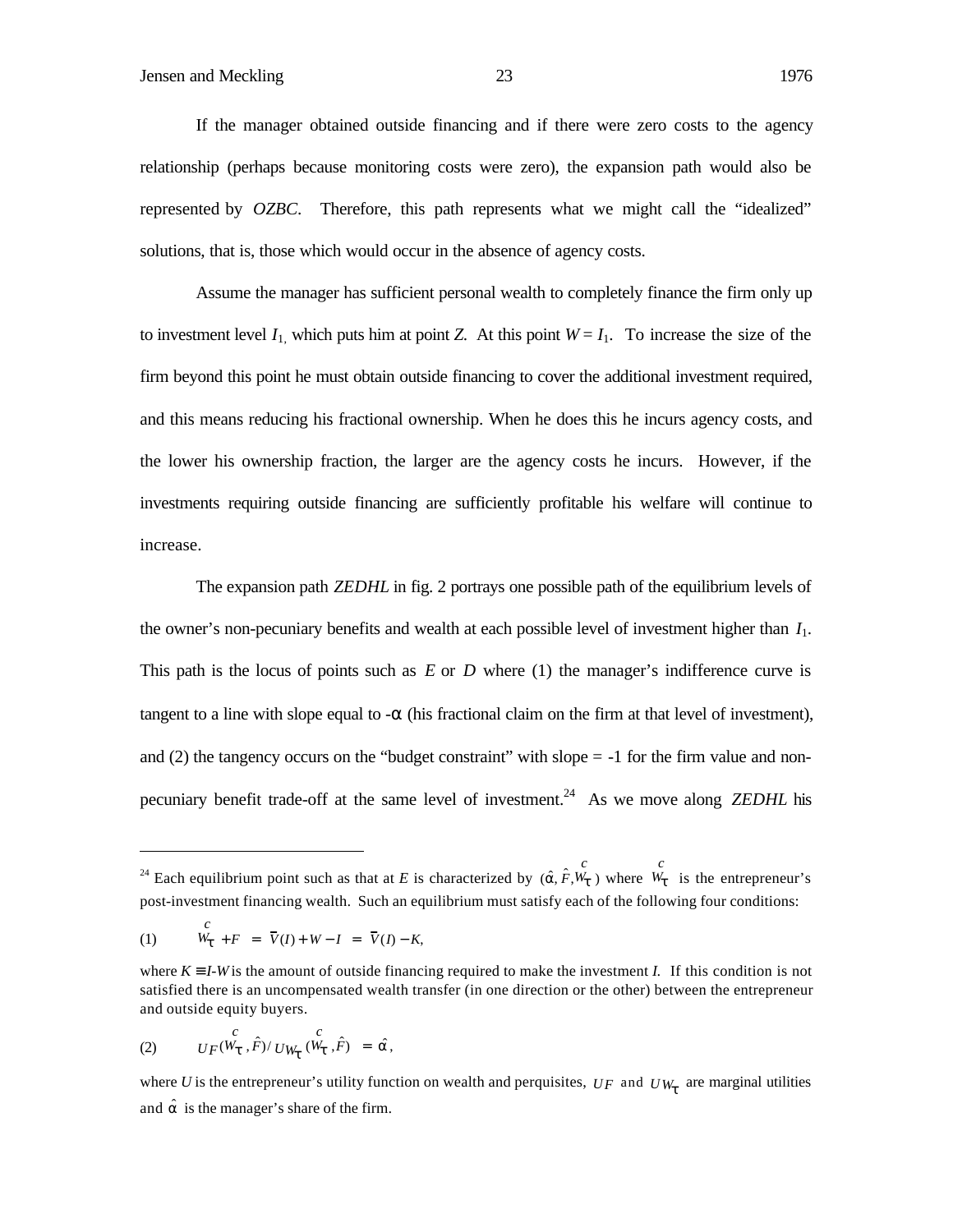fractional claim on the firm continues to fall as he raises larger amounts of outside capital. This expansion path represents his complete opportunity set for combinations of wealth and nonpecuniary benefits, given the existence of the costs of the agency relationship with the outside equity holders. Point *D*, where this opportunity set is tangent to an indifference curve, represents the solution which maximizes his welfare. At this point, the level of investments is *I'*, his fractional ownership share in the firm is  $a'$ , his wealth is  $W+V'-I'$ , and he consumes a stream of nonpecuniary benefits with current market value of *F'*. The gross agency costs (denoted by *A*) are equal to  $(V^*I^*)$ - $(V^*I^*)$ . Given that no monitoring is possible, *I'* is the socially optimal level of investment as well as the privately optimal level.

We can characterize the optimal level of investment as that point, *I'* which satisfies the following condition for small changes:

$$
V - I + \alpha^* \quad F = 0 \quad (1)
$$

*V-I* is the change in the net market value of the firm, and  $a^T$  F is the dollar value to the manager of the incremental fringe benefits he consumes (which cost the firm  $F$  dollars).<sup>25</sup> Furthermore, recognizing that  $V = \overline{V} - F$ , where  $\overline{V}$  is the value of the firm at any level of investment when  $F = 0$ , we can substitute into the optimum condition to get

l

(4) Among all points  $(\hat{\mathbf{a}}, \hat{F}, W_{\mathbf{f}})$  $W_t$ ) satisfying conditions (1)-(3), (*a*, *F*, *Wt*) gives the manager highest utility. This implies that  $(\hat{a}, \hat{F}, W_i)$ *Wt* ) satisfy condition (3) as an equality.

<sup>25</sup> *Proof.* Note that the slope of the expansion path (or locus of equilibrium points) at any point is *(V-* $I$ / $F$  and at the optimum level of investment this must be equal to the slope of the manager's indifference curve between wealth and market value of fringe benefits, *F*. Furthermore, in the absence of monitoring, the slope of the indifference curve,  $W\mathcal{H}F$ , at the equilibrium point, *D*, must be equal to - $\alpha'$ . Thus,

*(V-I)/F* =  $-\alpha'$  (2)

<sup>(3)</sup>  $(1 - \hat{\mathbf{a}})V(I) = (1 - \hat{\mathbf{a}})[\bar{V}(I) - \hat{F}] \geq K$ ,

which says the funds received from outsiders are at least equal to *K*, the minimum required outside financing.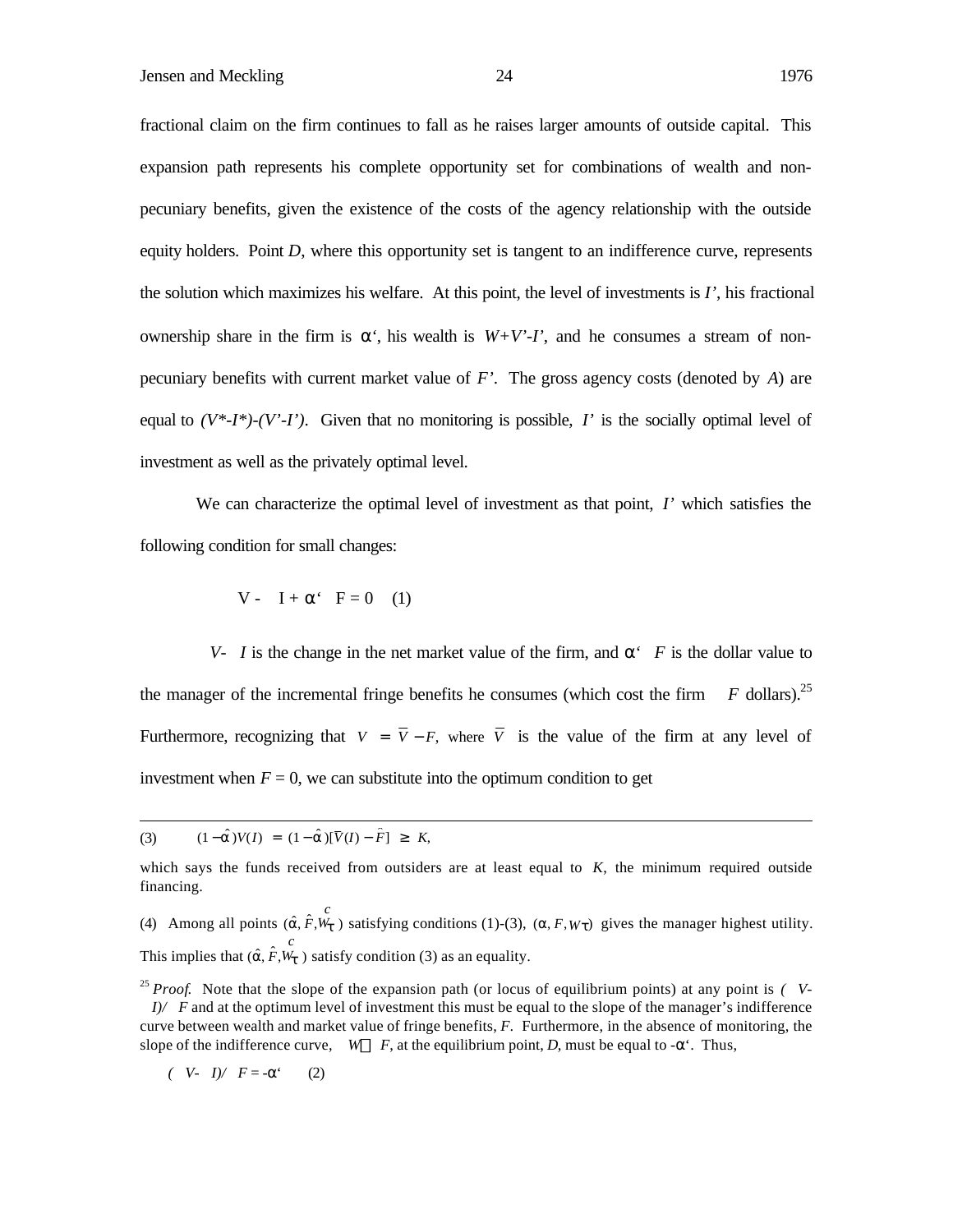$$
(\Delta \overline{V} - \Delta I) - 1 - \mathbf{a}' \Delta F = 0 \tag{3}
$$

as an alternative expression for determining the optimum level of investment.

The idealized or zero agency cost solution,  $I^*$ , is given by the condition  $(\Delta \overline{V} - \Delta I) = 0$ , and since *F* is positive the actual welfare maximizing level of investment *I'* will be less than *I\**, because  $(\Delta \overline{V} - \Delta I)$  must be positive at *I'* if (3) is to be satisfied. Since  $\alpha'$  is the slope of the indifference curve at the optimum and therefore represents the manager's demand price for incremental non-pecuniary benefits,  $F$ , we know that  $\alpha^*$  *F* is the dollar value to him of an increment of fringe benefits costing the firm  $F$  dollars. The term  $(1-\alpha^2)$   $F$  thus measures the dollar "loss" to the firm (and himself) of an additional *F* dollars spent on non-pecuniary benefits. The term  $\Delta \overline{V}$  −  $\Delta I$  is the gross increment in the value of the firm ignoring any changes in the consumption of non-pecuniary benefits. Thus, the manager stops increasing the size of the firm when the gross increment in value is just offset by the incremental "loss" involved in the consumption of additional fringe benefits due to his declining fractional interest in the firm.<sup>26</sup>

is the condition for the optimal scale of investment and this implies condition (1) holds for small changes at the optimum level of investment, *I'*.

<sup>&</sup>lt;sup>26</sup> Since the manager's indifference curves are negatively sloped we know that the optimum scale of the firm, point *D*, will occur in the region where the expansion path has negative slope, i.e., the market value of the firm, will be declining and the *gross* agency costs, *A*, will be increasing and thus, the manager will not minimize them in making the investment decision (even though he will minimize them for any *given* level of investment). However, we define the *net* agency cost as the dollar equivalent of the welfare loss the manager experiences because of the agency relationship evaluated at  $F = 0$  (the vertical distance between the intercepts on the *Y* axis of the two indifference curves on which points *C* and *D* lie). The optimum solution, *I'*, does satisfy the condition that net agency costs are minimized. But this simply amounts to a restatement of the assumption that the manager maximizes his welfare.

Finally, it is possible for the solution point *D* to be a corner solution and in this case the value of the firm will not be declining. Such a corner solution can occur, for instance, if the manager's marginal rate of substitution between *F* and wealth falls to zero fast enough as we move up the expansion path, or if the investment projects are "sufficiently" profitable. In these cases the expansion path will have a corner which lies on the maximum value budget constraint with intercept  $\overline{V}(I^*) - I^*$ , and the level of investment will be equal to the idealized optimum, *I\**. However, the market value of the residual claims will be less than *V\** because the manager's consumption of perquisites will be larger than *F\**, the zero agency cost level.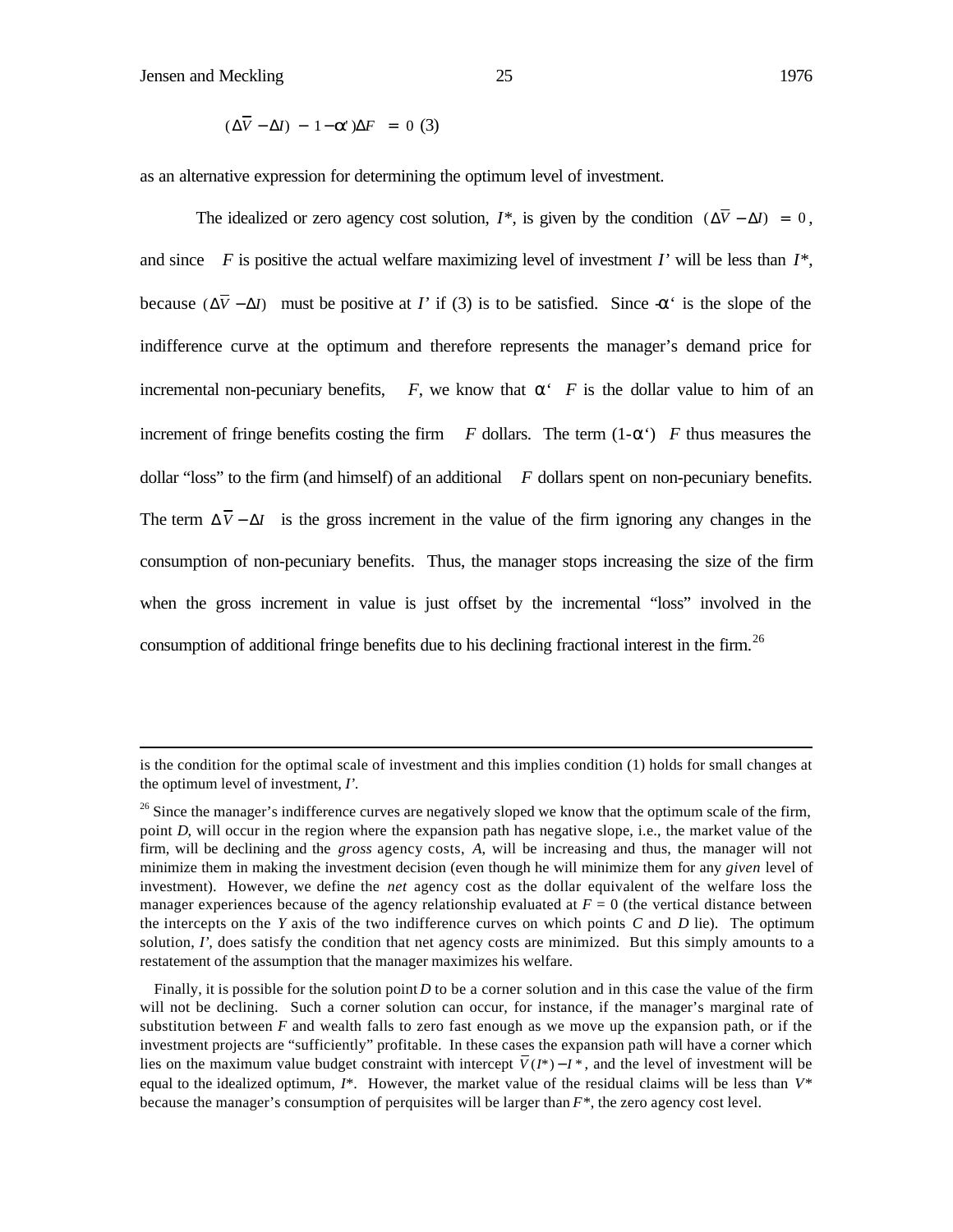2.4 The Role of Monitoring and Bonding Activities in Reducing Agency Costs

In the above analysis we have ignored the potential for controlling the behavior of the owner-manager through monitoring and other control activities. In practice, it is usually possible by expending resources to alter the opportunity the owner-manager has for capturing nonpecuniary benefits. These methods include auditing, formal control systems, budget restrictions, the establishment of incentive compensation systems which serve to identify the manager's interests more closely with those of the outside equity holders, and so forth. Fig. 3 portrays the effects of monitoring and other control activities in the simple situation portrayed in fig. 1. Figs. 1 and 3 are identical except for the curve *BCE* in fig. 3 which depicts a "budget constraint" derived when monitoring possibilities are taken into account. Without monitoring, and with outside equity of  $(1-\alpha)$ , the value of the firm will be *V'* and non-pecuniary expenditures *F'*. By incurring monitoring costs, *M*, the equity holders can restrict the manager's consumption of perquisites to amounts less than *F*'. Let  $F(M, \alpha)$  denote the maximum perquisites the manager can consume for alternative levels of monitoring expenditures, *M*, given his ownership share α. We assume that increases in monitoring reduce *F*, and reduce it at a decreasing rate, that is,  $\sqrt{F/M}$  < 0 and  $\int_{a}^{2} F / \int_{a}^{2} M^{2} > 0.$ 

Since the current value of expected future monitoring expenditures by the outside equity holders reduce the value of any given claim on the firm to them dollar for dollar, the outside equity holders will take this into account in determining the maximum price they will pay for any given fraction of the firm's equity. Therefore, given positive monitoring activity the value of the firm is given by  $V = \overline{V} - F(M, a) - M$  and the locus of these points for various levels of *M* and for a given level of  $\alpha$  lie on the line *BCE* in fig. 3. The vertical difference between the  $\overline{V}F$  and *BCE* curves is *M*, the current market value of the future monitoring expenditures.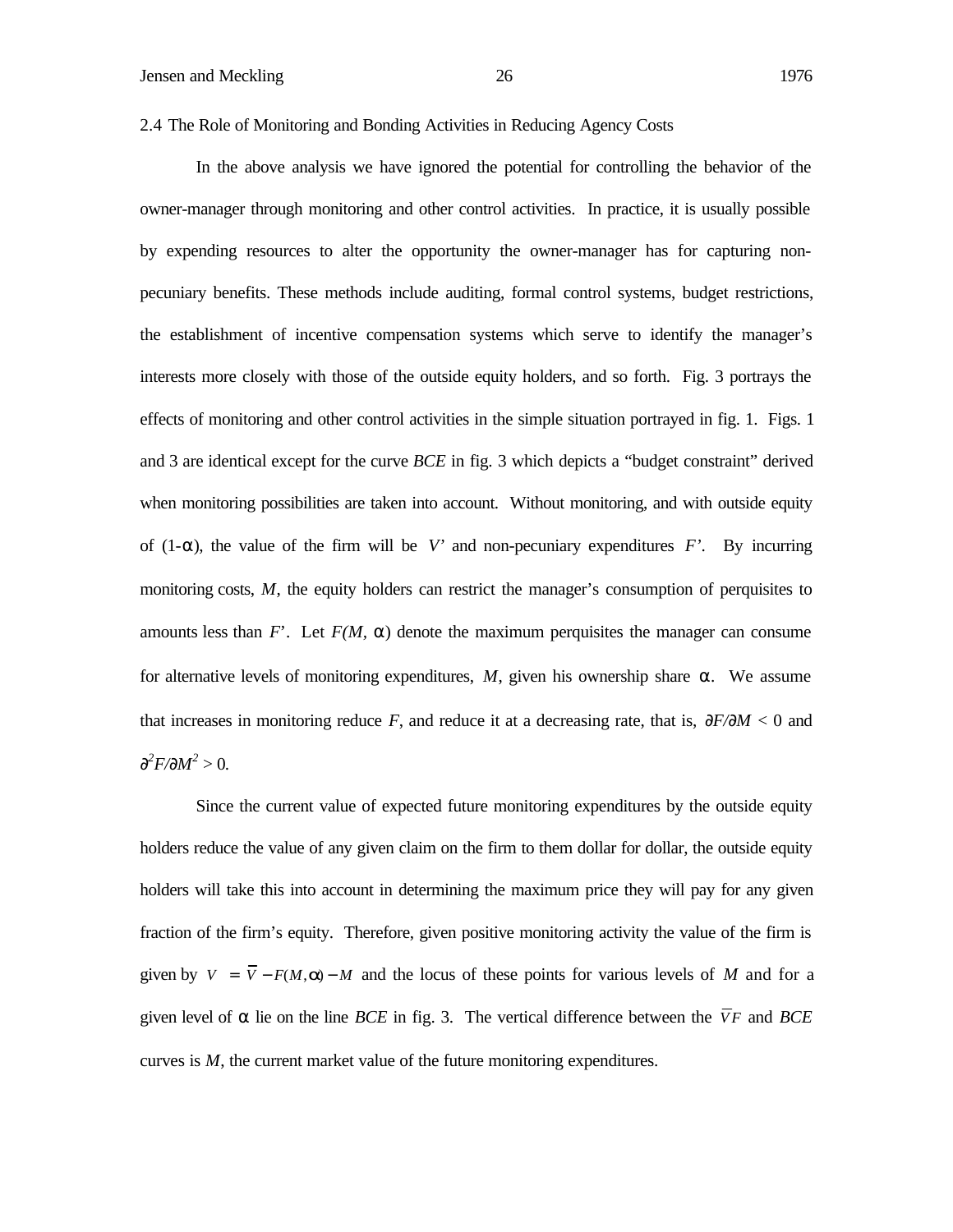If it is possible for the outside equity holders to make these monitoring expenditures and thereby to impose the reductions in the owner-manager's consumption of  $F$ , he will voluntarily enter into a contract with the outside equity holders which gives them the rights to restrict his consumption of non-pecuniary items to *F"*. He finds this desirable because it will cause the value of the firm to rise to *V"* Given the contract, the optimal monitoring expenditure on the part of the outsiders, *M*, is the amount *D-C*. The entire increase in the value of the firm that accrues will be reflected in the owner's wealth, but his welfare will be increased by less than this because he forgoes some non-pecuniary benefits he previously enjoyed.



Fig. 3. The value of the firm *(V)* and level of non-pecuniary benefits *(F)* when outside equity is (1- $\alpha$ ),  $U_1$ ,  $U_2$ ,  $U_3$  represent owner's indifference curves between wealth and non-pecuniary benefits, and monitoring (or bonding) activities impose opportunity set *BCE* as the tradeoff constraint facing the owner.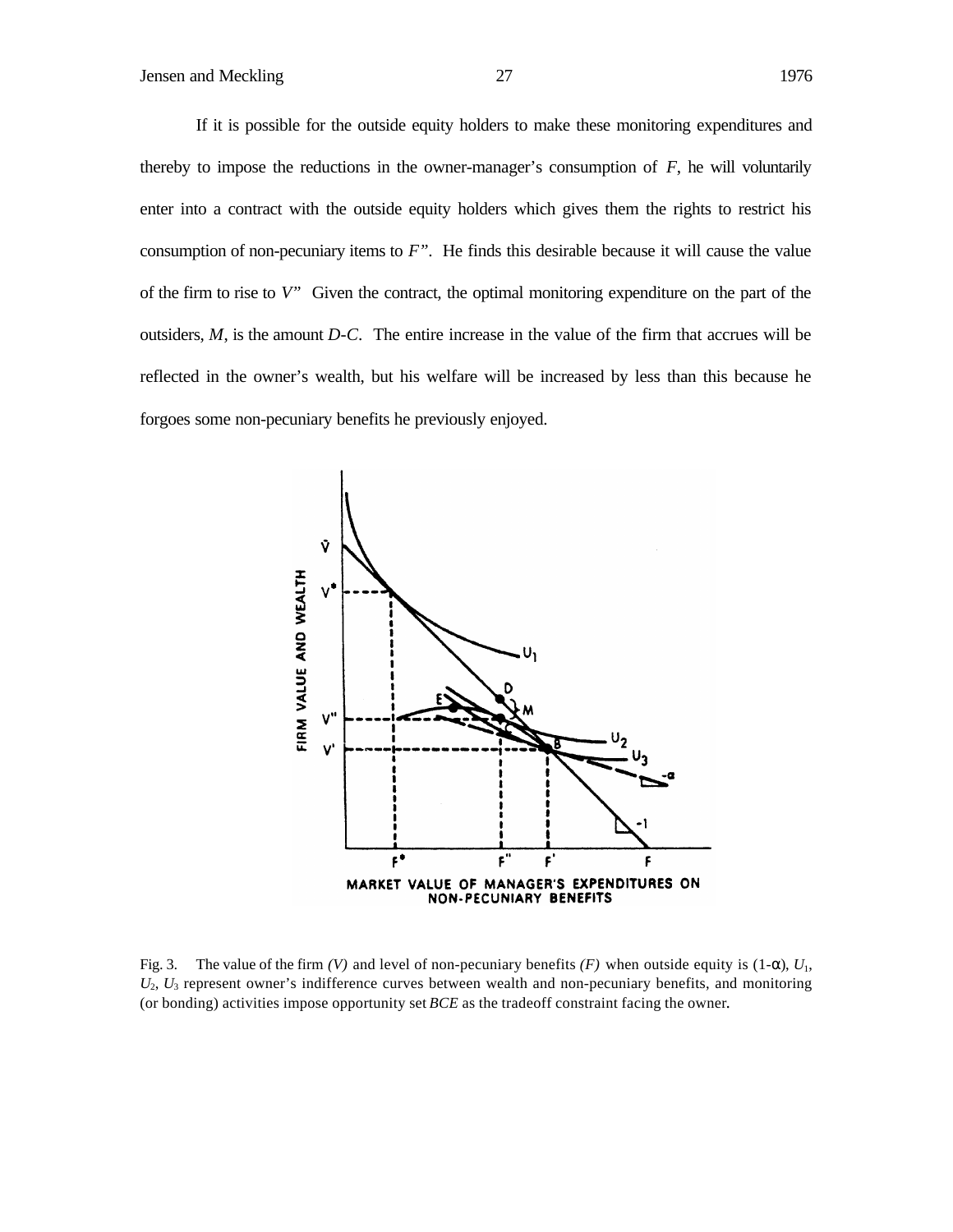If the equity market is competitive and makes unbiased estimates of the effects of monitoring expenditures on *F* and *V*, potential buyers will be indifferent between the following two contracts:

Purchase of a share (1- $\alpha$ ) of the firm at a total price of (1- $\alpha$ )*V'* and no rights to monitor or control the manager's consumption of perquisites.

Purchase of a share (1- $\alpha$ ) of the firm at a total price of (1- $\alpha$ )*V*" and the right to expend resources up to an amount equal to *D-C* which will limit the owner-manager's consumption of perquisites to *F"*.

Given the contract (ii) the outside shareholders would find it desirable to monitor to the full rights of their contract because it will pay them to do so. However, if the equity market is competitive the total benefits (net of the monitoring costs) will be capitalized into the price of the claims. Thus, not surprisingly, the owner-manager reaps all the benefits of the opportunity to write and sell the monitoring contract. $27$ 

*An analysis of bonding expenditures*. We can also see from the analysis of fig. 3 that it makes no difference who actually makes the monitoring expenditures—the owner bears the full amount of these costs as a wealth reduction in all cases. Suppose that the owner-manager could expend resources to guarantee to the outside equity holders that he would limit his activities which

<sup>&</sup>lt;sup>27</sup> The careful reader will note that point *C* will be the equilibrium point only if the contract between the manager and outside equity holders specifies with no ambiguity that they have the right to monitor to limit his consumption of perquisites to an amount no less than *F"*. If any ambiguity regarding these rights exists in this contract then another source of agency costs arises which is symmetrical to our original problem. If they could do so the outside equity holders would monitor to the point where the net value of *their* holdings,  $(1-\alpha)V-M$ , was maximized, and this would occur when  $(\frac{f}{W}/\frac{f}{W})(1-\alpha)-1 = 0$  which would be at some point between points *C* and *E* in fig. 3. Point *E* denotes the point where the value of the firm net of the monitoring costs is at a maximum, i.e., where  $\frac{f}{f}$  / $\frac{f}{f}$  = 0. But the manager would be worse off than in the zero monitoring solution if the point where  $(1-\alpha)V-M$  was at a maximum were to the left of the intersection between *BCE* and the indifference curve  $U_3$  passing through point *B* (which denotes the zero monitoring level of welfare). Thus if the manager could not eliminate enough of the ambiguity in the contract to push the equilibrium to the right of the intersection of the curve *BCE* with indifference curve  $U_3$  he would not engage in any contract which allowed monitoring.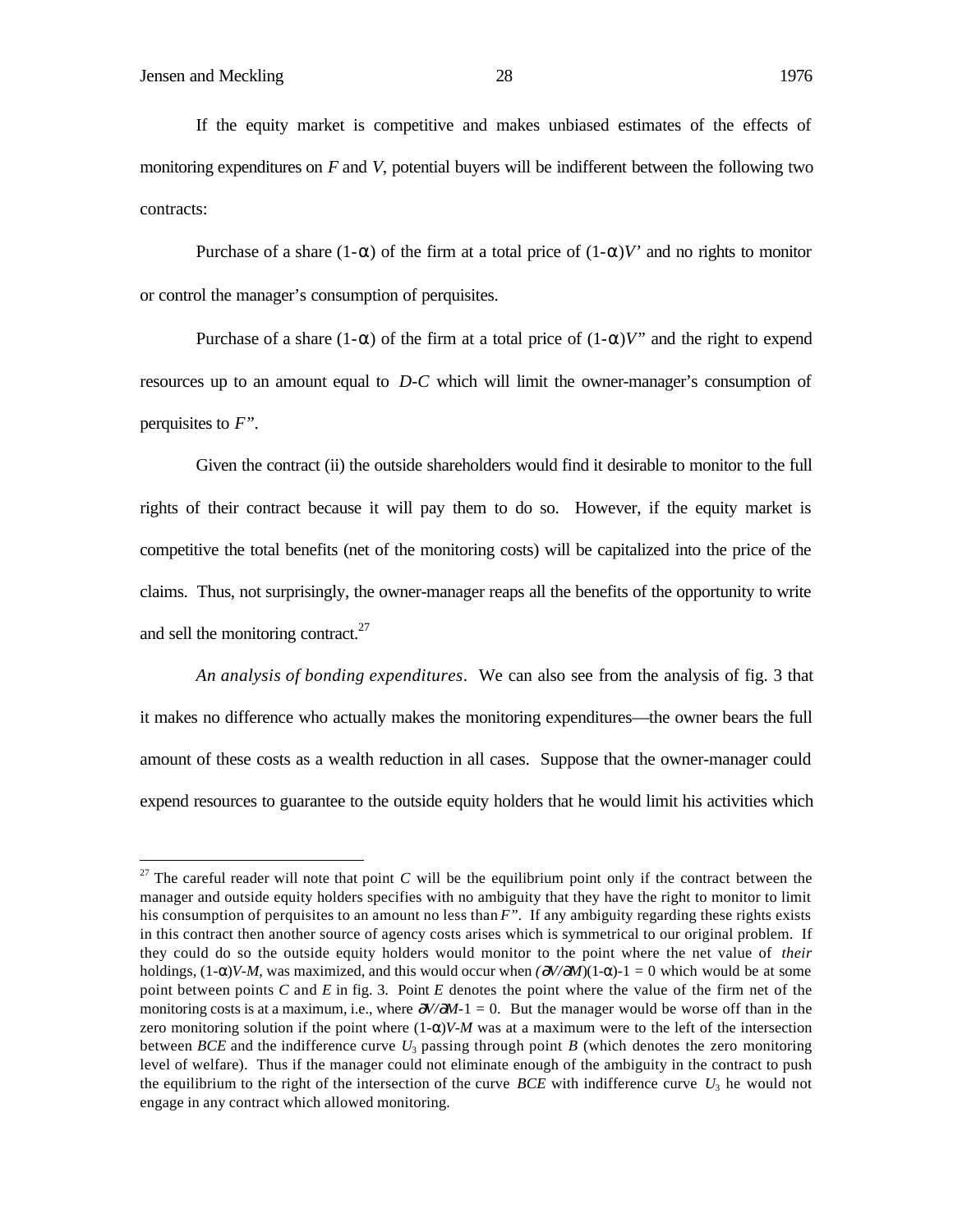cost the firm *F*. We call these expenditures "bonding costs," and they would take such forms as contractual guarantees to have the financial accounts audited by a public account, explicit bonding against malfeasance on the part of the manager, and contractual limitations on the manager's decision-making power (which impose costs on the firm because they limit his ability to take full advantage of some profitable opportunities as well as limiting his ability to harm the stockholders while making himself better off).

If the incurrence of the bonding costs were entirely under the control of the manager and if they yielded the same opportunity set *BCE* for him in fig. 3, he would incur them in amount *D-C*. This would limit his consumption of perquisites to *F"*from *F'*, and the solution is exactly the same as if the outside equity holders had performed the monitoring. The manager finds it in his interest to incur these costs as long as the net increments in his wealth which they generate (by reducing the agency costs and therefore increasing the value of the firm) are more valuable than the perquisites given up. This optimum occurs at point *C* in both cases under our assumption that the bonding expenditures yield the same opportunity set as the monitoring expenditures. In general, of course, it will pay the owner-manager to engage in bonding activities and to write contracts which allow monitoring as long as the marginal benefits of each are greater than their marginal cost.

*Optimal scale of the firm in the presence of monitoring and bonding activities*. If we allow the outside owners to engage in (costly) monitoring activities to limit the manager's expenditures on non-pecuniary benefits and allow the manager to engage in bonding activities to guarantee to the outside owners that he will limit his consumption of *F* we get an expansion path such as that illustrated in fig. 4 on which *Z* and *G* lie. We have assumed in drawing fig. 4 that the cost functions involved in monitoring and bonding are such that some positive levels of the activities are desirable, i.e., yield benefits greater than their cost. If this is not true the expansion path generated by the expenditure of resources on these activities would lie below *ZD* and no such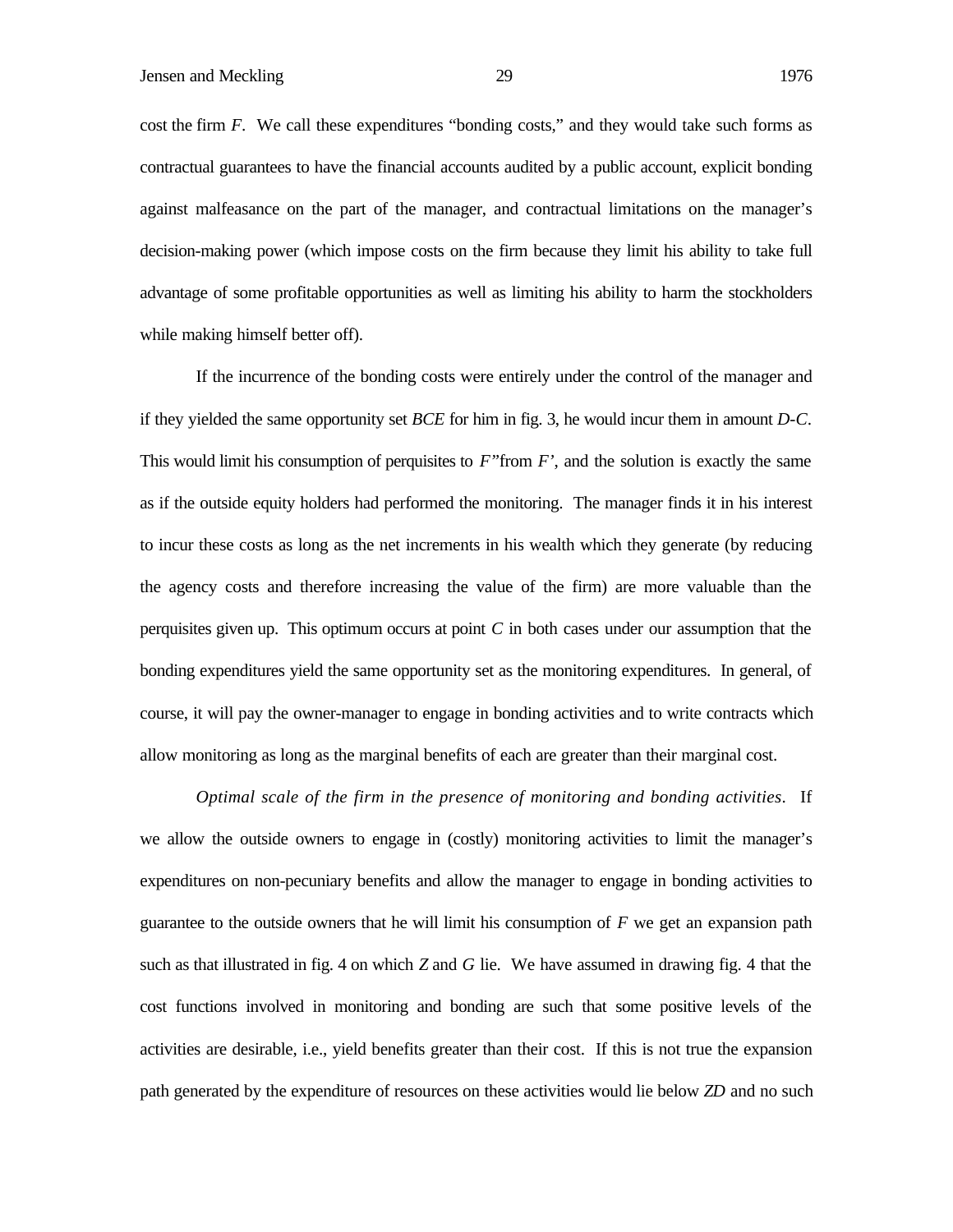activity would take place at any level of investment. Points *Z, C,* and *D* and the two expansion paths they lie on are identical to those portrayed in fig. 2. Points *Z* and *C* lie on the 100 percent ownership expansion path, and points *Z* and *D* lie on the fractional ownership, zero monitoring and bonding activity expansion path.

The path on which points *Z* and *G* lie is the one given by the locus of equilibrium points for alternative levels of investment characterized by the point labeled *C* in fig. 3 which denotes the optimal level of monitoring and bonding activity and resulting values of the firm and non-pecuniary benefits to the manager given a fixed level of investment. If any monitoring or bonding is cost effective the expansion path on which *Z* and *G* lie must be above the non-monitoring expansion path over some range. Furthermore, if it lies anywhere to the right of the indifference curve passing through point *D* (the zero monitoring-bonding solution) the final solution to the problem will involve positive amounts of monitoring and/or bonding activities. Based on the discussion above we know that as long as the contracts between the manager and outsiders are unambiguous regarding the rights of the respective parties the final solution will be at that point where the new expansion path is just tangent to the highest indifference curve. At this point the optimal level of monitoring and bonding expenditures are *M"* and *b"*; the manager's post-investment-financing wealth is given by  $W + V''$ -*I*"-*M*"-*b*" and his non-pecuniary benefits are *F*". The total gross agency costs, *A*, are given by  $A(M'', b'', \alpha''', I'') = (V^* - I^* - (V^* - I' - M' - b'')$ .

# 2.5 Pareto Optimality and Agency Costs in Manager-Operated Firms

In general we expect to observe both bonding and external monitoring activities, and the incentives are such that the levels of these activities will satisfy the conditions of efficiency. They will not, however, result in the firm being run in a manner so as to maximize its value. The difference between  $V^*$ , the efficient solution under zero monitoring and bonding costs (and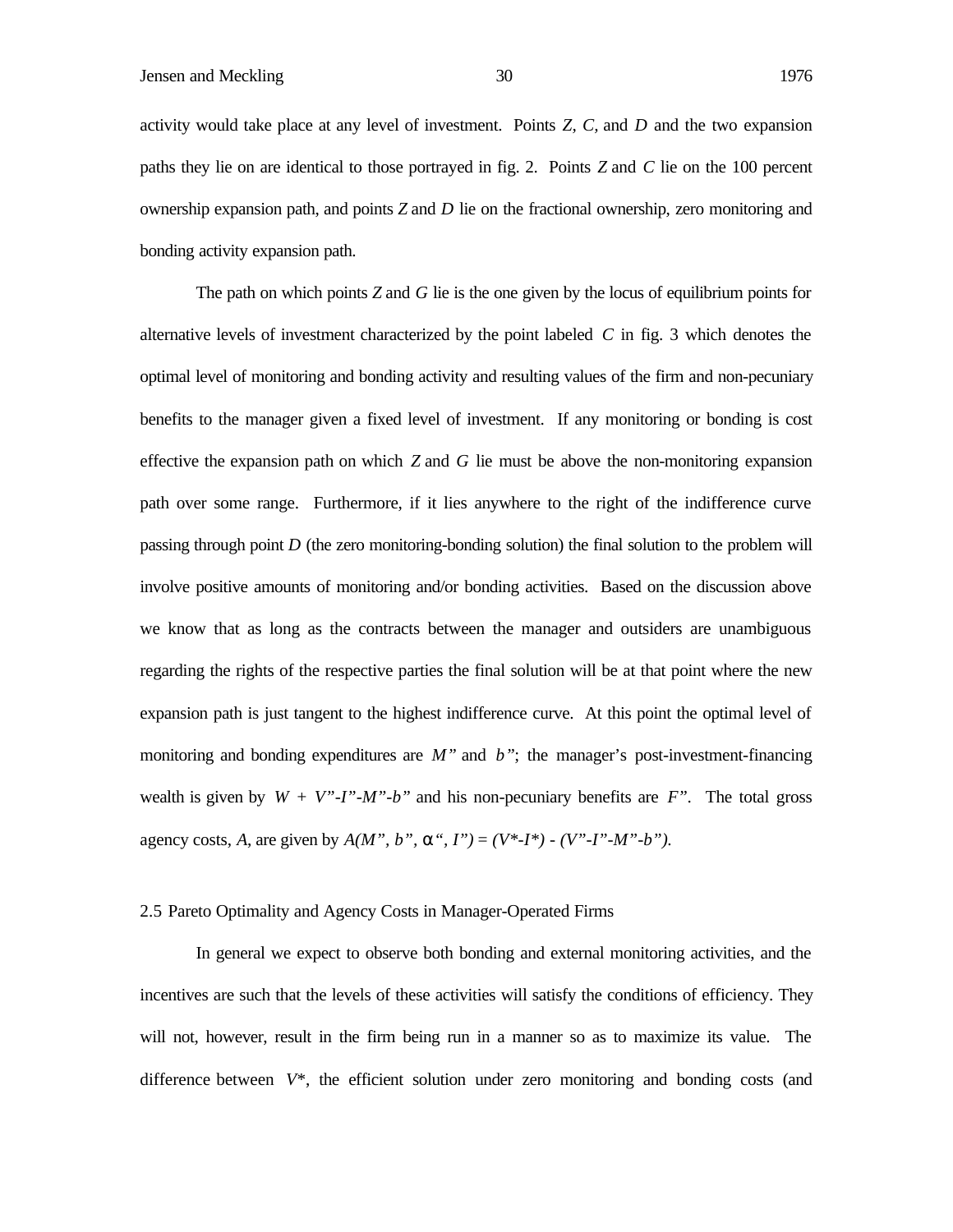therefore zero agency costs), and *V"*, the value of the firm given positive monitoring costs, are the total gross agency costs defined earlier in the introduction. These are the costs of the "separation of ownership and control" which Adam Smith focused on in the passage quoted at the beginning of this paper and which Berle and Means (1932) popularized 157 years later. The solutions outlined above to our highly simplified problem imply that agency costs will be positive as long as monitoring costs are positive—which they certainly are.



Fig. 4. Determination of optimal scale of the firm allowing for monitoring and bonding activities. Optimal monitoring costs are *M"* and bonding costs are *b"* and the equilibrium scale of firm, manager's wealth and consumption of non-pecuniary benefits are at point G.

The reduced value of the firm caused by the manager's consumption of perquisites outlined above is "non-optimal" or inefficient only in comparison to a world in which we could obtain compliance of the agent to the principal's wishes at zero cost or in comparison to a *hypothetical* world in which the agency costs were lower. But these costs (monitoring and bonding costs and 'residual loss') are an unavoidable result of the agency relationship.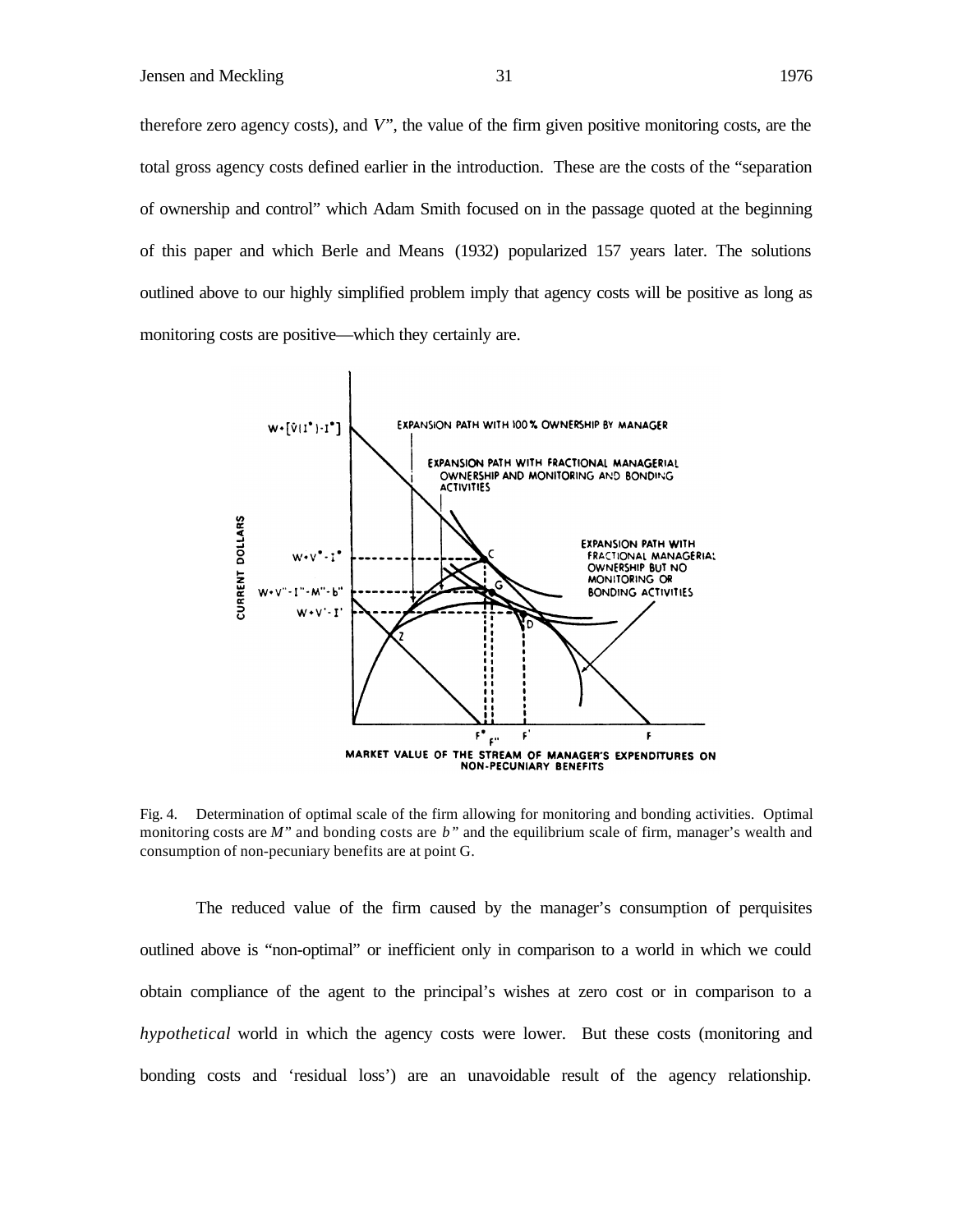Furthermore, since they are borne entirely by the decision maker (in this case the original owner) responsible for creating the relationship he has the incentives to see that they are minimized (because he captures the benefits from their reduction). Furthermore, these agency costs will be incurred only if the benefits to the owner-manager from their creation are great enough to outweigh them. In our current example these benefits arise from the availability of profitable investments requiring capital investment in excess of the original owner's personal wealth.

In conclusion, finding that agency costs are non-zero (i.e., that there are costs associated with the separation of ownership and control in the corporation) and concluding therefrom that the agency relationship is non-optimal, wasteful or inefficient is equivalent in every sense to comparing a world in which iron ore is a scarce commodity (and therefore costly) to a world in which it is freely available at zero resource costs, and concluding that the first world is "non-optimal"—a perfect example of the fallacy criticized by Coase (1964) and what Demsetz (1969) characterizes as the "Nirvana" form of analysis. $^{28}$ 

# 2.6 Factors Affecting the Size of the Divergence from Ideal Maximization

The magnitude of the agency costs discussed above will vary from firm to firm. It will depend on the tastes of managers, the ease with which they can exercise their own preferences as opposed to value maximization in decision making, and the costs of monitoring and bonding activities.<sup>29</sup> The agency costs will also depend upon the cost of measuring the manager's (agent's) performance and evaluating it, the cost of devising and applying an index for

<sup>&</sup>lt;sup>28</sup> If we could establish the existence of a feasible set of alternative institutional arrangements which would yield net benefits from the reduction of these costs we could legitimately conclude the agency relationship engendered by the corporation was not Pareto optimal. However, we would then be left with the problem of explaining why these alternative institutional arrangements have not replaced the corporate form of organization.

 $29$  The monitoring and bonding costs will differ from firm to firm depending on such things as the inherent complexity and geographical dispersion of operations, the attractiveness of perquisites available in the firm (consider the mint), etc.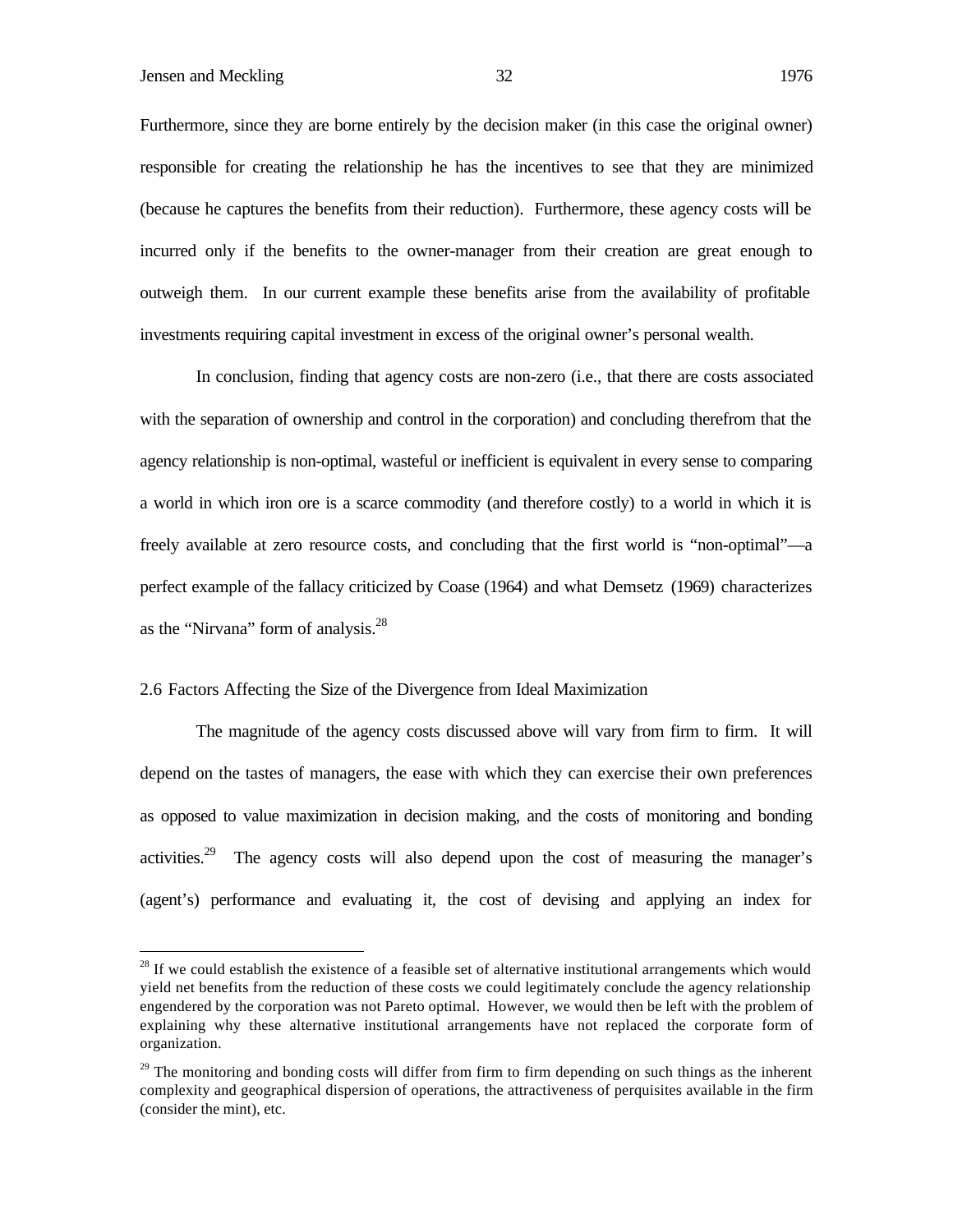compensating the manager which correlates with the owner's (principal's) welfare, and the cost of devising and enforcing specific behavioral rules or policies. Where the manager has less than a controlling interest in the firm, it will also depend upon the market for managers. Competition from other potential managers limits the costs of obtaining managerial services (including the extent to which a given manager can diverge from the idealized solution which would obtain if all monitoring and bonding costs were zero). The size of the divergence (the agency costs) will be directly related to the cost of replacing the manager. If his responsibilities require very little knowledge specialized to the firm, if it is easy to evaluate his performance, and if replacement search costs are modest, the divergence from the ideal will be relatively small and vice versa.

The divergence will also be constrained by the market for the firm itself, i.e., by capital markets. Owners always have the option of selling their firm, either as a unit or piecemeal. Owners of manager-operated firms can and do sample the capital market from time to time. If they discover that the value of the future earnings stream to others is higher than the value of the firm to them given that it is to be manager-operated, they can exercise their right to sell. It is conceivable that other owners could be more efficient at monitoring or even that a single individual with appropriate managerial talents and with sufficiently large personal wealth would elect to buy the firm. In this latter case the purchase by such a single individual would completely eliminate the agency costs. If there were a number of such potential owner-manager purchasers (all with talents and tastes identical to the current manager) the owners would receive in the sale price of the firm the full value of the residual claimant rights including the capital value of the eliminated agency costs plus the value of the managerial rights.

*Monopoly, competition and managerial behavior*. It is frequently argued that the existence of competition in product (and factor) markets will constrain the behavior of managers to idealized value maximization, i.e., that monopoly in product (or monopsony in factor) markets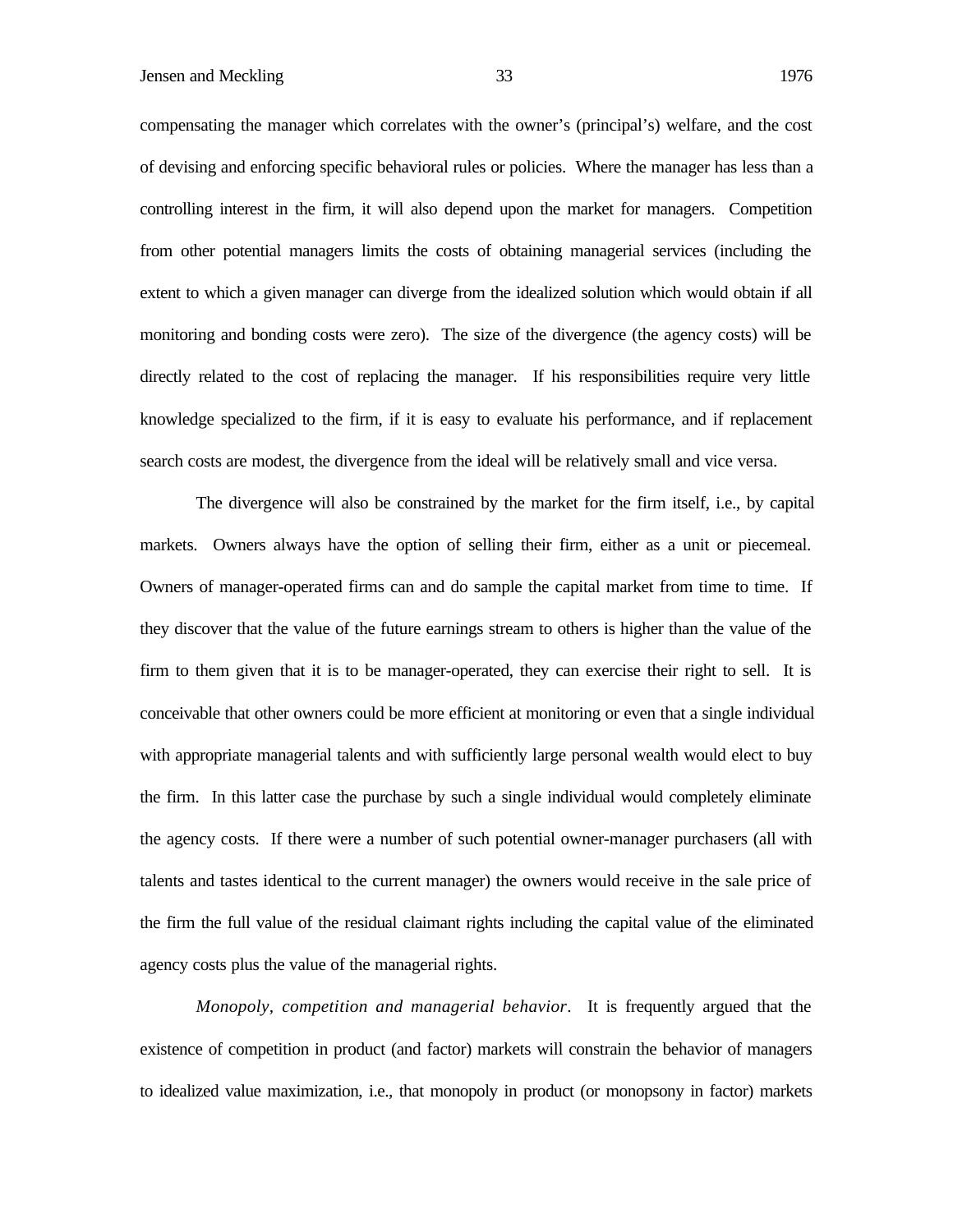will permit larger divergences from value maximization.<sup>30</sup> Our analysis does not support this hypothesis. The owners of a firm with monopoly power have the same incentives to limit divergences of the manager from value maximization (i.e., the ability to increase their wealth) as do the owners of competitive firms. Furthermore, competition in the market for managers will generally make it unnecessary for the owners to share rents with the manager. The owners of a monopoly firm need only pay the supply price for a manager.

Since the owner of a monopoly has the same wealth incentives to minimize managerial costs as would the owner of a competitive firm, both will undertake that level of monitoring which equates the marginal cost of monitoring to the marginal wealth increment from reduced consumption of perquisites by the manager. Thus, the existence of monopoly will not increase agency costs.

Furthermore the existence of competition in product and factor markets will not eliminate the agency costs due to managerial control problems as has often been asserted (cf. Friedman, 1970). If my competitors all incur agency costs equal to or greater than mine I will not be eliminated from the market by their competition.

The existence and size of the agency costs depends on the nature of the monitoring costs, the tastes of managers for non-pecuniary benefits and the supply of potential managers who are capable of financing the entire venture out of their personal wealth. If monitoring costs are zero,

<sup>&</sup>lt;sup>30</sup> Where competitors are numerous and entry is easy, persistent departures from profit maximizing behavior inexorably leads to extinction. Economic natural selection holds the stage. In these circumstances, the behavior of the individual units that constitute the supply side of the product market is essentially routine and uninteresting and economists can confidently predict industry behavior without being explicitly concerned with the behavior of these individual units.

When the conditions of competition are relaxed, however, the opportunity set of the firm is expanded. In this case, the behavior of the firm as a distinct operating unit is of separate interest. Both for purposes of interpreting particular behavior within the firm as well as for predicting responses of the industry aggregate, it may be necessary to identify the factors that influence the firm's choices within this expanded opportunity set and embed these in a formal model (Williamson, 1964, p. 2).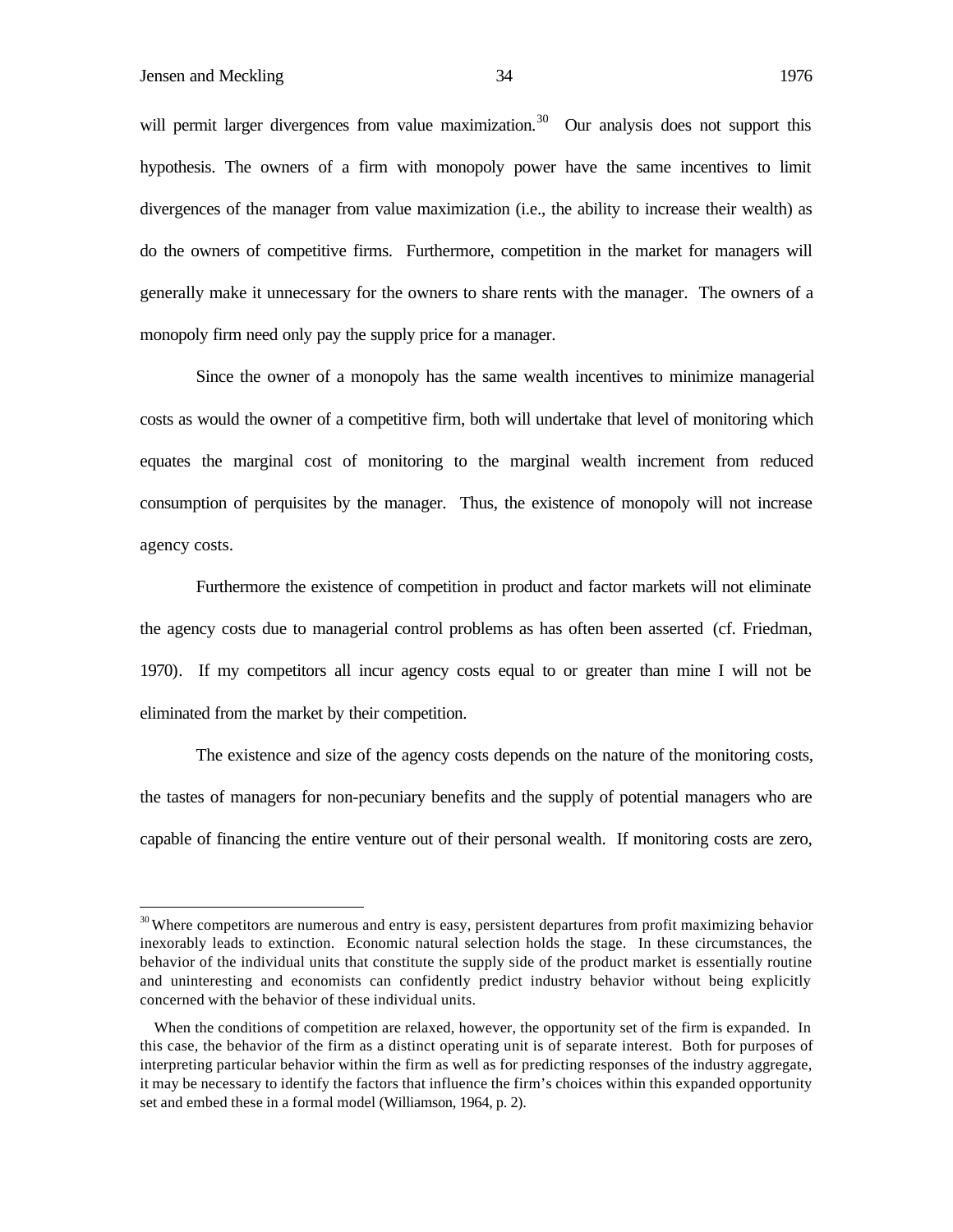agency costs will be zero or if there are enough 100 percent owner-managers available to own and run all the firms in an industry (competitive or not) then agency costs in that industry will also be zero. $31$ 

## **3. Some unanswered questions regarding the existence of the corporate form**

# 3.1 The question

l

The analysis to this point has left us with a basic puzzle: Why, given the existence of positive costs of the agency relationship, do we find the usual corporate form of organization with widely diffuse ownership so widely prevalent? If one takes seriously much of the literature regarding the "discretionary" power held by managers of large corporations, it is difficult to understand the historical fact of enormous growth in equity in such organizations, not only in the United States, but throughout the world. Paraphrasing Alchian (1968): How does it happen that millions of individuals are willing to turn over a significant fraction of their wealth to organizations run by managers who have so little interest in their welfare? What is even more remarkable, why are they willing to make these commitments purely as residual claimants, i.e., on the anticipation that managers will operate the firm so that there will be earnings which accrue to the stockholders?

There is certainly no lack of alternative ways that individuals might invest, including entirely different forms of organizations. Even if consideration is limited to corporate organizations, there are clearly alternative ways capital might be raised, i.e., through fixed claims of various sorts, bonds, notes, mortgages, etc. Moreover, the corporate income tax seems to favor the use of fixed claims since interest is treated as a tax deductible expense. Those who assert

 $31$  Assuming there are no special tax benefits to ownership nor utility of ownership other than that derived from the direct wealth effects of ownership such as might be true for professional sports teams, race horse stables, firms which carry the family name, etc.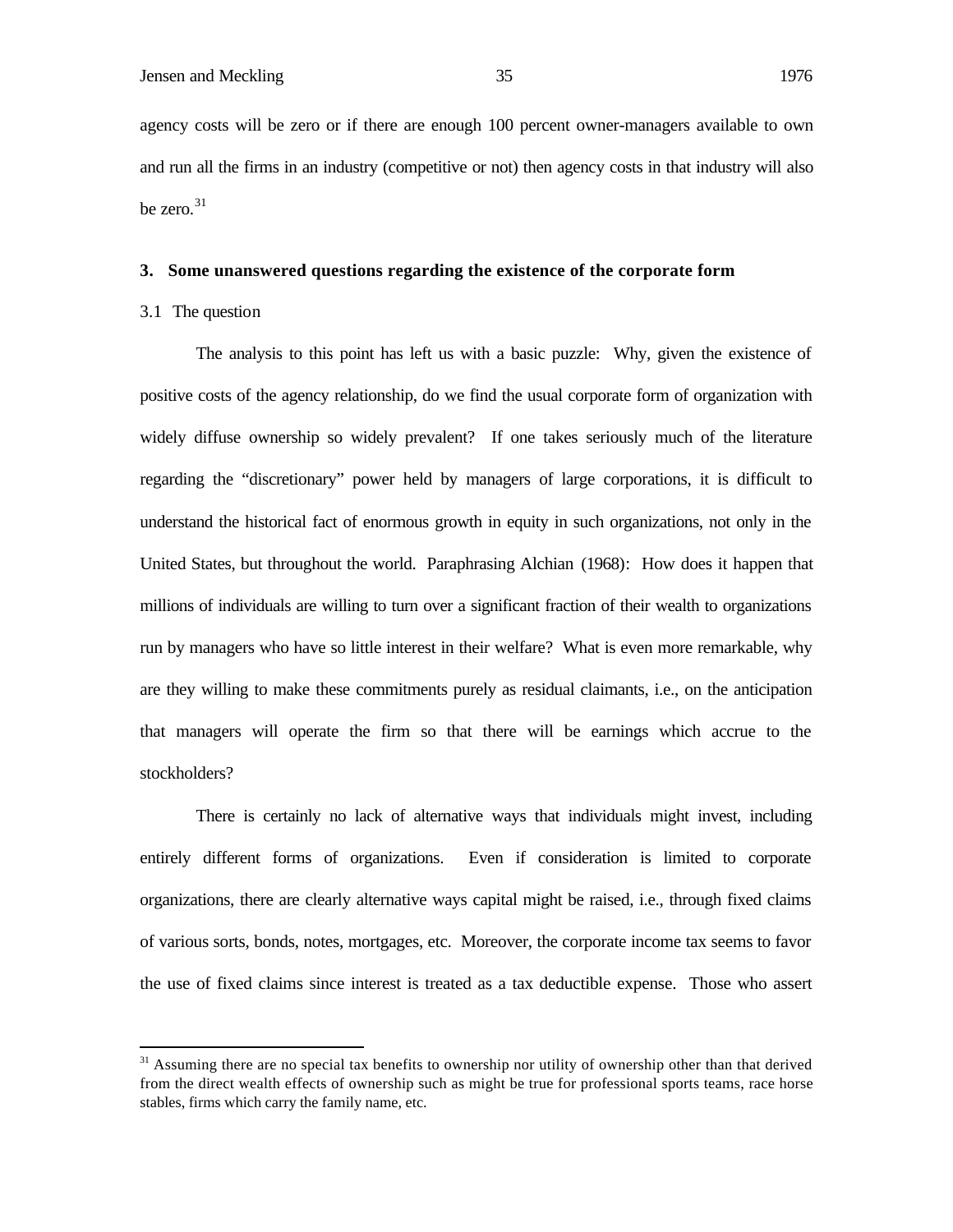that managers do not behave in the interest of stockholders have generally not addressed a very important question: Why, if non-manager-owned shares have such a serious deficiency, have they not long since been driven out by fixed claims? $32$ 

## 3.2 Some alternative explanations of the ownership structure of the firm

*The role of limited liability*. Manne (1967) and Alchian and Demsetz (1972) argue that one of the attractive features of the corporate form vis-à-vis individual proprietorships or partnerships is the limited liability feature of equity claims in corporations. Without this provision each and every investor purchasing one or more shares of a corporation would be potentially liable to the full extent of his personal wealth for the debts of the corporation. Few individuals would find this a desirable risk to accept and the major benefits to be obtained from risk reduction through diversification would be to a large extent unobtainable. This argument, however, is incomplete since limited liability does not eliminate the basic risk, it merely shifts it. The argument must rest ultimately on transaction costs. If all stockholders of GM were liable for GM's debts, the maximum liability for an individual shareholder would be greater than it would be if his shares had limited liability. However, given that many other stockholders also existed and that each was liable for the unpaid claims in proportion to his ownership it is highly unlikely that the maximum payment each would have to make would be large in the event of GM's bankruptcy since the total wealth of those stockholders would also be large. However, the existence of unlimited liability would impose incentives for each shareholder to keep track of both the liabilities of GM and the wealth of the other GM owners. It is easily conceivable that the costs of so doing would, in the aggregate, be much higher than simply paying a premium in the form of higher interest rates to the creditors of GM in return for their acceptance of a contract which grants limited liability to the

 $32$  Marris (1964, pp. 7-9) is the exception, although he argues that there exists some 'maximum leverage point'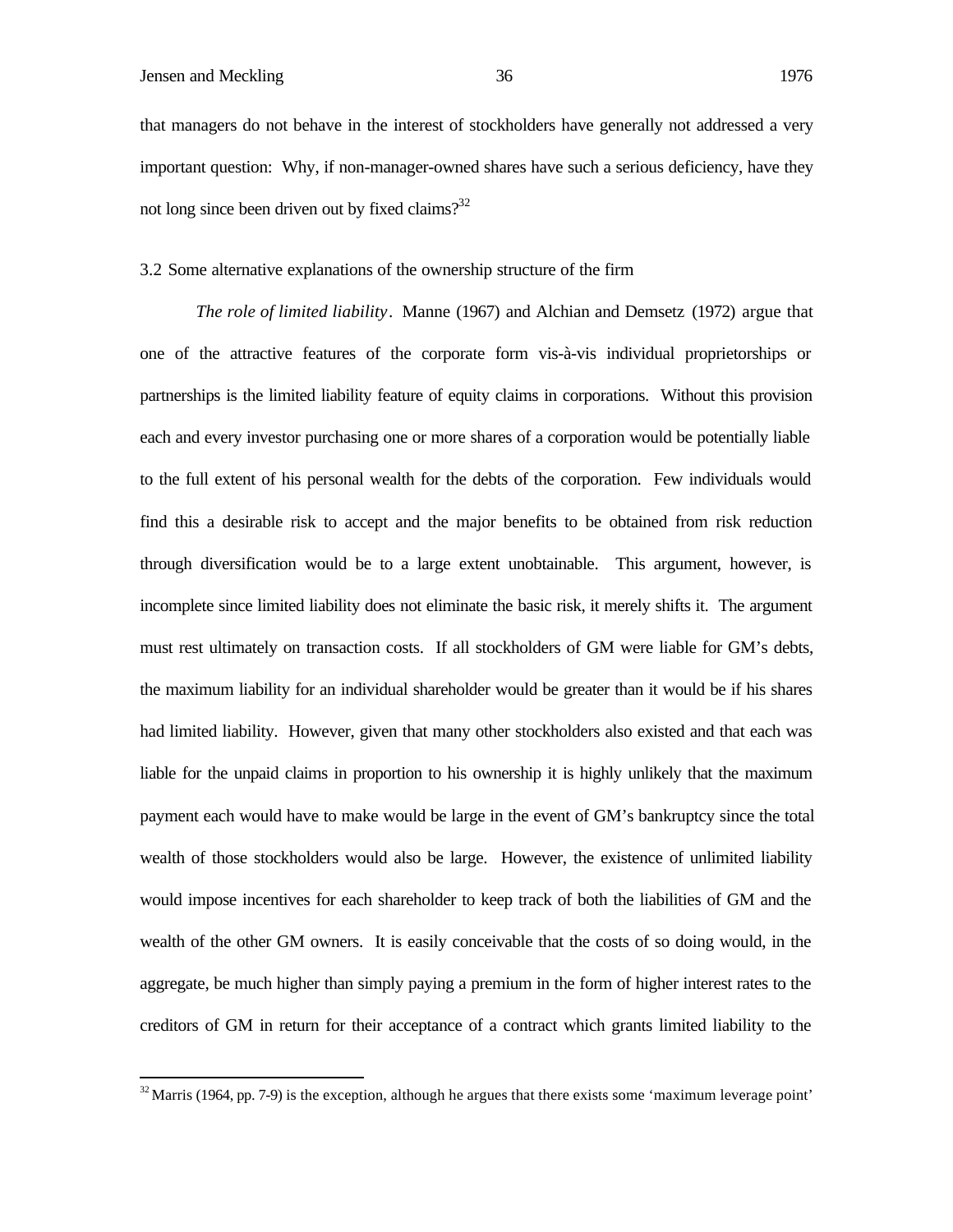shareholders. The creditors would then bear the risk of any non-payment of debts in the event of GM's bankruptcy.

It is also not generally recognized that limited liability is merely a necessary condition for explaining the magnitude of the reliance on equities, not a sufficient condition. Ordinary debt also carries limited liability.<sup>33</sup> If limited liability is all that is required, why don't we observe large corporations, individually owned, with a tiny fraction of the capital supplied by the entrepreneur, and the rest simply borrowed.<sup>34</sup> At first this question seems silly to many people (as does the question regarding why firms would ever issue debt or preferred stock under conditions where there are no tax benefits obtained from the treatment of interest or preferred dividend payments.<sup>35</sup>) We have found that oftentimes this question is misinterpreted to be one regarding why firms obtain capital. The issue is not why they obtain capital, but why they obtain it through

beyond which the chances of "insolvency" are in some undefined sense too high.

 $33$  By limited liability we mean the same conditions that apply to common stock. Subordinated debt or preferred stock could be constructed which carried with it liability provisions; i.e., if the corporation's assets were insufficient at some point to pay off all prior claims (such as trade credit, accrued wages, senior debt, etc.) and if the personal resources of the 'equity' holders were also insufficient to cover these claims the holders of this 'debt' would be subject to assessments beyond the face value of their claim (assessments which might be limited or unlimited in amount).

<sup>&</sup>lt;sup>34</sup> Alchian-Demsetz (1972, p. 709) argue that one can explain the existence of both bonds and stock in the ownership structure of firms as the result of differing expectations regarding the outcomes to the firm. They argue that bonds are created and sold to 'pessimists' and stocks with a residual claim with no upper bound are sold to 'optimists.'

As long as capital markets are perfect with no taxes or transactions costs and individual investors can issue claims on distributions of outcomes on the same terms as firms, such actions on the part of firms cannot affect their values. The reason is simple. Suppose such 'pessimists' did exist and yet the firm issues only equity claims. The demand for those equity claims would reflect the fact that the individual purchaser could on his own account issue 'bonds' with a limited and prior claim on the distribution of outcomes on the equity which is exactly the same as that which the firm could issue. Similarly, investors could easily unlever any position by simply buying a proportional claim on both the bonds and stocks of a levered firm. Therefore, a levered firm could not sell at a different price than an unlevered firm solely because of the existence of such differential expectations. See Fama and Miller (1972, ch. 4) for an excellent exposition of these issues.

<sup>&</sup>lt;sup>35</sup> Corporations did use both prior to the institution of the corporate income tax in the United States and preferred dividends have, with minor exceptions, never been tax deductible.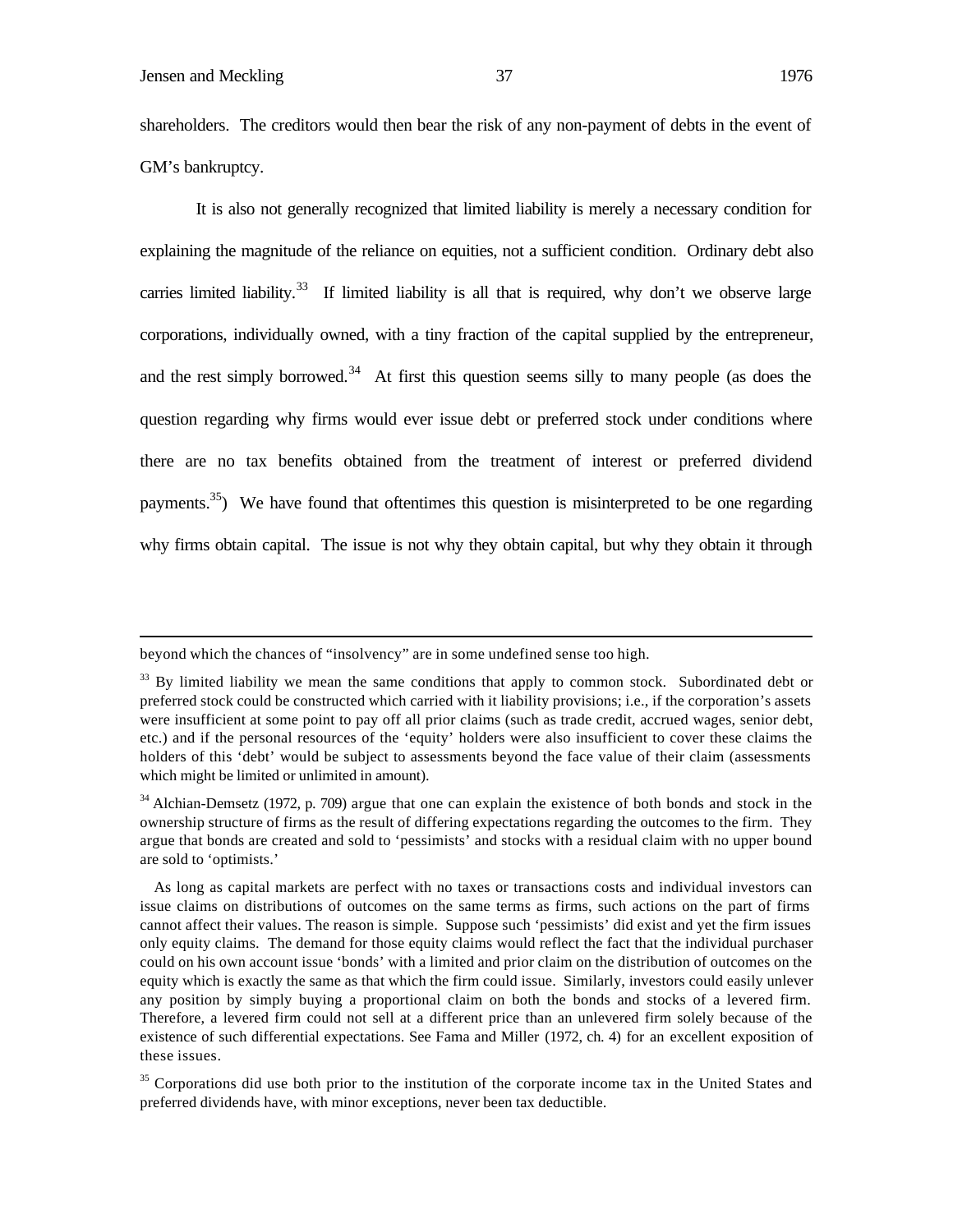the particular forms we have observed for such long periods of time. The fact is that no well articulated answer to this question currently exists in the literature of either finance or economics.

*The "irrelevance" of capital structure*. In their pathbreaking article on the cost of capital, Modigliani and Miller (1958) demonstrated that in the absence of bankruptcy costs and tax subsidies on the payment of interest the value of the firm is independent of the financial structure. They later (1963) demonstrated that the existence of tax subsidies on interest payments would cause the value of the firm to rise with the amount of debt financing by the amount of the capitalized value of the tax subsidy. But this line of argument implies that the firm should be financed almost entirely with debt. Realizing the inconsistence with observed behavior, Modigliani and Miller (1963, p. 442) comment:

It may be useful to remind readers once again that the existence of a tax advantage for debt financing . . . does not necessarily mean that corporations should at all times seek to use the maximum amount of debt in their capital structures . . . there are as we pointed out, limitations imposed by lenders . . . as well as many other dimensions (and kinds of costs) in real-world problems of financial strategy which are not fully comprehended within the framework of static equilibrium models, either our own or those of the traditional variety. These additional considerations, which are typically grouped under the rubric of "the need for preserving flexibility", will normally imply the maintenance by the corporation of a substantial reserve of untapped borrowing power.

Modigliani and Miller are essentially left without a theory of the determination of the optimal capital structure, and Fama and Miller (1972, p. 173) commenting on the same issue reiterate this conclusion: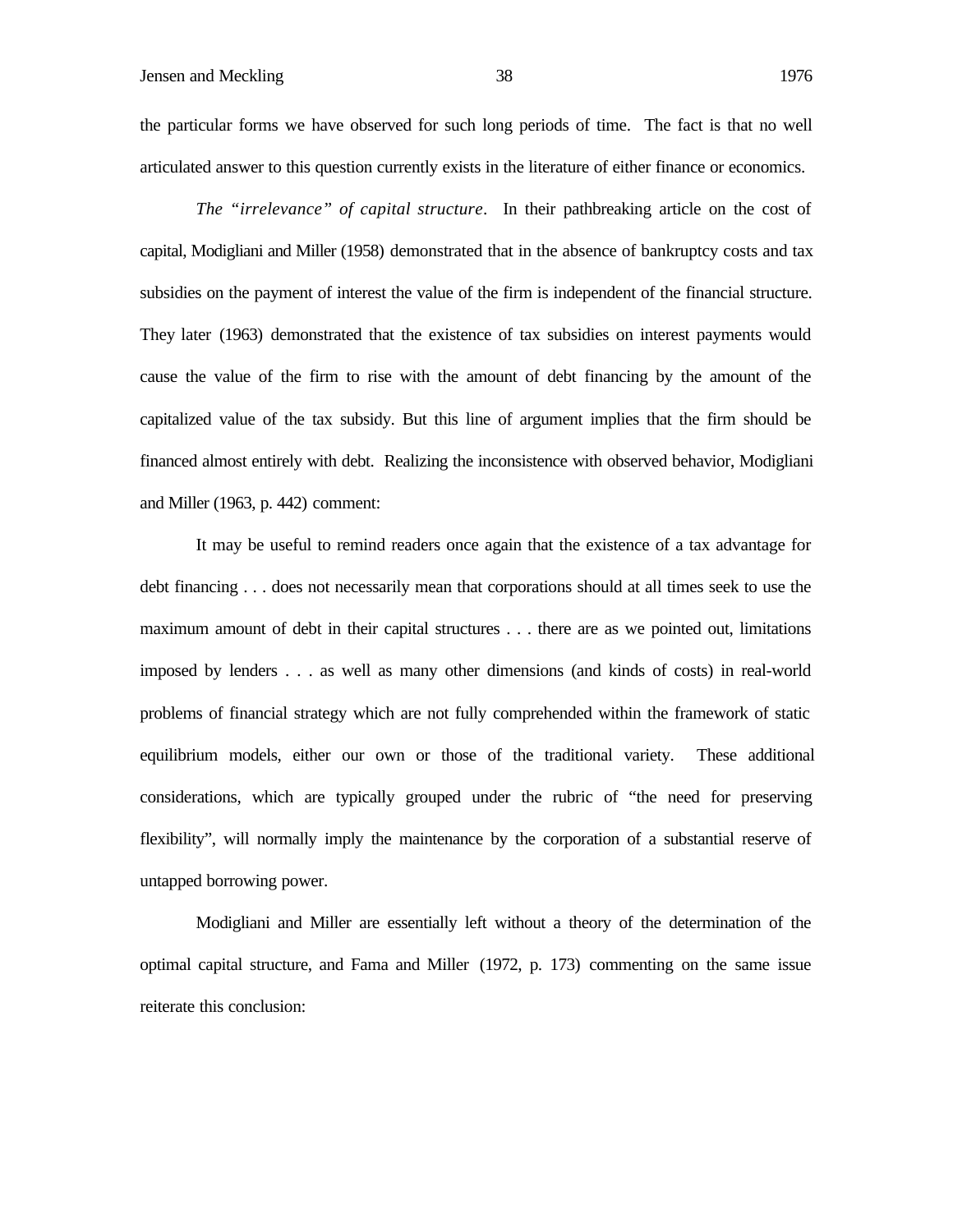The Modigliani-Miller theorem is based on the assumption that the probability distribution of the cash flows to the firm is independent of the capital structure. It is now recognized that the existence of positive costs associated with bankruptcy and the presence of tax subsidies on corporate interest payments will invalidate this irrelevance theorem precisely because the probability distribution of future cash flows changes as the probability of the incurrence of the bankruptcy costs changes, i.e., as the ratio of debt to equity rises. We believe the existence of agency costs provide stronger reasons for arguing that the probability distribution of future cash flows is *not* independent of the capital or ownership structure.

While the introduction of bankruptcy costs in the presence of tax subsidies leads to a theory which defines an optimal capital structure,<sup>36</sup> we argue that this theory is seriously incomplete since it implies that no debt should ever be used in the absence of tax subsidies if bankruptcy costs are positive. Since we know debt was commonly used prior to the existence of the current tax subsidies on interest payments this theory does not capture what must be some important determinants of the corporate capital structure.

In addition, neither bankruptcy costs nor the existence of tax subsidies can explain the use of preferred stock or warrants which have no tax advantages, and there is no theory which tells us anything about what determines the fraction of equity claims held by insiders as opposed to outsiders which our analysis in section 2 indicates is so important. We return to these issues later after analyzing in detail the factors affecting the agency costs associated with debt.

l

<sup>&</sup>lt;sup>36</sup> See Kraus and Litzenberger (1973) and Lloyd-Davies (1975).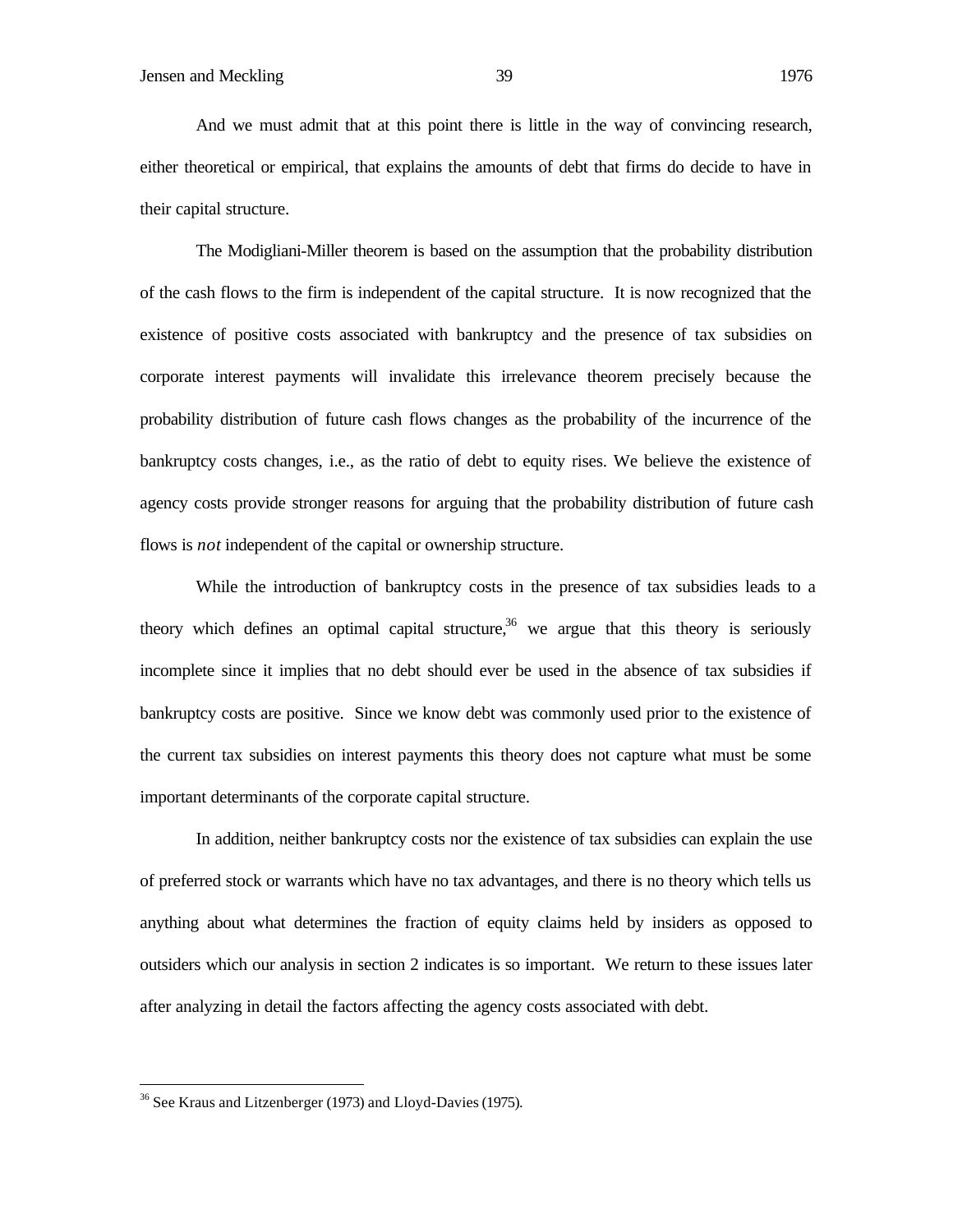In general if the agency costs engendered by the existence of outside owners are positive it will pay the absentee owner (i.e., shareholders) to sell out to an owner-manager who can avoid these costs.<sup>37</sup> This could be accomplished in principle by having the manager become the sole equity holder by repurchasing all of the outside equity claims with funds obtained through the issuance of limited liability debt claims and the use of his own personal wealth. This single-owner corporation would not suffer the agency costs associated with outside equity. Therefore there must be some compelling reasons why we find the diffuse-owner corporate firm financed by equity claims so prevalent as an organizational form.

An ingenious entrepreneur eager to expand, has open to him the opportunity to design a whole hierarchy of fixed claims on assets and earnings, with premiums paid for different levels of risk.<sup>38</sup> Why don't we observe large corporations individually owned with a tiny fraction of the capital supplied by the entrepreneur in return for 100 percent of the equity and the rest simply borrowed? We believe there are a number of reasons: (1) the incentive effects associated with highly leveraged firms, (2) the monitoring costs these incentive effects engender, and (3) bankruptcy costs. Furthermore, all of these costs are simply particular aspects of the agency costs associated with the existence of debt claims on the firm.

 $37$  And if there is competitive bidding for the firm from potential owner-managers the absentee owner will capture the capitalized value of these agency costs.

 $38$  The spectrum of claims which firms can issue is far more diverse than is suggested by our two-way classification—fixed vs. residual. There are convertible bonds, equipment trust certificates, debentures, revenue bonds, warrants, etc. Different bond issues can contain different subordination provisions with respect to assets and interest. They can be callable or non-callable. Preferred stocks can be 'preferred' in a variety of dimensions and contain a variety of subordination stipulations. In the abstract, we can imagine firms issuing claims contingent on a literally infinite variety of states of the world such as those considered in the literature on the time-state-preference models of Arrow (1964b), Debreu (1959) and Hirshleifer (1970).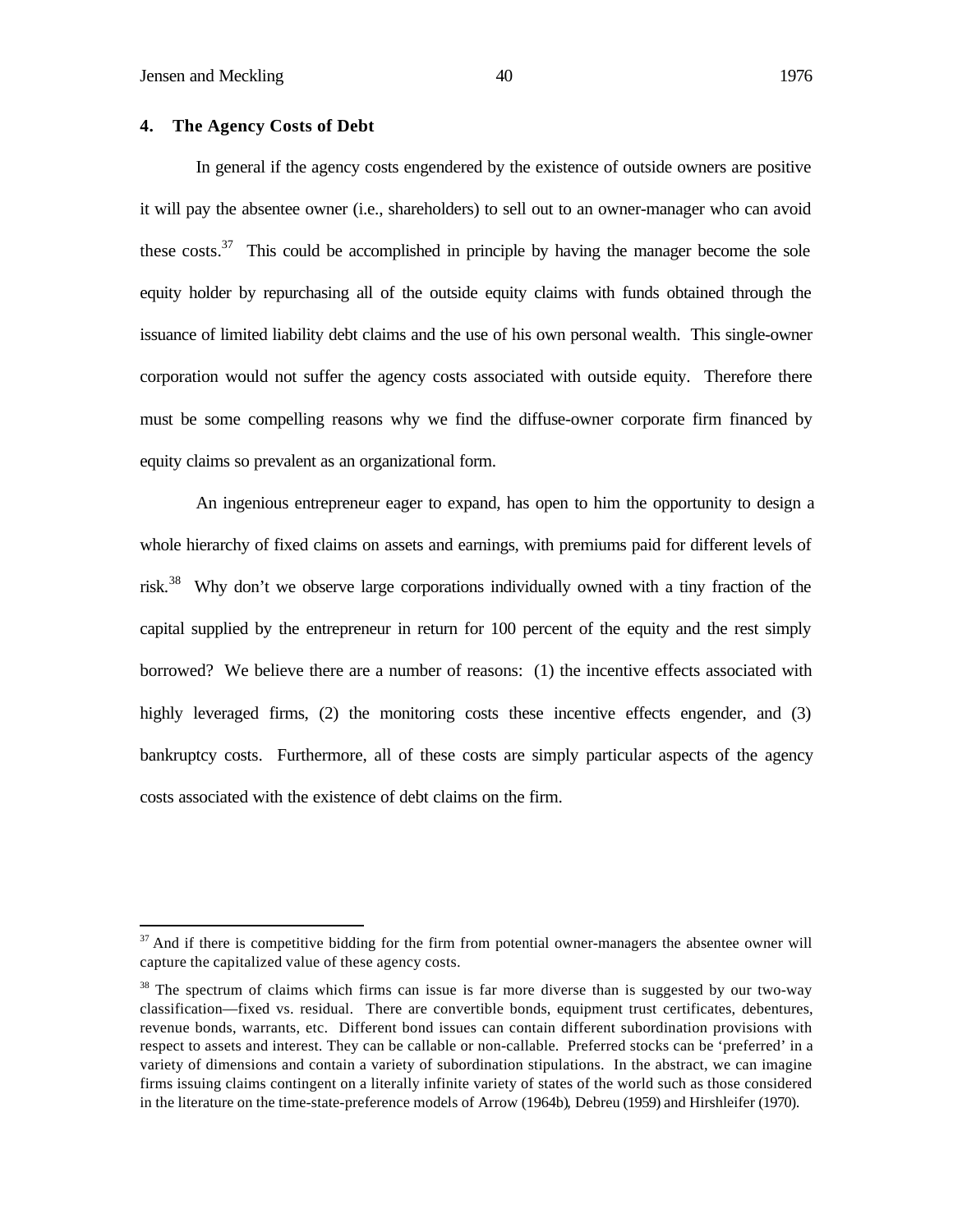We don't find many large firms financed almost entirely with debt-type claims (i.e., nonresidual claims) because of the effect such a financial structure would have on the ownermanager's behavior. Potential creditors will not loan \$100,000,000 to a firm in which the entrepreneur has an investment of \$10,000. With that financial structure the owner-manager will have a strong incentive to engage in activities (investments) which promise very high payoffs if successful even if they have a very low probability of success. If they turn out well, he captures most of the gains, if they turn out badly, the creditors bear most of the costs.<sup>39</sup>

To illustrate the incentive effects associated with the existence of debt and to provide a framework within which we can discuss the effects of monitoring and bonding costs, wealth transfers, and the incidence of agency costs, we again consider a simple situation. Assume we have a manager-owned firm with no debt outstanding in a world in which there are no taxes. The firm has the opportunity to take one of two mutually exclusive equal cost investment opportunities, each of which yields a random payoff,  $\overline{X}_j$ , *T* periods in the future  $\hat{y} = 1,2$ ). Production and monitoring activities take place continuously between time 0 and time *T*, and markets in which the claims on the firm can be traded are open continuously over this period. After time *T* the firm has no productive activities so the payoff  $\overline{X}_j$  includes the distribution of all remaining assets. For simplicity, we assume that the two distributions are log-normally distributed and have the same expected total payoff,  $E(\overline{X})$ , where  $\overline{X}$  is defined as the logarithm of the final payoff. The distributions differ only by their variances with  $\mathbf{s}_1^2 < \mathbf{s}_2^2$ . The systematic or covariance risk of each of the distributions,  $\bm{b}_j$ , in the Sharpe (1964)-Lintner (1965) capital asset pricing model, is

 $39$  An apt analogy is the way one would play poker on money borrowed at a fixed interest rate, with one's own liability limited to some very small stake. Fama and Miller (1972, pp. 179-180) also discuss and provide a numerical example of an investment decision which illustrates very nicely the potential inconsistency between the interests of bondholders and stockholders.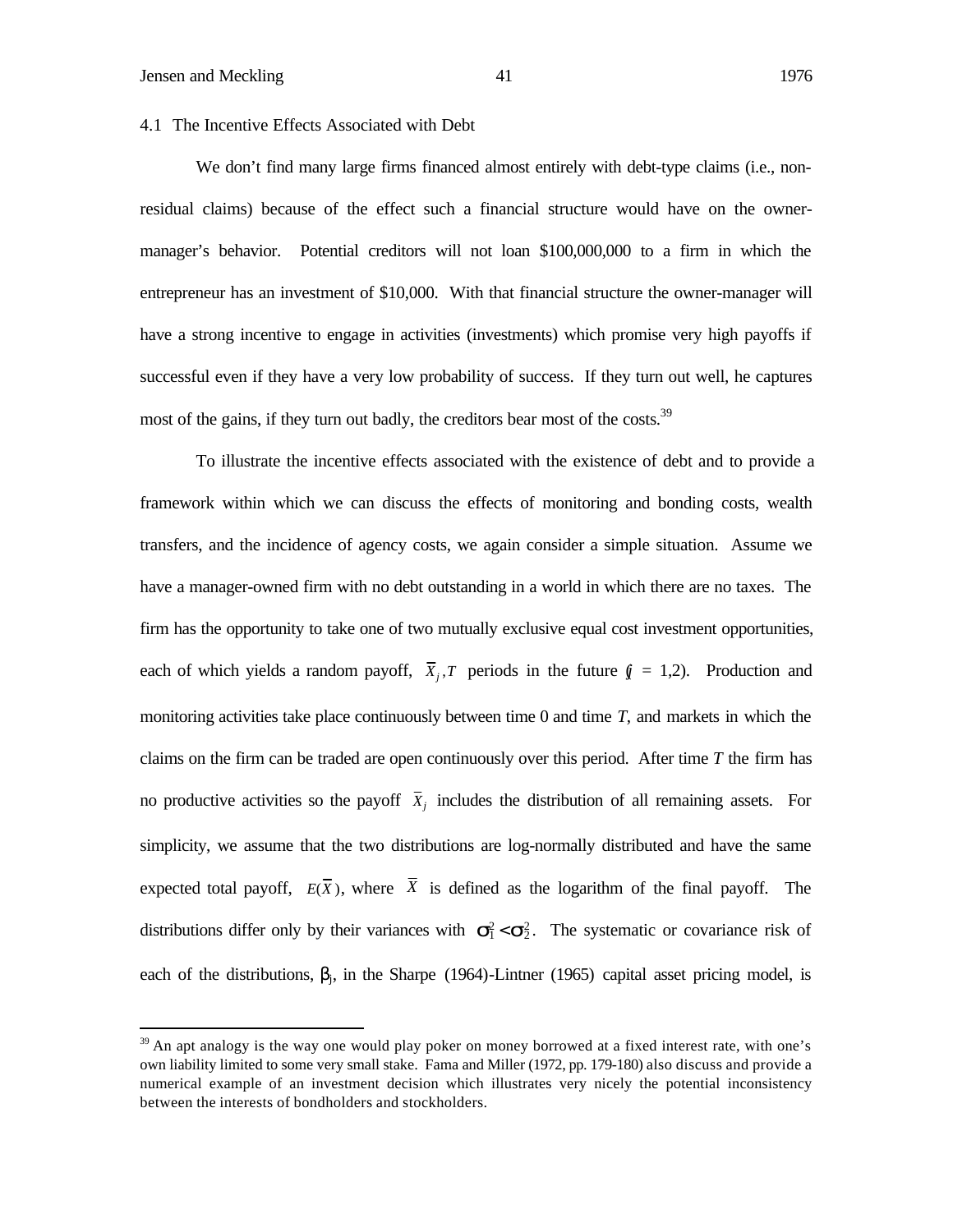assumed to be identical. Assuming that asset prices are determined according to the capital asset pricing model, the preceding assumptions imply that the total market value of each of these distributions is identical, and we represent this value by *V*.

If the owner-manager has the right to decide which investment program to take, and if after he decides this he has the opportunity to sell part or all of his claims on the outcomes in the form of either debt or equity, he will be indifferent between the two investments. $40$ 

However, if the owner has the opportunity to *first* issue debt, then to decide which of the investments to take, and then to sell all or part of his remaining equity claim on the market, he will not be indifferent between the two investments. The reason is that by promising to take the low variance project, selling bonds and then taking the high variance project he can transfer wealth from the (naive) bondholders to himself as equity holder.

Let  $X^*$  be the amount of the "fixed" claim in the form of a non-coupon bearing bond sold to the bondholders such that the total payoff to them  $R_i$  ( $j = 1, 2$ , denotes the distribution the manager chooses), is

$$
R_j = X^*, \text{ if } \overline{X}_j \ge X^*,
$$
  
=  $X_j, \text{ if } \overline{X}_j \le X^*.$ 

l

Let  $B_1$  be the current market value of bondholder claims if investment 1 is taken, and let  $B_2$  be the current market value of bondholders claims if investment 2 is taken. Since in this example the total value of the firm, *V*, is independent of the investment choice and also of the financing decision we can use the Black-Scholes (1973) option pricing model to determine the

 $40$  The portfolio diversification issues facing the owner-manager are brought into the analysis in section 5 below.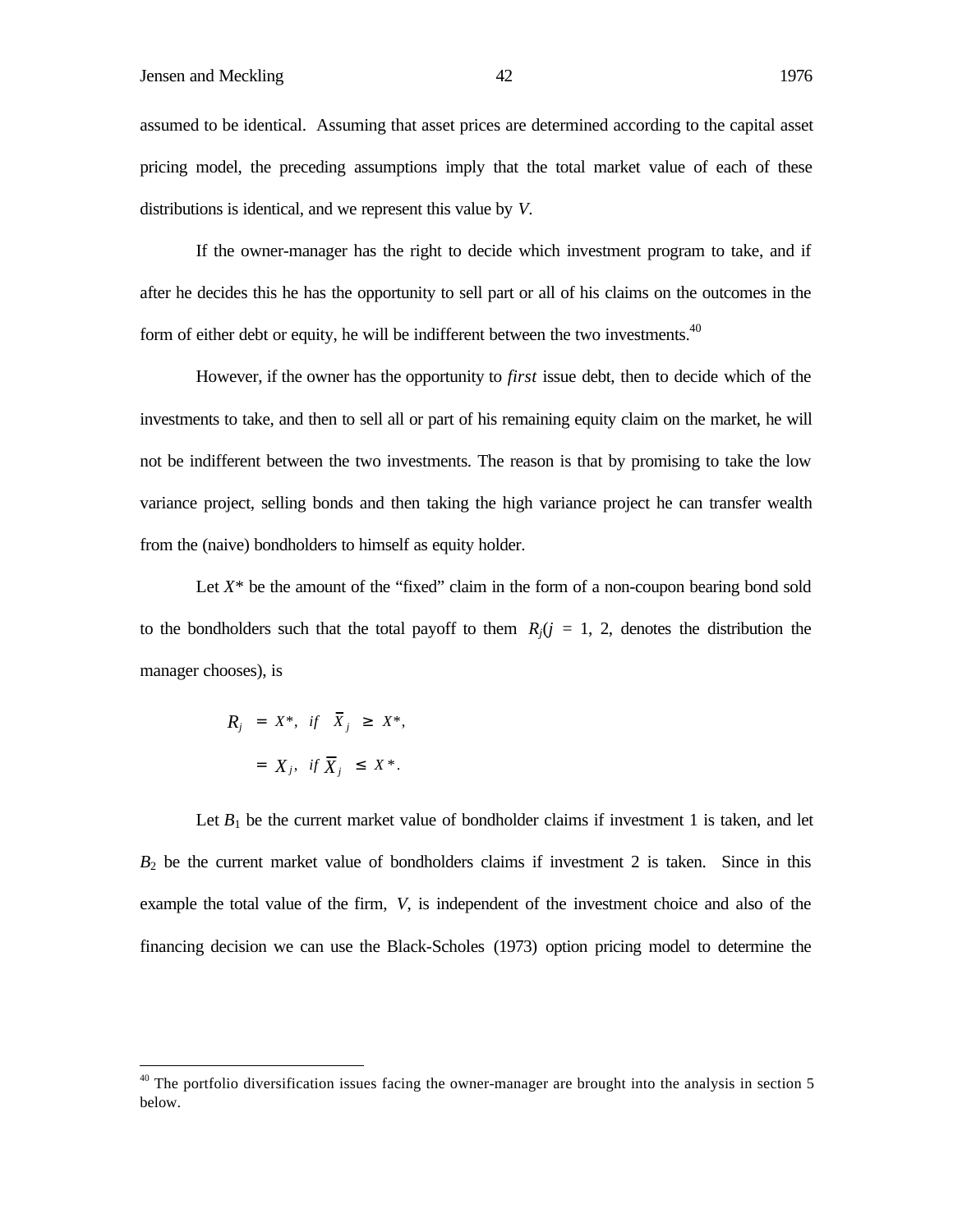values of the debt,  $B_j$ , and equity,  $S_j$ , under each of the choices.<sup>41</sup> Black-Scholes derive the solution for the value of a European call option (one which can be exercised only at the maturity date) and argue that the resulting option pricing equation can be used to determine the value of the equity claim on a leveraged firm. That is the stockholders in such a firm can be viewed as holding a European call option on the total value of the firm with exercise price equal to *X\** (the face value of the debt), exercisable at the maturity date of the debt issue. More simply, the stockholders have the right to buy the firm back from the bondholders for a price of *X\** at time *T*. Merton (1973, 1974) shows that as the variance of the outcome distribution rises the value of the stock (i.e., call option) rises, and since our two distributions differ only in their variances,  $s_2^2 > s_1^2$ , the equity value  $S_1$  is less than  $S_2$ . This implies  $B_1 > B_2$ , since  $B_1 = V-S_1$ , and  $B_2 = V-S_2$ .

Now if the owner-manager could sell bonds with face value *X\** under the conditions that the potential bondholders believed this to be a claim on distribution 1, he would receive a price of  $B_1$ . After selling the bonds, his equity interest in distribution 1 would have value  $S_1$ . But we know  $S_2$  is greater than  $S_1$  and thus the manager can make himself better off by changing the investment to take the higher variance distribution 2, thereby redistributing wealth from the bondholders to himself. All this assumes of course that the bondholders could not prevent him from changing the investment program. *If the bondholders cannot do so, and if they perceive that the manager has the opportunity to take distribution* 2 *they will pay the manager only B*2 *for the claim X\*, realizing that his maximizing behavior will lead him to choose distribution* 2*.* In this event there is no redistribution of wealth between bondholders and stockholders (and in general with rational expectations there never will be) and no welfare loss. It is easy to construct a case, however, in which these incentive effects do generate real costs.

 $41$  See Smith (1976) for a review of this option pricing literature and its applications and Galai and Masulis (1976) who apply the option pricing model to mergers, and corporate investment decisions.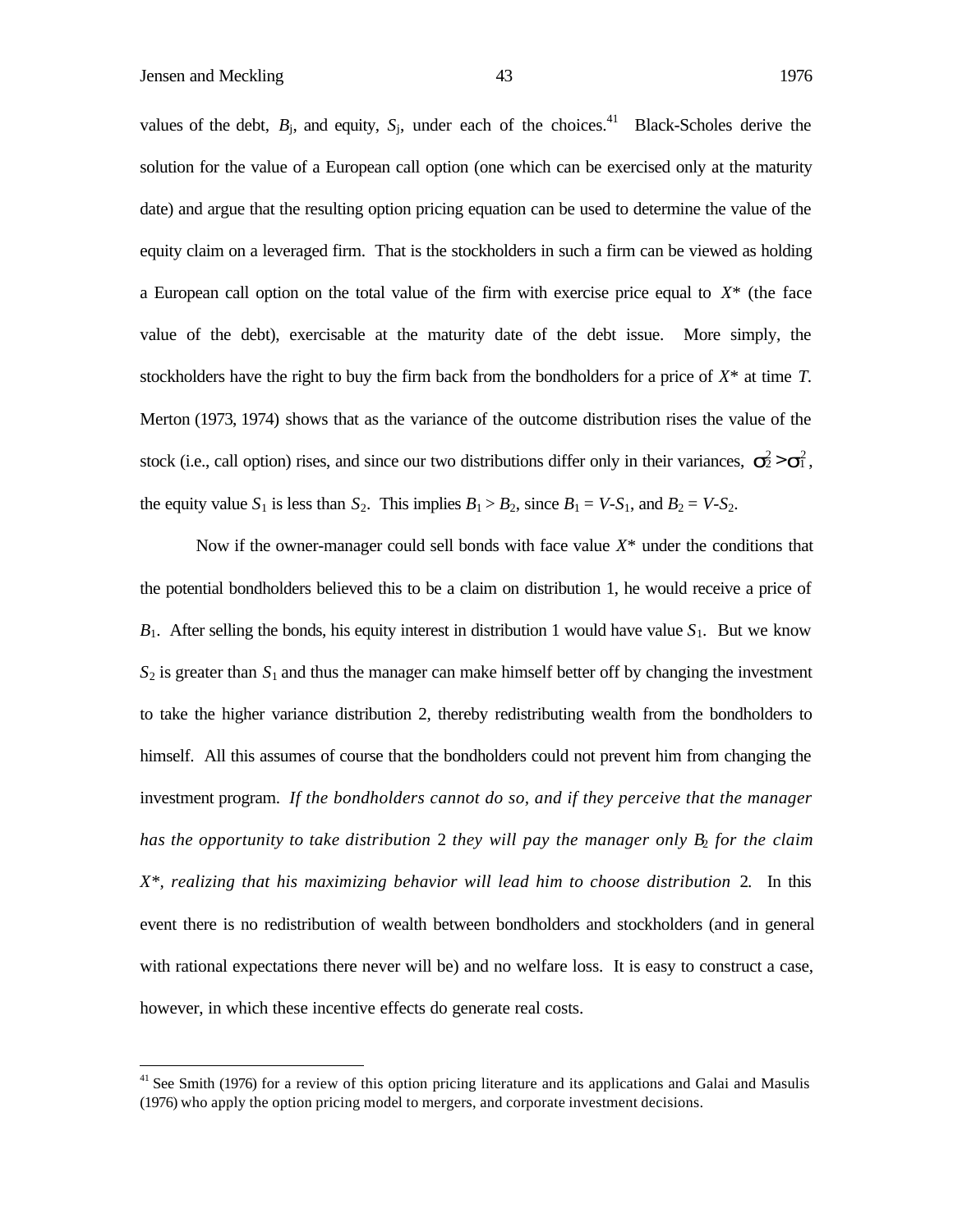$$
V = V_1 - V_2 = (S_1 - S_2) + (B_1 - B_2),
$$

is sufficiently small relative to the reduction in the value of the bonds the value of the stock will increase.<sup>42</sup> Rearranging the expression for *V* we see that the difference between the equity values for the two investments is given by

$$
S_2-S_1=(B_1-B_2)-(V_1-V_2),
$$

and the first term on the RHS,  $(B_1-B_2)$ , is the amount of wealth "transferred" from the bondholders and  $V_1$ - $V_2$  is the reduction in overall firm value. Since we know  $B_1 > B_2$ ,  $S_2$ - $S_1$  can be positive even though the reduction in the value of the firm,  $V_1$ - $V_2$ , is positive.<sup>43</sup> Again, the bondholders will not actually lose as long as they accurately perceive the motivation of the equity owning manager and his opportunity to take project 2. They will presume he will take investment 2, and hence will pay no more than  $B_2$  for the bonds when they are issued.

 $42$  While we used the option pricing model above to motivate the discussion and provide some intuitive understanding of the incentives facing the equity holders, the option pricing solutions of Black and Scholes (1973) do not apply when incentive effects cause *V* to be a function of the debt/equity ratio as it is in general and in this example. Long (1974) points out this difficulty with respect to the usefulness of the model in the context of tax subsidies on interest and bankruptcy cost. The results of Merton (1974) and Galai and Masulis (1976) must be interpreted with care since the solutions are strictly incorrect in the context of tax subsidies and/or agency costs.

<sup>&</sup>lt;sup>43</sup> The numerical example of Fama and Miller (1972, pp. 179-180) is a close representation of this case in a two-period state model. However, they go on to make the following statement on p. 180:

From a practical viewpoint, however, situations of potential conflict between bondholders and shareholders in the application of the market value rule are probably unimportant. In general, investment opportunities that increase a firm's market value by more than their cost both increase the value of the firm's shares and strengthen the firm's future ability to meet its current bond commitments.

This first issue regarding the importance of the conflict of interest between bondholders and stockholders is an empirical one, and the last statement is incomplete—in some circumstances the equity holders could benefit from projects whose net effect was to reduce the total value of the firm as they and we have illustrated. The issue cannot be brushed aside so easily.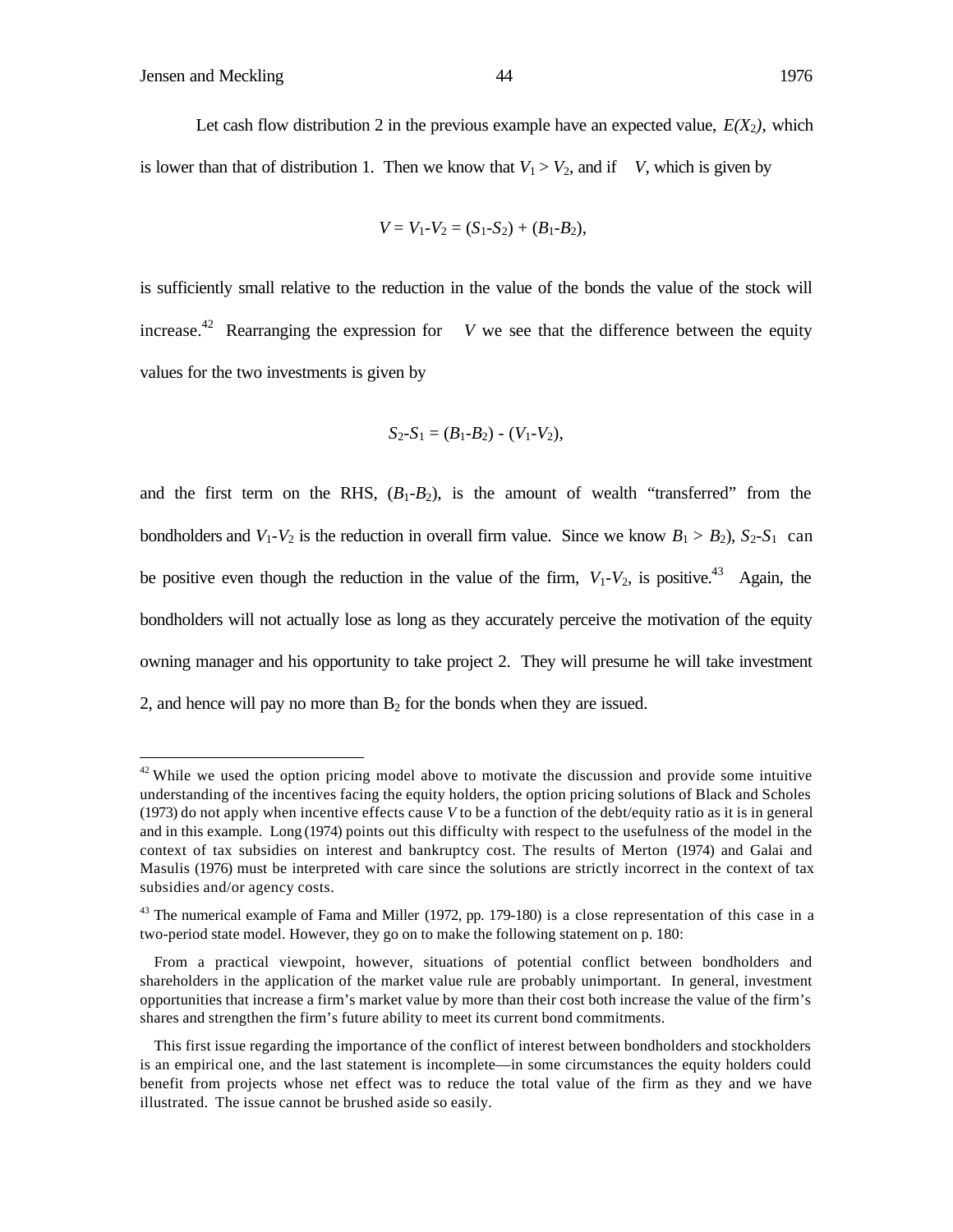In this simple example the reduced value of the firm,  $V_1 - V_2$ , is the agency cost engendered by the issuance of debt<sup>44</sup> and it is borne by the owner-manager. If he could finance the project out of his personal wealth, he would clearly choose project 1 since its investment outlay was assumed equal to that of project 2 and its market value,  $V_1$ , was greater. This wealth loss,  $V_1$ - $V_2$ , is the "residual loss" portion of what we have defined as agency costs and it is generated by the cooperation required to raise the funds to make the investment. Another important part of the agency costs are monitoring and bonding costs and we now consider their role.

# 4.2 The Role of Monitoring and Bonding Costs

In principle it would be possible for the bondholders, by the inclusion of various covenants in the indenture provisions, to limit the managerial behavior which results in reductions in the value of the bonds. Provisions which impose constraints on management's decisions regarding such things as dividends, future debt issues, $45$  and maintenance of working capital are not uncommon in bond issues.<sup>46</sup> To completely protect the bondholders from the incentive effects, these provisions would have to be incredibly detailed and cover most operating aspects of the enterprise including limitations on the riskiness of the projects undertaken. The costs involved in writing such provisions, the costs of enforcing them and the reduced profitability of the firm (induced because the covenants occasionally limit management's ability to take optimal actions on certain issues)

<sup>&</sup>lt;sup>44</sup> Myers (1975) points out another serious incentive effect on managerial decisions of the existence of debt which does not occur in our simple single decision world. He shows that if the firm has the option to take future investment opportunities the existence of debt which matures after the options must be taken will cause the firm (using an equity value maximizing investment rule) to refuse to take some otherwise profitable projects because they would benefit only the bondholders and not the equity holders. This will (in the absence of tax subsidies to debt) cause the value of the firm to fall. Thus (although he doesn't use the term) these incentive effects also contribute to the agency costs of debt in a manner perfectly consistent with the examples discussed in the text.

 $45$  Black-Scholes (1973) discuss ways in which dividend and future financing policy can redistribute wealth between classes of claimants on the firm.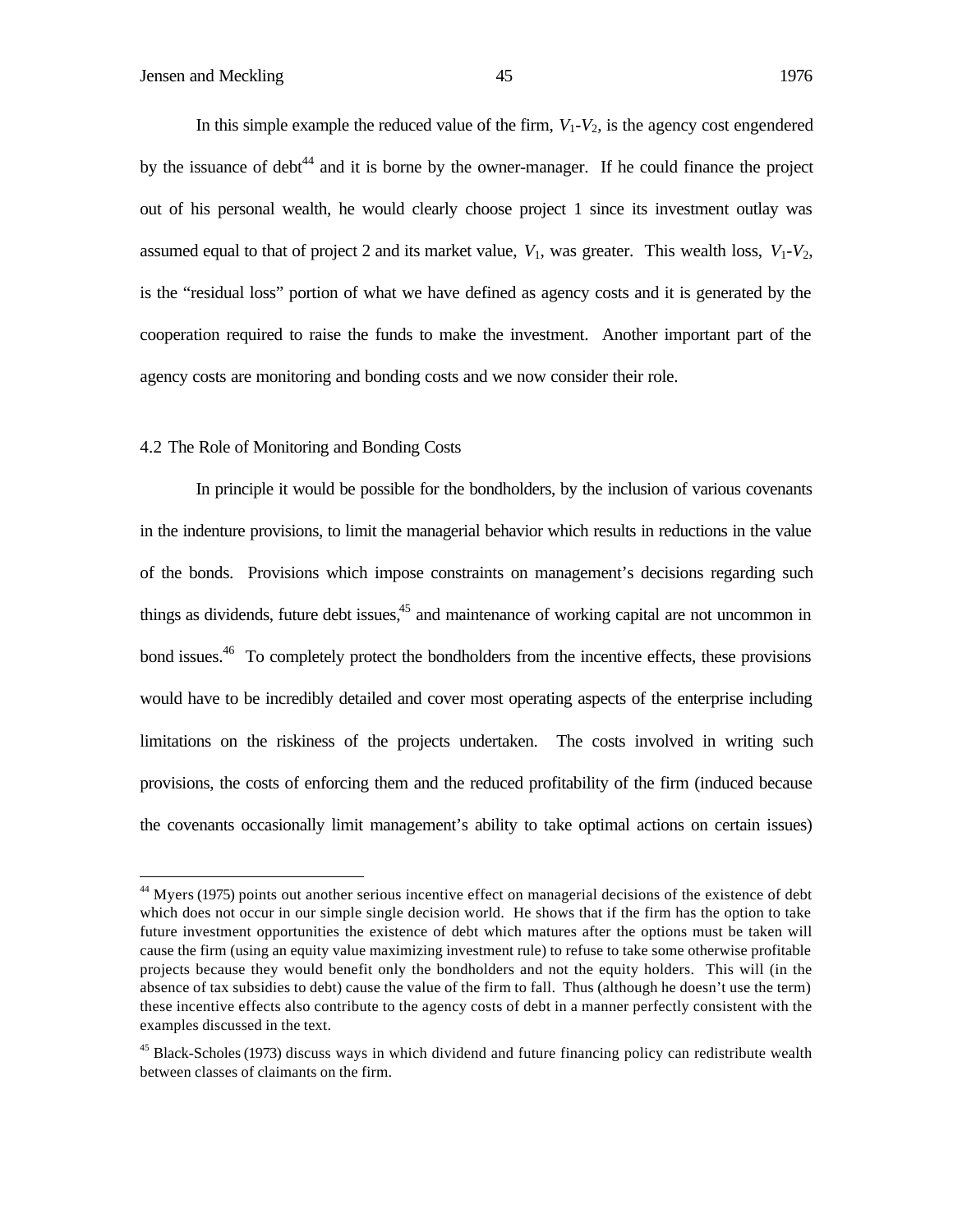would likely be non-trivial. In fact, since management is a continuous decision-making process it will be almost impossible to completely specify such conditions without having the bondholders actually perform the management function. All costs associated with such covenants are what we mean by monitoring costs.

The bondholders will have incentives to engage in the writing of such covenants and in monitoring the actions of the manager to the point where the "nominal" marginal cost to them of such activities is just equal to the marginal benefits they perceive from engaging in them. We use the word nominal here because debtholders will not in fact bear these costs. As long as they recognize their existence, they will take them into account in deciding the price they will pay for any given debt claim, $^{47}$  and therefore the seller of the claim (the owner) will bear the costs just as in the equity case discussed in section 2.

In addition the manager has incentives to take into account the costs imposed on the firm by covenants in the debt agreement which directly affect the future cash flows of the firm since they reduce the market value of his claims. Because both the external and internal monitoring costs are imposed on the owner-manager it is in his interest to see that the monitoring is performed in the lowest cost way. Suppose, for example, that the bondholders (or outside equity holders) would find it worthwhile to produce detailed financial statements such as those contained in the usual published accounting reports as a means of monitoring the manager. If the manager himself can produce such information at lower costs than they (perhaps because he is already collecting much of the data they desire for his own internal decision-making purposes), it would

<sup>&</sup>lt;sup>46</sup> Black, Miller and Posner (1978) discuss many of these issues with particular reference to the government regulation of bank holding companies.

 $47$  In other words, these costs will be taken into account in determining the yield to maturity on the issue. For an examination of the effects of such enforcement costs on the nominal interest rates in the consumer small loan market, see Benston (1977).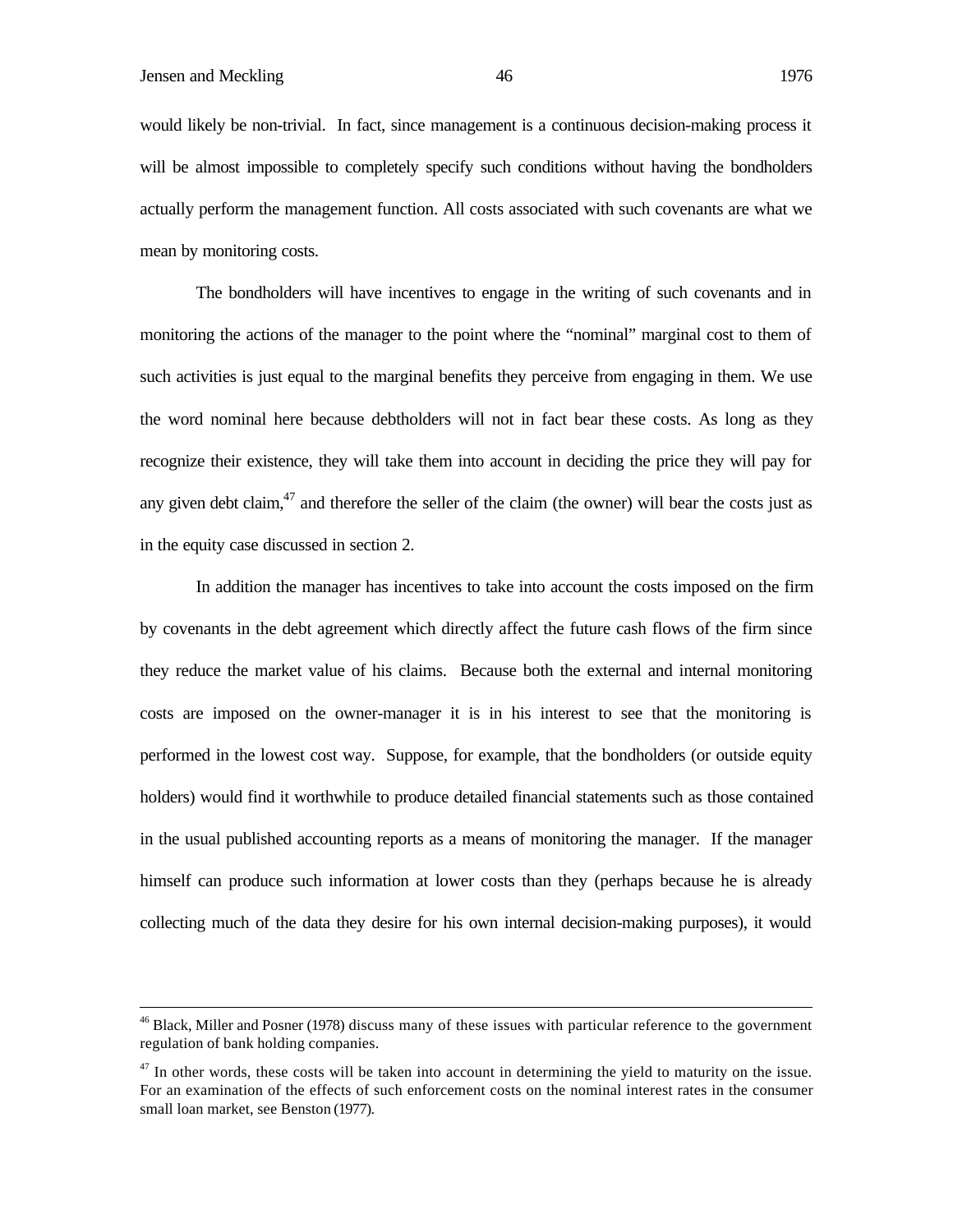pay him to agree in advance to incur the cost of providing such reports and to have their accuracy testified to by an independent outside auditor. This is an example of what we refer to as bonding costs.48,49

On the other hand, to prove that the owner-manager prefers the lowest cost solution to the conflict let us assume he can write a covenant into the bond issue which will allow the bondholders to prevent him from taking project 2, if they incur monitoring costs of  $\mathcal{F}_m$ , where  $m < b$ . If he does this his wealth will be higher by the amount *b-m*. To see this note that if the bond market is competitive and makes unbiased estimates, potential bondholders will be indifferent between:

- (i) a claim  $X^*$  with no covenant (and no guarantees from management) at a price of  $B_2$ ,
- (ii) a claim *X\** with no covenant (and guarantees from management, through bonding expenditures by the firm of  $$b$ , that project 1 will be taken) at a price of  $B_1$ , and
- (iii) a claim *X\** with a covenant and the opportunity to spend *m* on monitoring (to guarantee project 1 will be taken) at a price of  $B_1$ -*m*.

The bondholders will realize that (i) represents in fact a claim on project 2 and that (ii) and (iii) represent a claim on project 1 and are thus indifferent between the three options at the specified prices. The ownermanager, however, will not be indifferent between incurring the bonding costs, *b*, directly, or including the covenant in the bond indenture and letting the bondholders spend *m* to guarantee that he take project 1. His wealth in the two cases will be given by the value of his equity plus the proceeds of the bond issue less the required investment, and if  $m < b < V_1 - V_2$ , then his post-investment-financing wealth, *W*, for the three options will be such that  $W_i < W_{ii} < W_{\text{lin}}$ . Therefore, since it would increase his wealth, he would voluntarily include the covenant in the bond issue and let the bondholders monitor.

<sup>49</sup> We mention, without going into the problem in detail, that similar to the case in which the outside equity holders are allowed to monitor the manager-owner, the agency relationship between the bondholders and stockholders has a symmetry if the rights of the bondholders to limit actions of the manager are not perfectly spelled out. Suppose the bondholders, by spending sufficiently large amounts of resources, could force management to take actions which would transfer wealth from the equity holder to the bondholders (by taking sufficiently less risky projects). One can easily construct situations where such actions could make the bondholders better off, hurt the equity holders and actually lower the total value of the firm. Given the nature of the debt contract the original owner-manager might maximize his wealth in such a situation by selling off the equity and keeping the bonds as his 'owner's' interest. If the nature of the bond contract is given, this may well be an inefficient solution since the total agency costs (i.e., the sum of monitoring and value loss) could easily be higher than the alternative solution. However, if the owner-manager could strictly limit the rights of the bondholders (perhaps by inclusion of a provision which expressly reserves all rights not specifically granted to the bondholder for the equity holder), he would find it in his interest to establish the efficient contractual arrangement since by minimizing the agency costs he would be maximizing his wealth. These issues involve the fundamental nature of contracts and for now we simply assume that the 'bondholders' rights are strictly limited and unambiguous and all rights not specifically granted them are reserved for the 'stockholders'; a situation descriptive of actual institutional arrangements. This allows us to avoid the incentive effects associated with "bondholders" potentially exploiting 'stockholders.'

<sup>&</sup>lt;sup>48</sup> To illustrate the fact that it will sometimes pay the manager to incur 'bonding' costs to guarantee the bondholders that he will not deviate from his promised behavior let us suppose that for an expenditure of \$*b* of the firm's resources he can guarantee that project 1 will be chosen. If he spends these resources and takes project 1 the value of the firm will be  $V_1$ -*b* and clearly as long as  $(V_1-b) > V_2$ , or alternatively  $(V_1-V_2) > b$ he will be better off, since his wealth will be equal to the value of the firm minus the required investment, *I* (which we assumed for simplicity to be identical for the two projects).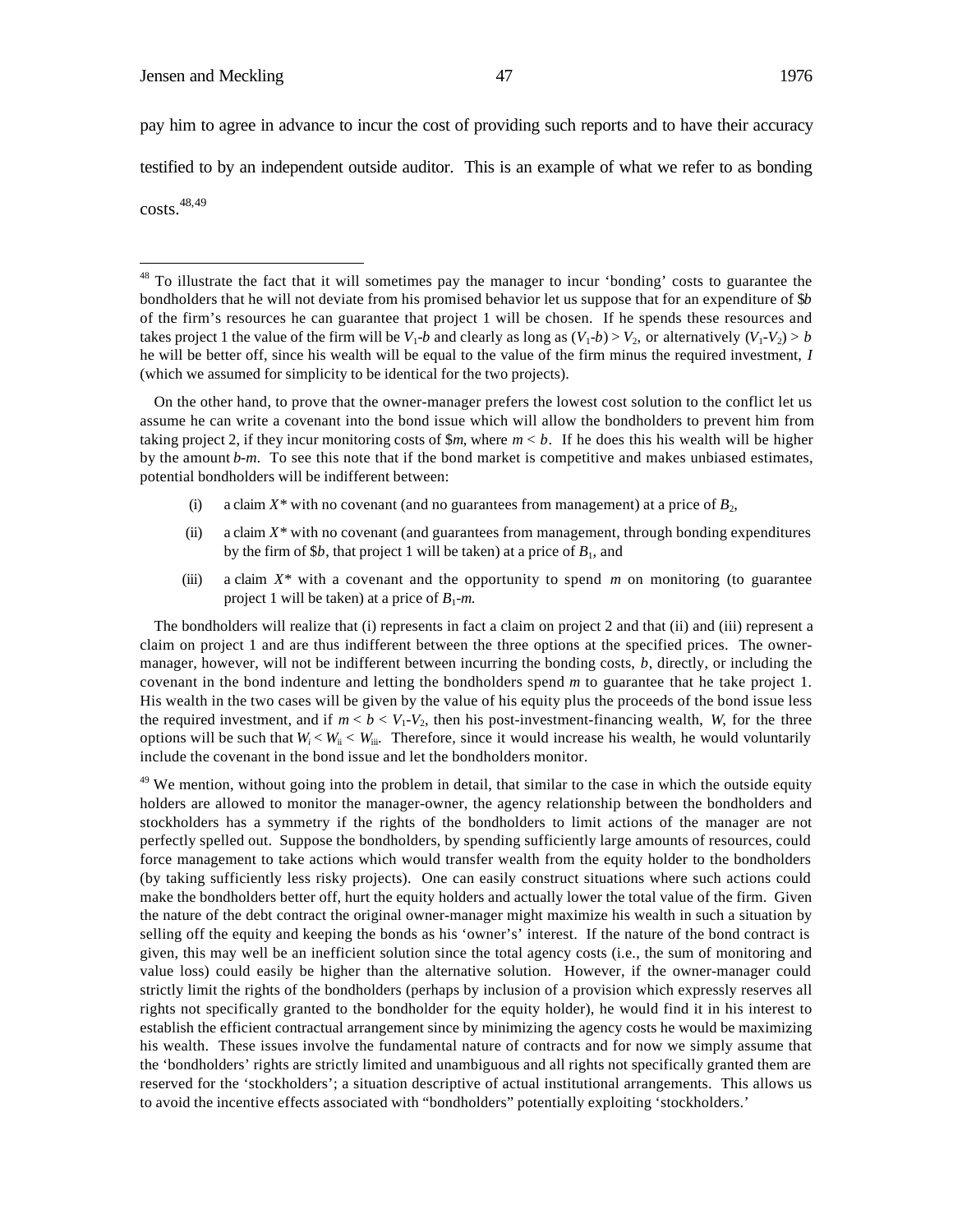4.3 Bankruptcy and Reorganization Costs

We argue in section 5 that as the debt in the capital structure increases beyond some point the marginal agency costs of debt begin to dominate the marginal agency costs of outside equity and the result of this is the generally observed phenomenon of the simultaneous use of both debt and outside equity. Before considering these issues, however, we consider here the third major component of the agency costs of debt which helps to explain why debt doesn't completely dominate capital structures—the existence of bankruptcy and reorganization costs.

It is important to emphasize that bankruptcy and liquidation are very different events. The legal definition of bankruptcy is difficult to specify precisely. In general, it occurs when the firm cannot meet a current payment on a debt obligation,<sup>50</sup> or one or more of the other indenture provisions providing for bankruptcy is violated by the firm. In this event the stockholders have lost all claims on the firm,<sup>51</sup> and the remaining loss, the difference between the face value of the fixed claims and the market value of the firm, is borne by the debtholders. Liquidation of the firm's assets will occur only if the market value of the future cash flows generated by the firm is less than the opportunity cost of the assets, i.e., the sum of the values which could be realized if the assets were sold piecemeal.

If there were no costs associated with the event called bankruptcy the total market value of the firm would not be affected by increasing the probability of its incurrence. However, it is costly, if not impossible, to write contracts representing claims on a firm which clearly delineate the rights of holders for all possible contingencies. Thus even if there were no adverse incentive

<sup>&</sup>lt;sup>50</sup> If the firm were allowed to sell assets to meet a current debt obligation, bankruptcy would occur when the total market value of the future cash flows expected to be generated by the firm is less than the value of a current payment on a debt obligation. Many bond indentures do not, however, allow for the sale of assets to meet debt obligations.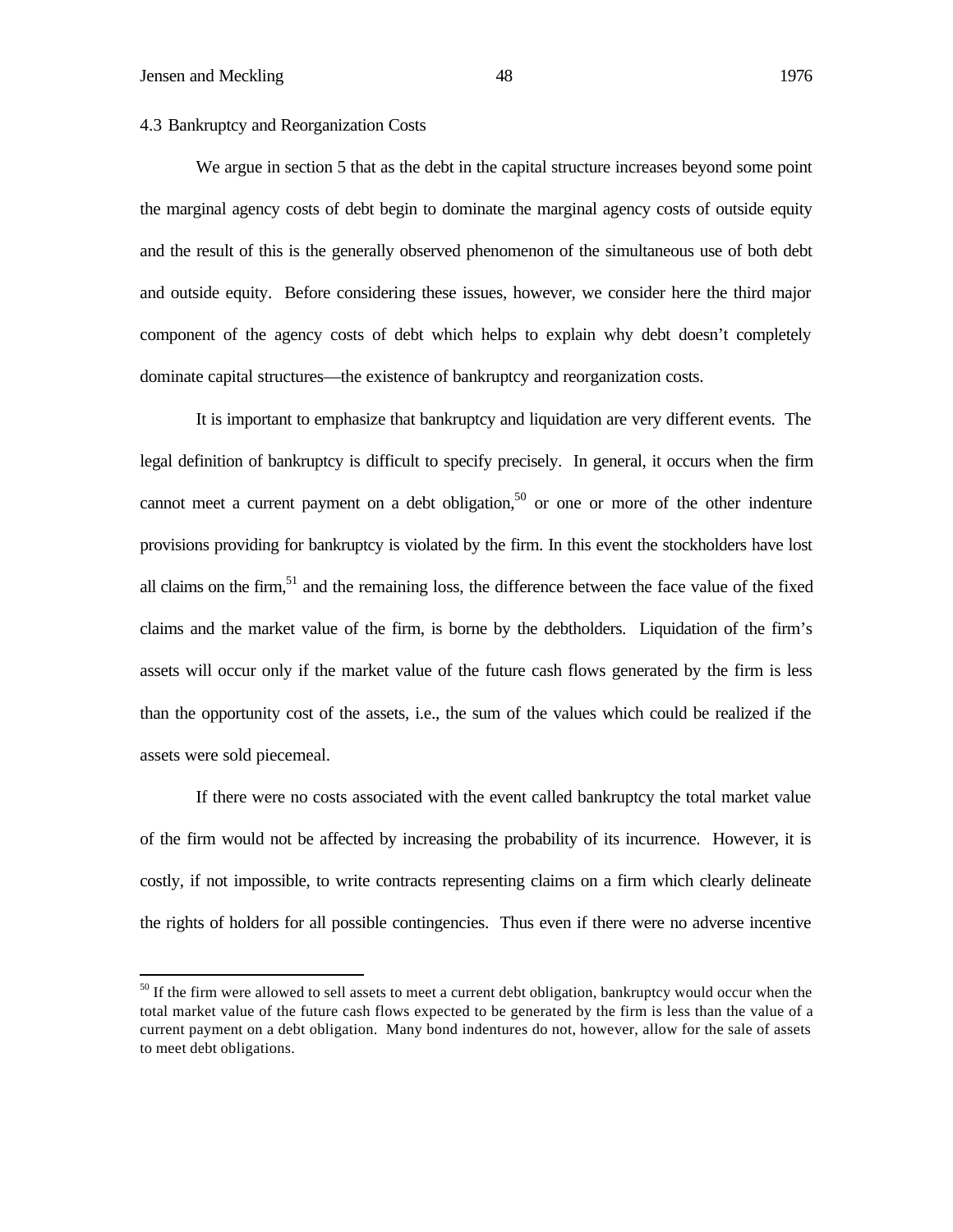effects in expanding fixed claims relative to equity in a firm, the use of such fixed claims would be constrained by the costs inherent in defining and enforcing those claims. Firms incur obligations daily to suppliers, to employees, to different classes of investors, etc. So long as the firm is prospering, the adjudication of claims is seldom a problem. When the firm has difficulty meeting some of its obligations, however, the issue of the priority of those claims can pose serious problems. This is most obvious in the extreme case where the firm is forced into bankruptcy. If bankruptcy were costless, the reorganization would be accompanied by an adjustment of the claims of various parties and the business, could, if that proved to be in the interest of the claimants, simply go on (although perhaps under new management). $52$ 

In practice, bankruptcy is not costless, but generally involves an adjudication process which itself consumes a fraction of the remaining value of the assets of the firm. Thus the cost of bankruptcy will be of concern to potential buyers of fixed claims in the firm since their existence will reduce the payoffs to them in the event of bankruptcy. These are examples of the agency costs of cooperative efforts among individuals (although in this case perhaps "non-cooperative" would be a better term). The price buyers will be willing to pay for fixed claims will thus be inversely related to the probability of the incurrence of these costs i.e., to the probability of bankruptcy. Using a variant of the argument employed above for monitoring costs, it can be shown that the total value of the firm will fall, and the owner-manager equity holder will bear the

 $<sup>51</sup>$  We have been told that while this is true in principle, the actual behavior of the courts appears to</sup> frequently involve the provision of some settlement to the common stockholders even when the assets of the company are not sufficient to cover the claims of the creditors.

 $52$  If under bankruptcy the bondholders have the right to fire the management, the management will have some incentives to avoid taking actions which increase the probability of this event (even if it is in the best interest of the equity holders) if they (the management) are earning rents or if they have human capital specialized to this firm or if they face large adjustment costs in finding new employment. A detailed examination of this issue involves the value of the control rights (the rights to hire and fire the manager) and we leave it to a subsequent paper.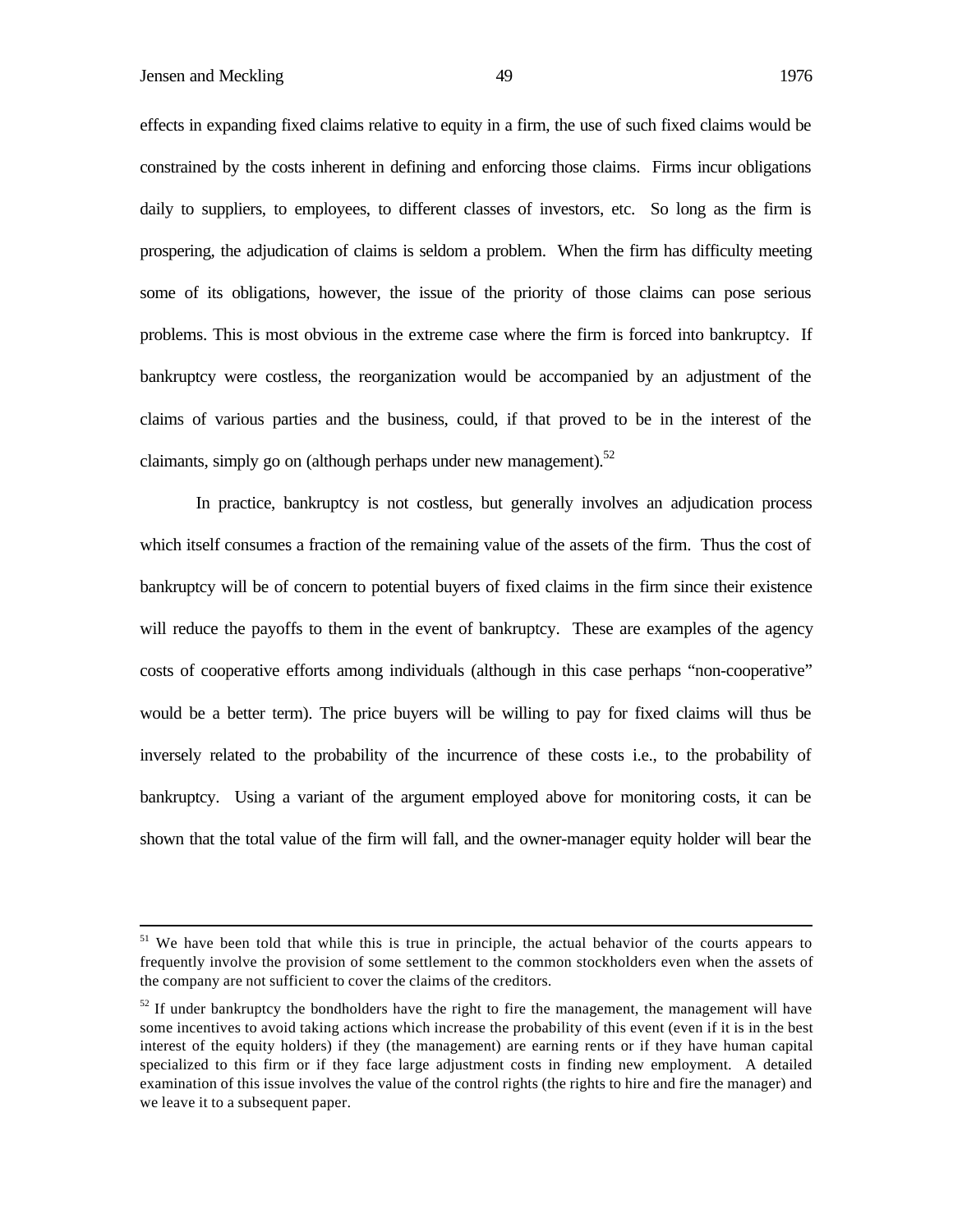entire wealth effect of the bankruptcy costs as long as potential bondholders make unbiased estimates of their magnitude at the time they initially purchase bonds. $53$ 

Empirical studies of the magnitude of bankruptcy costs are almost non-existent. Warner (1977) in a study of 11 railroad bankruptcies between 1930 and 1955 estimates the average costs of bankruptcy<sup>54</sup> as a fraction of the value of the firm three years prior to bankruptcy to be 2.5% (with a range of 0.4% to 5.9%). The average dollar costs were \$1.88 million. Both of these measures seem remarkably small and are consistent with our belief that bankruptcy costs themselves are unlikely to be the major determinant of corporate capital structures. it is also interesting to note that the annual amount of defaulted funds has fallen significantly since 1940. (See Atkinson, 1967.) One possible explanation for this phenomena is that firms are using mergers to avoid the costs of bankruptcy. This hypothesis seems even more reasonable, if, as is frequently the case, reorganization costs represent only a fraction of the costs associated with bankruptcy.

In general the revenues or the operating costs of the firm are not independent of the probability of bankruptcy and thus the capital structure of the firm. As the probability of bankruptcy increases, both the operating costs and the revenues of the firm are adversely affected, and some of these costs can be avoided by merger. For example, a firm with a high probability of bankruptcy will also find that it must pay higher salaries to induce executives to accept the higher risk of unemployment. Furthermore, in certain kinds of durable goods industries the demand function for the firm's product will not be independent of the probability of bankruptcy. The computer industry is a good example. There, the buyer's welfare is dependent to

<sup>&</sup>lt;sup>53</sup> Kraus and Litzenberger (1973) and Lloyd-Davies (1975) demonstrate that the total value of the firm will be reduced by these costs.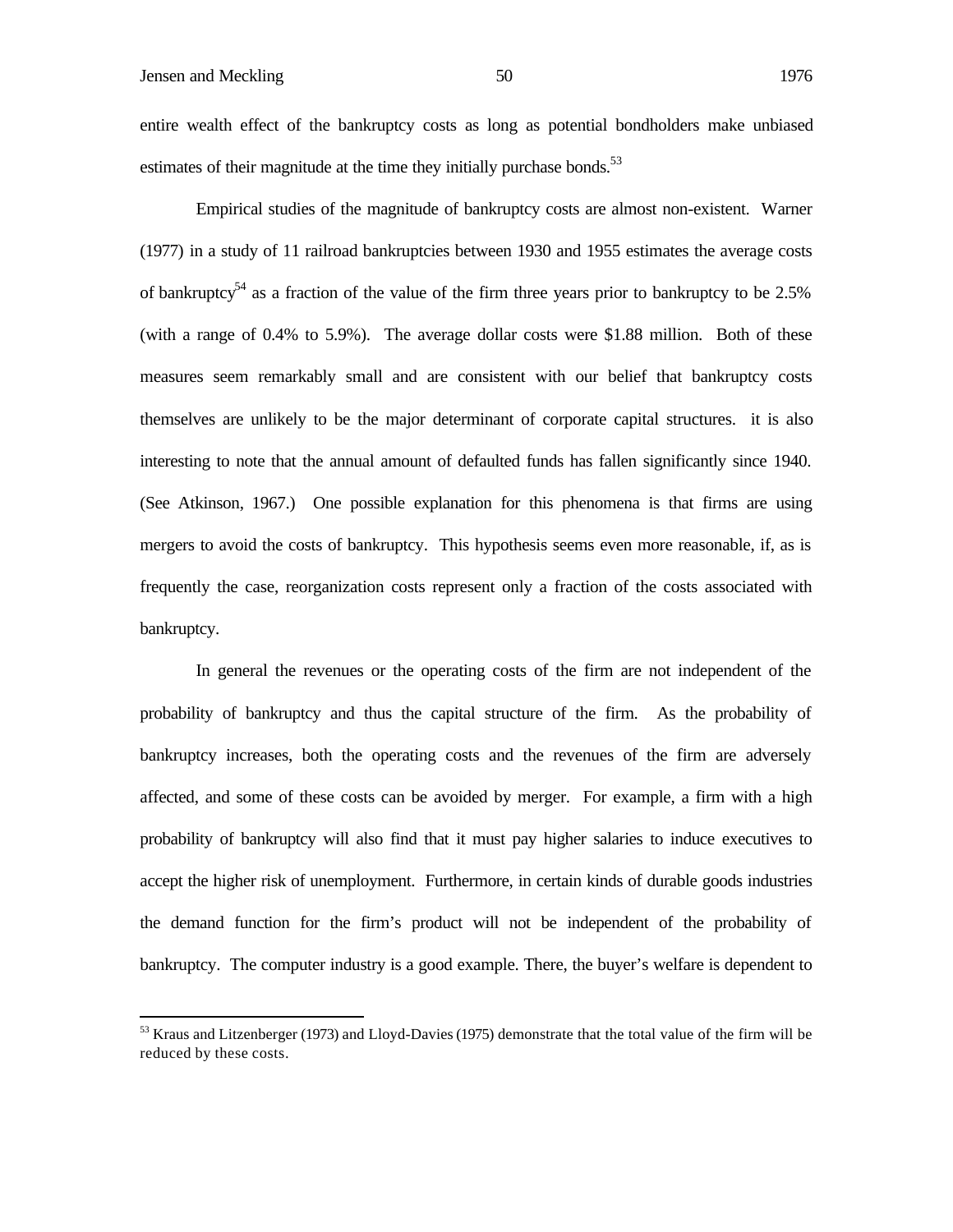a significant extent on the ability to maintain the equipment, and on continuous hardware and software development. Furthermore, the owner of a large computer often receives benefits from the software developments of other users. Thus if the manufacturer leaves the business or loses his software support and development experts because of financial difficulties, the value of the equipment to his users will decline. The buyers of such services have a continuing interest in the manufacturer's viability not unlike that of a bondholder, except that their benefits come in the form of continuing services at lower cost rather than principle and interest payments. Service facilities and spare parts for automobiles and machinery are other examples.

In summary then the agency costs associated with debt<sup>55</sup> consist of:

- 1. the opportunity wealth loss caused by the impact of debt on the investment decisions of the firm,
- 2. the monitoring and bonding expenditures by the bondholders and the owner-manager (i.e., the firm),
- 3. the bankruptcy and reorganization costs.

# 4.4 Why Are the Agency Costs of Debt Incurred?

l

We have argued that the owner-manager bears the entire wealth effects of the agency costs of debt and he captures the gains from reducing them. Thus, the agency costs associated with debt discussed above will tend, in the absence of other mitigating factors, to discourage the use of corporate debt. What are the factors that encourage its use?

One factor is the tax subsidy on interest payments. (This will not explain preferred stock where dividends are not tax deductible.)<sup>56</sup> Modigliani and Miller (1963) originally demonstrated

<sup>&</sup>lt;sup>54</sup> These include only payments to all parties for legal fees, professional services, trustees' fees and filing fees. They do not include the costs of management time or changes in cash flows due to shifts in the firm's demand or cost functions discussed below.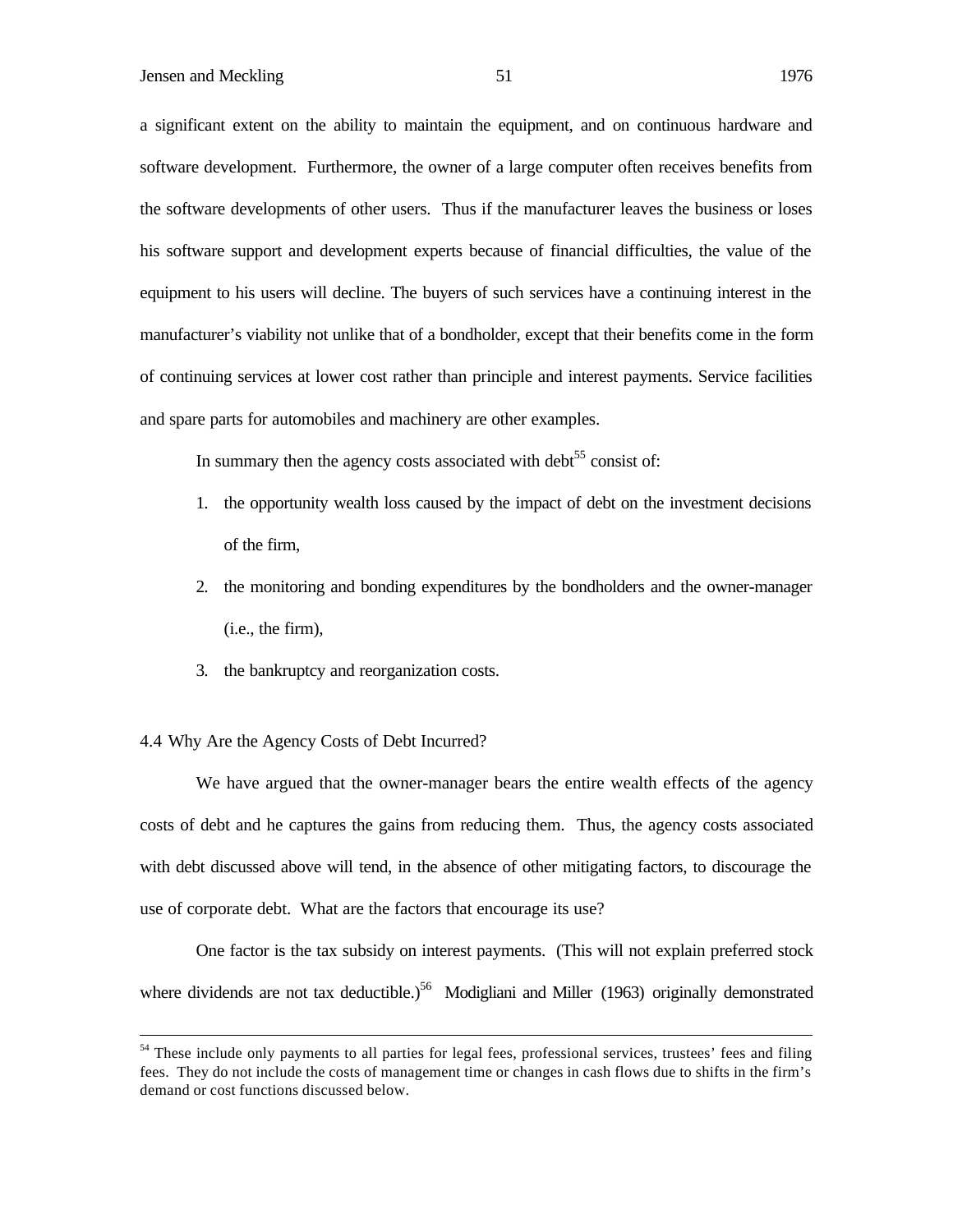that the use of riskless perpetual debt will increase the total value of the firm (ignoring the agency costs) by an amount equal to  $\tau B$ , where  $\tau$  is the marginal and average corporate tax rate and *B* is the market value of the debt. Fama and Miller (1972, ch. 4) demonstrate that for the case of risky debt the value of the firm will increase by the market value of the (uncertain) tax subsidy on the interest payments. Again, these gains will accrue entirely to the equity and will provide an incentive to utilize debt to the point where the marginal wealth benefits of the tax subsidy are just equal to the marginal wealth effects of the agency costs discussed above.

However, even in the absence of these tax benefits, debt would be utilized if the ability to exploit potentially profitable investment opportunities is limited by the resources of the owner. If the owner of a project cannot raise capital he will suffer an opportunity loss represented by the increment in value offered to him by the additional investment opportunities. Thus even though he will bear the agency costs from selling debt, he will find it desirable to incur them to obtain additional capital as long as the marginal wealth increments from the new investments projects are greater than the marginal agency costs of debt, and these agency costs are in turn less than those caused by the sale of additional equity discussed in section 2. Furthermore, this solution is optimal from the social viewpoint. However, in the absence of tax subsidies on debt these projects must

<sup>&</sup>lt;sup>55</sup> Which, incidentally, exist only when the debt has some probability of default.

<sup>&</sup>lt;sup>56</sup> Our theory is capable of explaining why in the absence of the tax subsidy on interest payments, we would expect to find firms using both debt and preferred stocks—a problem which has long puzzled at least one of the authors. If preferred stock has all the characteristics of debt except for the fact that its holders cannot put the firm into bankruptcy in the event of nonpayment of the preferred dividends, then the agency costs associated with the issuance of preferred stock will be lower than those associated with debt by the present value of the bankruptcy costs.

However, these lower agency costs of preferred stock exist only over some range if as the amount of such stock rises the incentive effects caused by their existence impose value reductions which are larger than that caused by debt (including the bankruptcy costs of debt). There are two reasons for this. First, the equity holder's claims can be eliminated by the debtholders in the event of bankruptcy, and second, the debtholders have the right to fire the management in the event of bankruptcy. Both of these will tend to become more important as an advantage to the issuance of debt as we compare situations with large amounts of preferred stock to equivalent situations with large amounts of debt because they will tend to reduce the incentive effects of large amounts of preferred stock.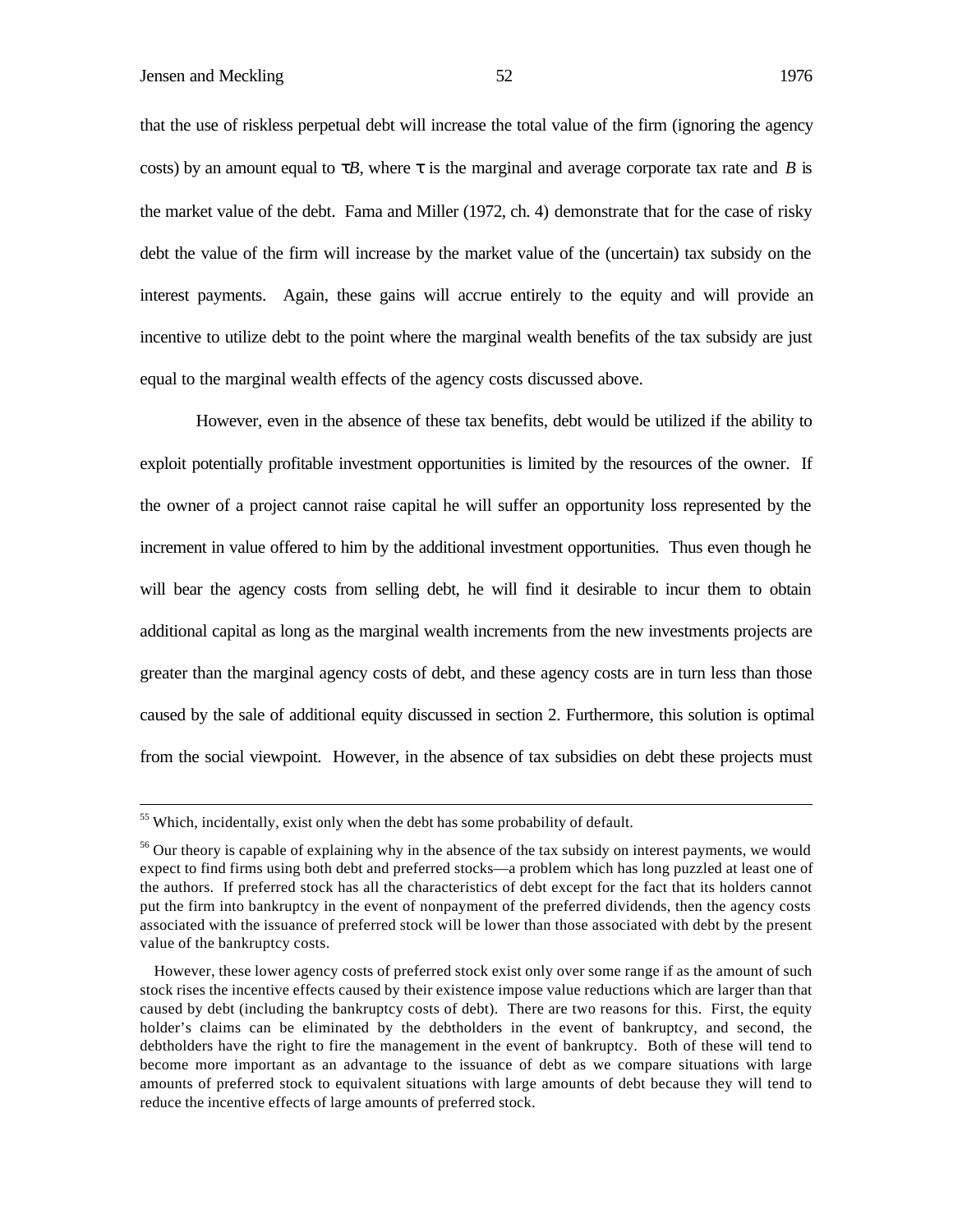be unique to this firm<sup>57</sup> or they would be taken by other competitive entrepreneurs (perhaps new ones) who possessed the requisite personal wealth to fully finance the projects<sup>58</sup> and therefore able to avoid the existence of debt or outside equity.

# **5. A Theory of the Corporate Ownership Structure**

In the previous sections we discussed the nature of agency costs associated with outside claims on the firm—both debt and equity. Our purpose here is to integrate these concepts into the beginnings of a theory of the corporate ownership structure. We use the term "ownership structure" rather than "capital structure" to highlight the fact that the crucial variables to be determined are not just the relative amounts of debt and equity but also the fraction of the equity held by the manager. Thus, for a given size firm we want a theory to determine three variables.<sup>59</sup>

- *S*i : inside equity (held by the manager),
- *S*o : outside equity (held by anyone outside of the firm),
- *B* : debt (held by anyone outside of the firm).

<sup>&</sup>lt;sup>57</sup> One other condition also has to hold to justify the incurrence of the costs associated with the use of debt or outside equity in our firm. If there are other individuals in the economy who have sufficiently large amounts of personal capital to finance the entire firm, our capital constrained owner can realize the full capital value of his current and prospective projects and avoid the agency costs by simply selling the firm (i.e., the right to take these projects) to one of these individuals. He will then avoid the wealth losses associated with the agency costs caused by the sale of debt or outside equity. If no such individuals exist, it will pay him (and society) to obtain the additional capital in the debt market. This implies, incidentally, that it is somewhat misleading to speak of the owner-manager as the individual who bears the agency costs. One could argue that it is the project which bears the costs since, if it is not sufficiently profitable to cover all the costs (including the agency costs), it will not be taken. We continue to speak of the owner-manager bearing these costs to emphasize the more correct and important point that he has the incentive to reduce them because, if he does, his wealth will be increased.

<sup>&</sup>lt;sup>58</sup> We continue to ignore for the moment the additional complicating factor involved with the portfolio decisions of the owner, and the implied acceptance of potentially diversifiable risk by such 100% owners in this example.

 $59$  We continue to ignore such instruments as convertible bonds and warrants.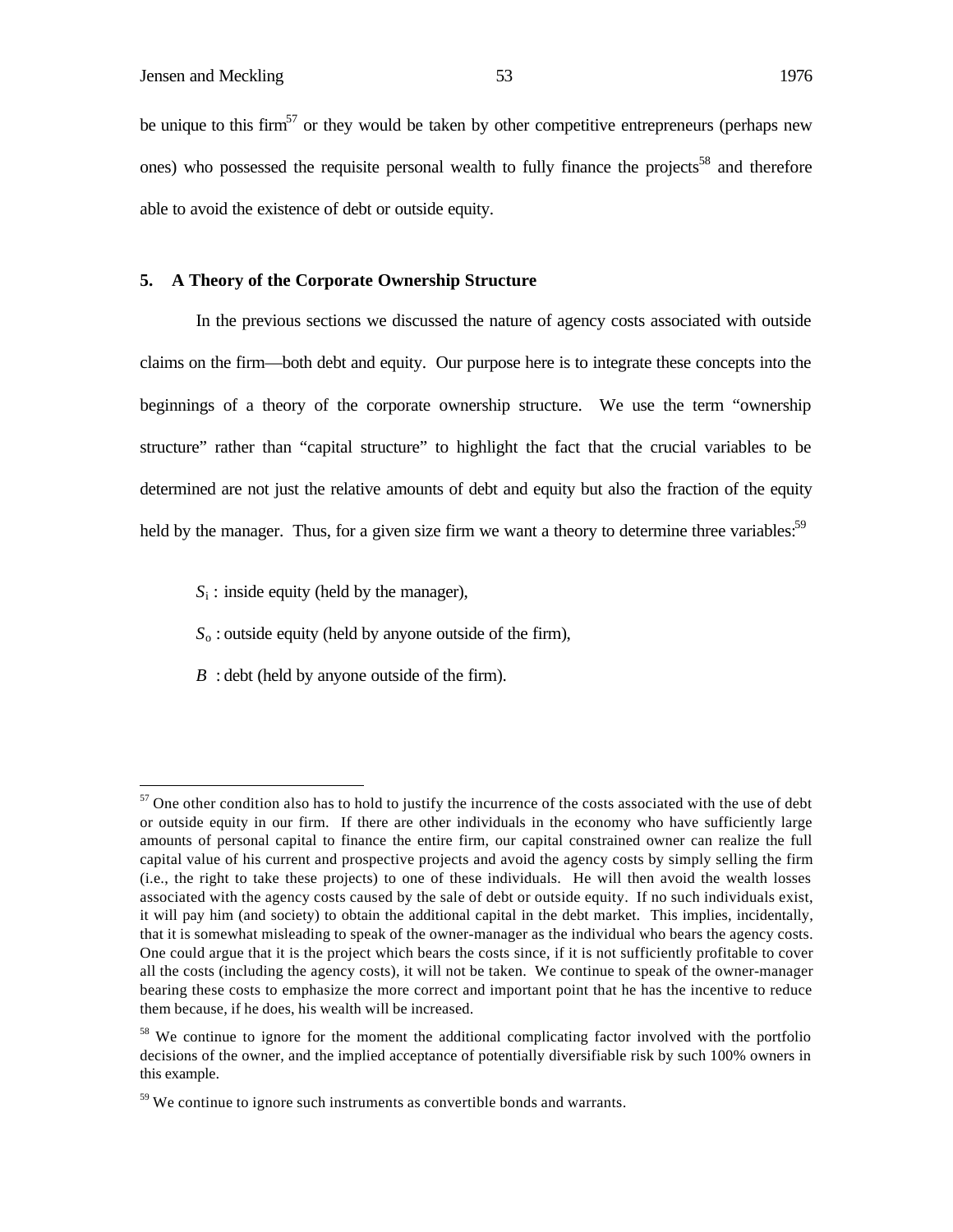The total market value of the equity is  $S = S_i + S_o$ , and the total market value of the firm is  $V = S + B$ . In addition, we also wish to have a theory which determines the optimal size of the firm, i.e., its level of investment.

# 5.1 Determination of the Optimal Ratio of Outside Equity to Debt

Consider first the determination of the optimal ratio of outside equity to debt,  $S_{\gamma}/B$ . To do this let us hold the size of the firm constant. *V*, the actual value of the firm for a given size, will depend on the agency costs incurred, hence we use as our index of size  $V^*$ , the value of the firm at a given scale when agency costs are zero. For the moment we also hold the amount of outside financing ( $B+S_0$ ), constant. Given that a specified amount of financing  $(B+S_0)$  is to be obtained externally our problem is to determine the optimal fraction  $E^* = S_o^* / (B + S_o)$  to be financed with equity.

We argued above that: (1) as long as capital markets are efficient (i.e., characterized by rational expectations) the prices of assets such as debt and outside equity will reflect unbiased estimates of the monitoring costs and redistributions which the agency relationship will engender, and (2) the selling owner-manager will bear these agency costs. Thus from the owner-manager's standpoint the optimal proportion of outside funds to be obtained from equity (versus debt) *for a given level of internal equity* is that *E* which results in minimum total agency costs.

Fig. 5 presents a breakdown of the agency costs into two separate components: Define  $A_{\text{So}}(E)$  as the total agency costs (a function of *E*) associated with the 'exploitation' of the outside equity holders by the owner-manager, and  $A_B(E)$  as the total agency costs associated with the presence of debt in the ownership structure.  $A_{\tau}(E) = A_{\text{So}}(E) + A_{\text{B}}(E)$  is the total agency cost.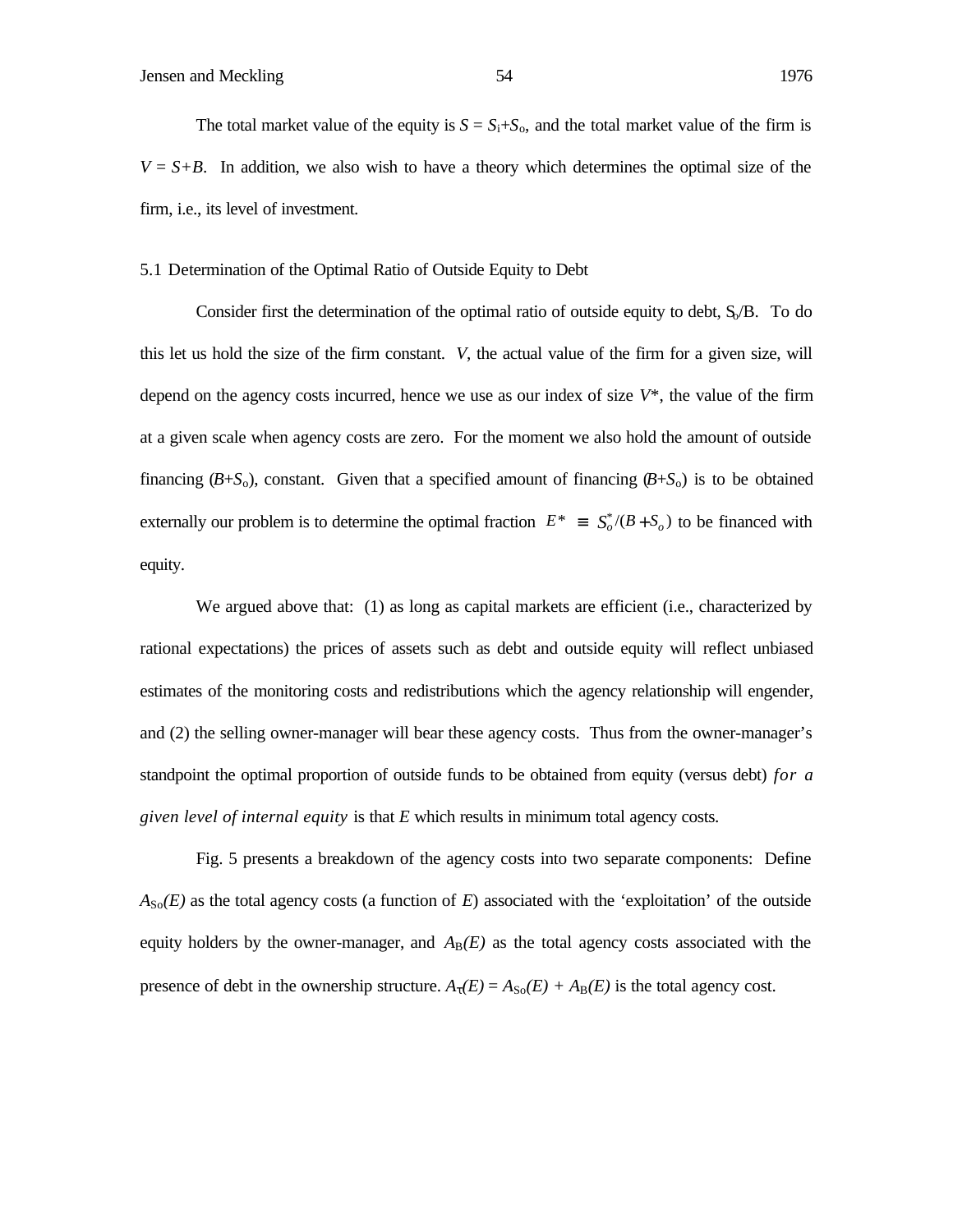



Fig. 5. Total agency costs, *A*τ*(E)*, as a function of the ratio of outside equity, to total outside financing, *E*  $\equiv S_0/(B+S_0)$ , for a given firm size *V\** and given total amounts of outside financing  $(B+S_0)$ .  $A_{S_0}(E) \equiv$  agency costs associated with outside equity.  $A_B(E) \equiv$  agency costs associated with debt,  $B \cdot A_I(E^*) =$  minimum total agency costs at optimal fraction of outside financing *E\**.

Consider the function  $A_{\text{So}}(E)$ . When  $E \equiv S_0/(B+S_0)$  is zero, i.e., when there is no outside equity, the manager's incentives to exploit the outside equity is at a minimum (zero) since the changes in the value of the *total* equity are equal to the changes in *his* equity.<sup>60</sup> As *E* increases to 100 percent his incentives to exploit the outside equity holders increase and hence the agency costs  $A_{\text{So}}(E)$  increase.

 $60$  Note, however, that even when outsiders own none of the equity the stockholder-manager still has some incentives to engage in activities which yield him non-pecuniary benefits but reduce the value of the firm by more than he personally values the benefits if there is any risky debt outstanding. Any such actions he takes which reduce the value of the firm, *V*, tend to reduce the value of the bonds as well as the value of the equity. Although the option pricing model does not in general apply exactly to the problem of valuing the debt and equity of the firm, it can be useful in obtaining some qualitative insights into matters such as this. In the option pricing model *¶S/¶V* indicates the rate at which the stock value changes per dollar change in the value of the firm (and similarly for *¶S/¶V*). Both of these terms are less than unity (cf. Black and Scholes, 1973). Therefore, any action of the manager which reduces the value of the firm, *V*, tends to reduce the value of both the stock and the bonds, and the larger is the total debt/equity ratio the smaller is the impact of any given change in *V* on the value of the equity, and therefore, the lower is the cost to him of consuming non-pecuniary benefits.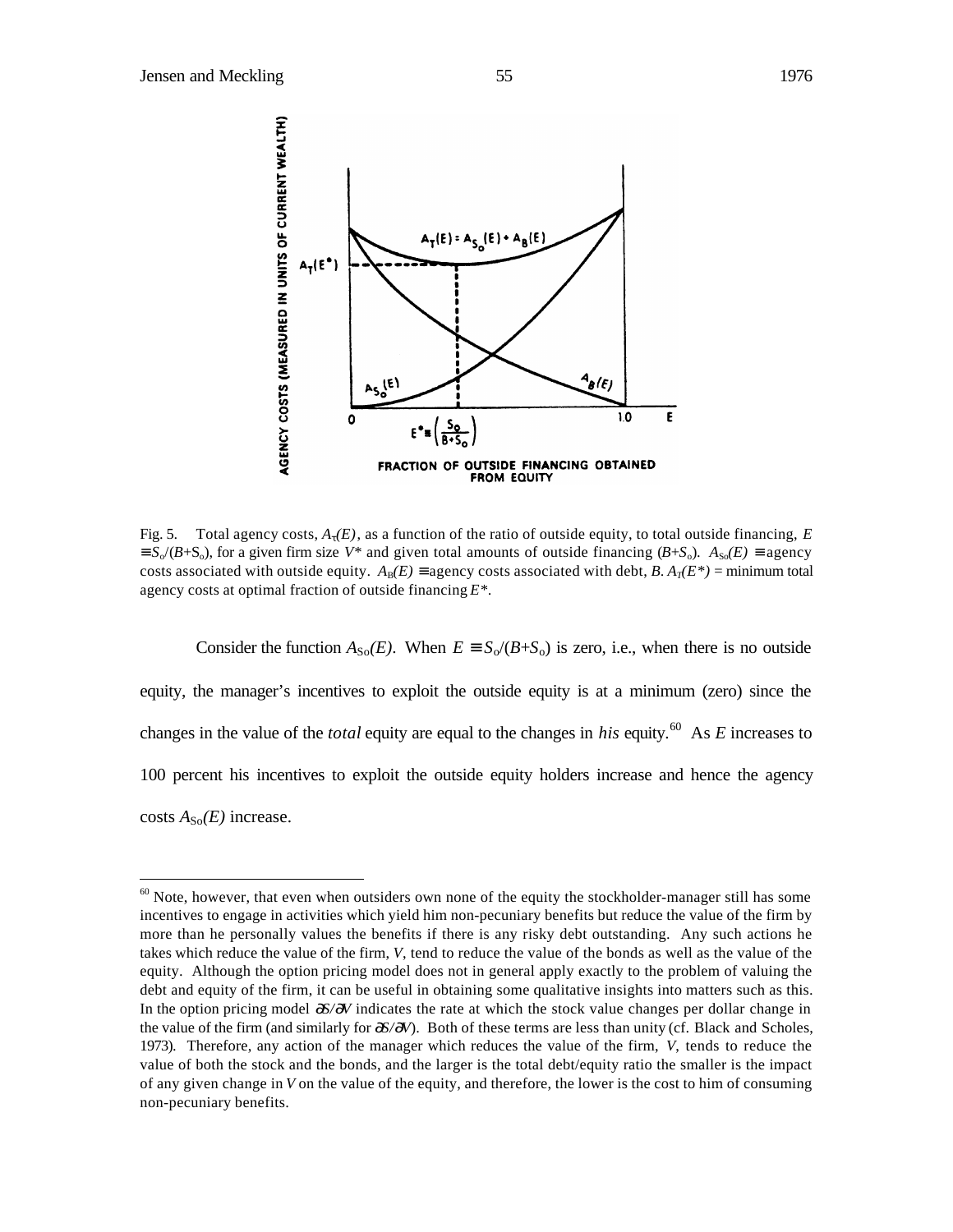The agency costs associated with the existence of debt,  $A_B(E)$  are composed mainly of the value reductions in the firm and monitoring costs caused by the manager's incentive to reallocate wealth from the bondholders to himself by increasing the value of his equity claim. They are at a maximum where all outside funds are obtained from debt, i.e., where  $S_0 = E = 0$ . As the amount of debt declines to zero these costs also go to zero because as *E* goes to 1, his incentive to reallocate wealth from the bondholders to himself falls. These incentives fall for two reasons: (1) the total amount of debt falls, and therefore it is more difficult to reallocate any given amount away from the debtholders, and (2) his share of any reallocation which is accomplished is falling since  $S_0$  is rising and therefore  $S_i/(S_0+S_i)$ , his share of the total equity, is falling.

The curve  $A_{\tau}(E)$  represents the sum of the agency costs from various combinations of outside equity and debt financing, and as long as  $A_{\text{So}}(E)$  and  $A_{\text{B}}(E)$  are as we have drawn them the minimum total agency cost for given size firm and outside financing will occur at some point such as  $A_{\tau}(E^*)$  with a mixture of both debt and equity.<sup>61</sup>

*A caveat*. Before proceeding further we point out that the issue regarding the exact shapes of the functions drawn in fig. 5 and several others discussed below is essentially an open question at this time. In the end the shape of these functions is a question of fact and can only be settled by empirical evidence. We outline some a priori arguments which we believe lead to some plausible hypotheses about the behavior of the system, but confess that we are far from understanding the many conceptual subtleties of the problem. We are fairly confident of our arguments regarding the signs of the first derivatives of the functions, but the second derivatives are also important to the final solution and much more work (both theoretical and empirical) is required before we can have much confidence regarding these parameters. We anticipate the

<sup>&</sup>lt;sup>61</sup> This occurs, of course, not at the intersection of  $A_{\text{So}}(E)$  and  $A_{\text{B}}(E)$ , but at the point where the absolute value oft he slopes of the functions are equal, i.e., where  $A'_{\text{So}}(E) + A'_{\text{B}}(E) = 0$ .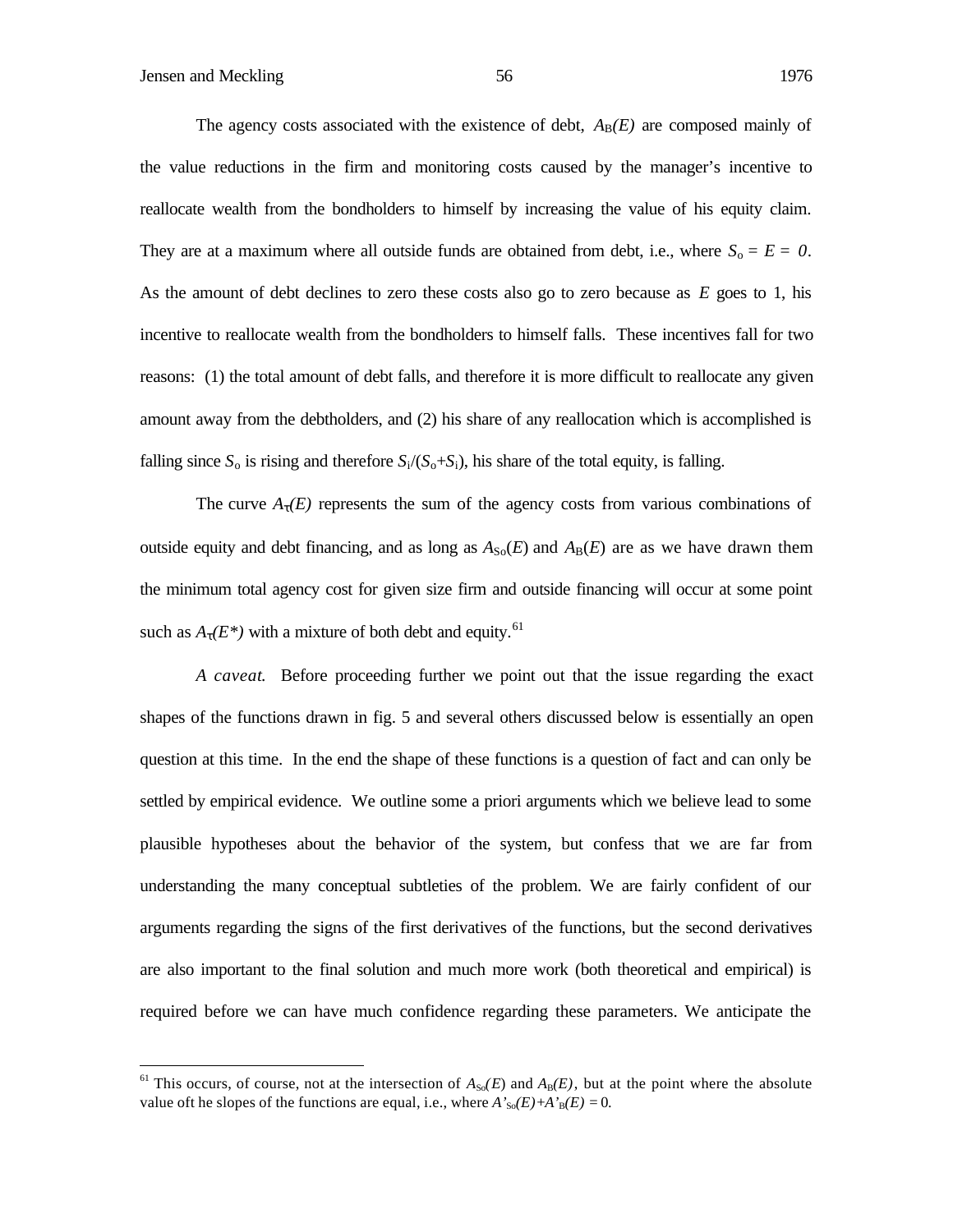work of others as well as our own to cast more light on these issues. Moreover, we suspect the results of such efforts will generate revisions to the details of what follows. We believe it is worthwhile to delineate the overall framework in order to demonstrate, if only in a simplified fashion, how the major pieces of the puzzle fit together into a cohesive structure.

# 5.2 Effects of the Scale of Outside Financing

In order to investigate the effects of increasing the amount of outside financing,  $B+S_0$ , and therefore reducing the amount of equity held by the manager, *S*<sup>i</sup> , we continue to hold the scale of the firm,  $V^*$ , constant. Fig. 6 presents a plot of the agency cost functions  $A_{\text{So}}(E)$ ,  $A_{\text{B}}(E)$  and  $A_{\tau}(E)$  $= A_{\text{So}}(E) + A_{\text{B}}(E)$ , for two different levels of outside financing. Define an index of the amount of outside financing to be

$$
K = (B + S_o) / V^*,
$$

and consider two different possible levels of outside financing  $K_0$  and  $K_1$  for a given scale of the firm such that  $K_0 < K_1$ .

As the amount of outside equity increases, the owner's fractional claim on the firm,  $\alpha$ , falls. He will be induced thereby to take additional non-pecuniary benefits out of the firm because his share of the cost falls. This also increases the marginal benefits from monitoring activities and therefore will tend to increase the optimal level of monitoring. Both of these factors will cause the locus of agency costs  $A_{\text{So}}(E;K)$  to shift upward as the fraction of outside financing, *K*, increases. This is depicted in fig. 6 by the two curves representing the agency costs of equity, one for the low level of outside financing,  $A_{\text{So}}(E;K_o)$ , the other for the high level of outside financing,  $A_{\text{So}}(E;K_1)$ . The locus of the latter lies above the former everywhere except at the origin where both are 0.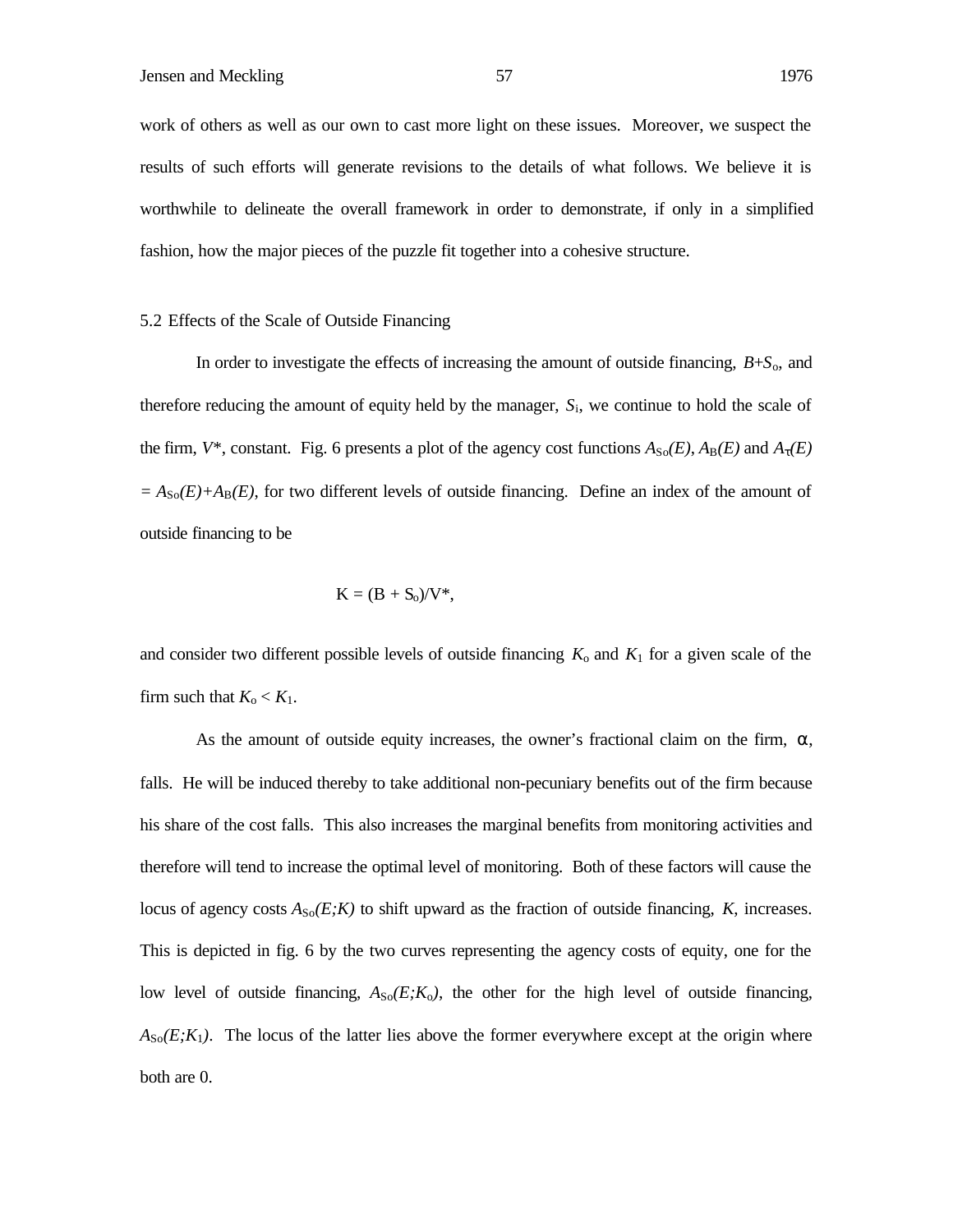

Fig. 6. Agency cost functions and optimal outside equity as a fraction of total outside financing,  $E^*(K)$ , for two different levels of outside financing. *K*, for a given size firm,  $V^*$ :  $K_1 > K_0$ .

The agency cost of debt will similarly rise as the amount of outside financing increases. This means that the locus of  $A_B(E;K_1)$  for high outside financing,  $K_1$ , will lie above the locus of  $A_B(E; K_0)$  for low outside financing,  $K_0$  because the total amount of resources which can be reallocated from bondholders increases as the total amount of debt increases. However, since these costs are zero when the debt is zero for both  $K_0$  and  $K_1$  the intercepts of the  $A_B(E;K)$ curves coincide at the right axis.

The net effect of the increased use of outside financing given the cost functions assumed in fig. 6 is to: (1) increase the total agency costs from  $A_\tau(E^*; K_0)$  to  $A_\tau(E^*; K_1)$ , and (2) to increase the optimal fraction of outside funds obtained from the sale of outside equity. We draw these functions for illustration only and are unwilling to speculate at this time on the exact form of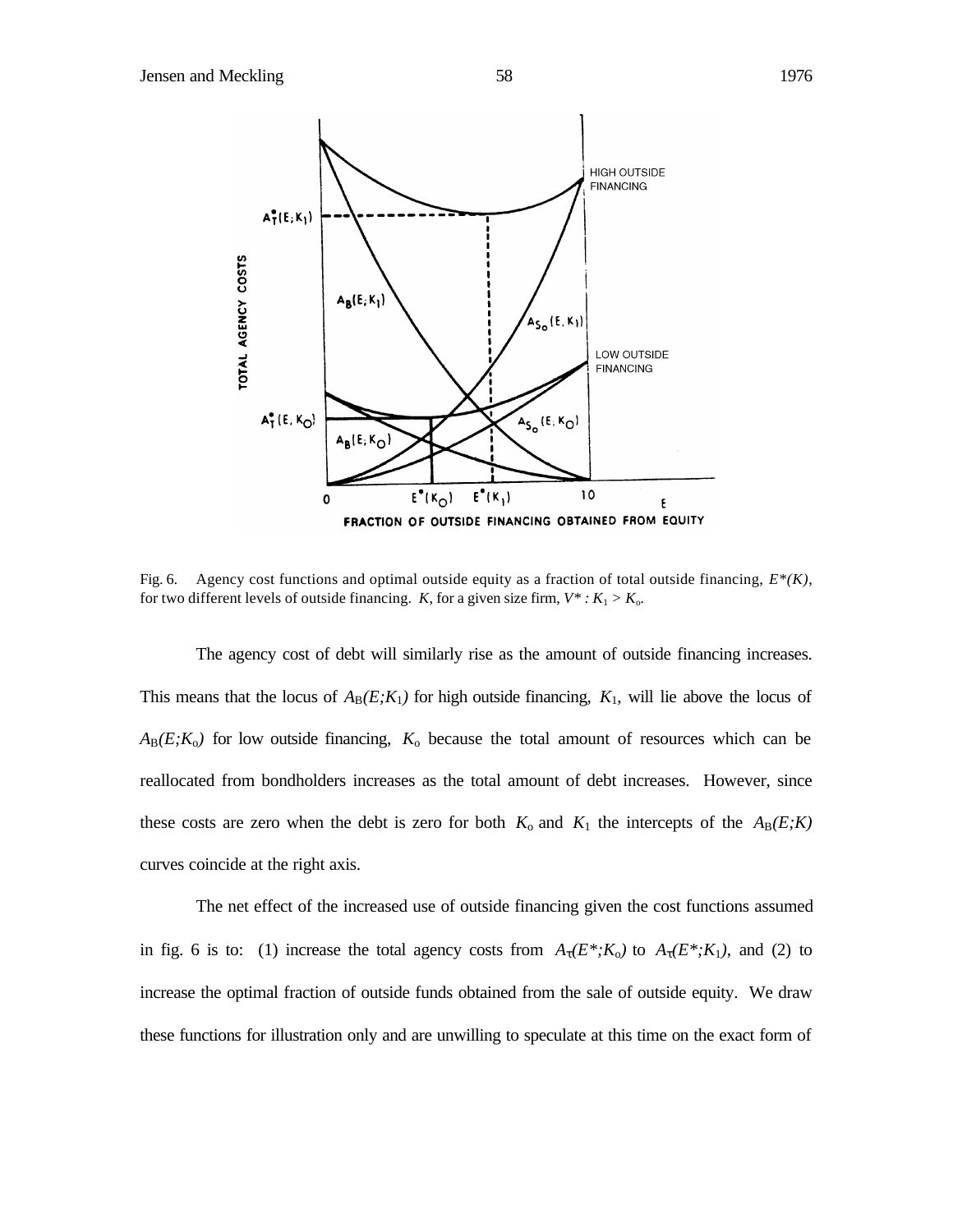$E^*(K)$  which gives the general effects of increasing outside financing on the relative quantities of debt and equity.

The locus of points  $A_{\tau}(E^*; K)$  where agency costs are minimized (not drawn in fig. 6), determines  $E^*(K)$ , the optimal proportions of equity and debt to be used in obtaining outside funds as the fraction of outside funds, *K*, ranges from 0 to 100 percent. The solid line in fig. 7 is a plot of the minimum total agency costs as a function of the amount of outside financing for a firm with scale  $V_o^*$ . The dotted line shows the total agency costs for a larger firm with scale  $V_1^* > V_o^*$ . That is, we hypothesize that the larger the firm becomes the larger are the total agency costs because it is likely that the monitoring function is inherently more difficult and expensive in a larger organization.



Fig. 7. Total agency costs as a function of the fraction of the firm financed by outside claims for two firm sizes,  $V_1^* > V_o^*$ .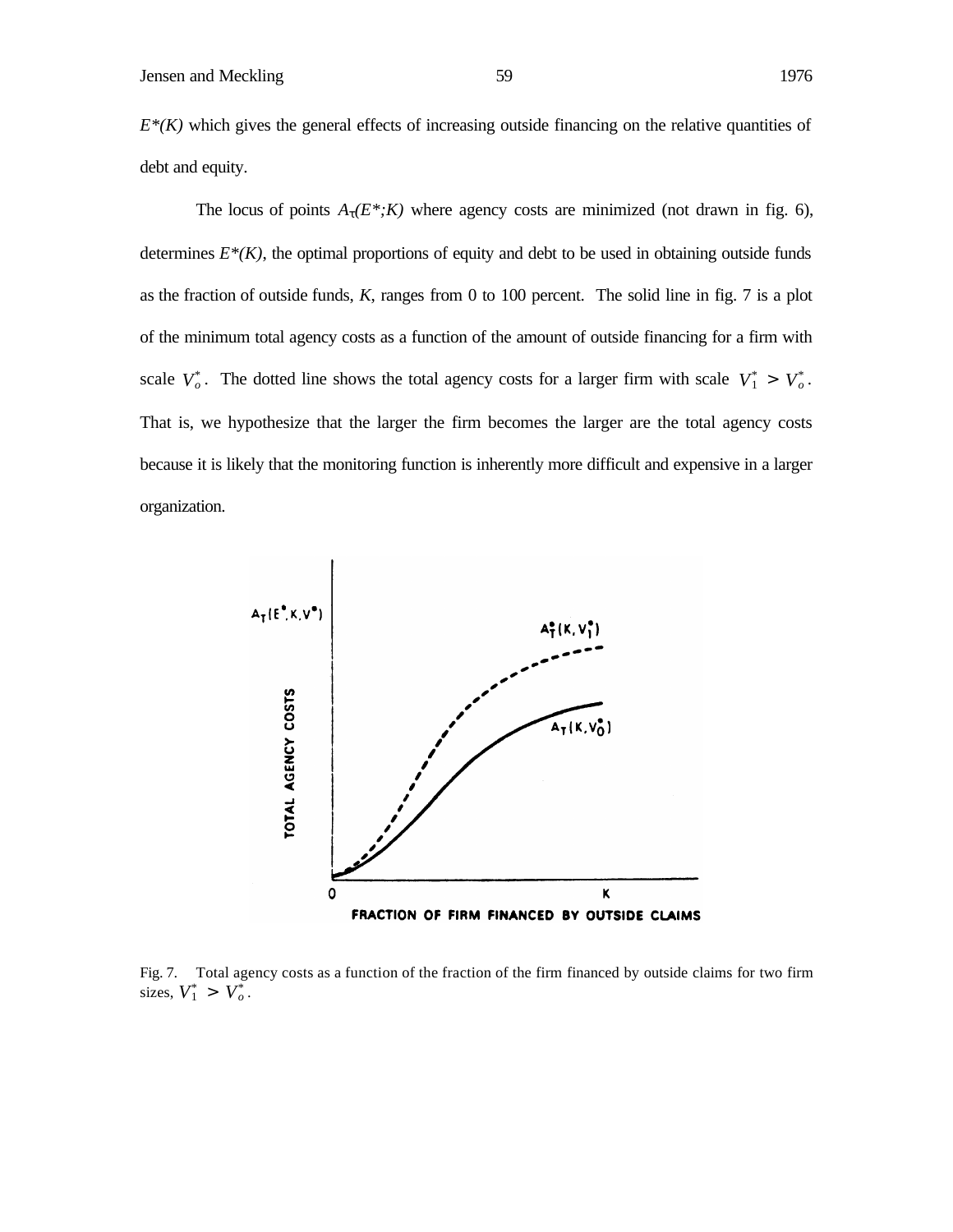#### 5.3 Risk and the Demand for Outside Financing

The model we have used to explain the existence of minority shareholders and debt in the capital structure of corporations implies that the owner-manager, if he resorts to any outside funding, will have his entire wealth invested in the firm. The reason is that he can thereby avoid the agency costs which additional outside funding impose. This suggests he would not resort to outside funding until he had invested 100 percent of his personal wealth in the firm—an implication which is not consistent with what we generally observe. Most owner-managers hold personal wealth in a variety of forms, and some have only a relatively small fraction of their wealth invested in the corporation they manage.<sup>62</sup> Diversification on the part of owner-managers can be explained by risk aversion and optimal portfolio selection.

If the returns from assets are not perfectly correlated an individual can reduce the riskiness of the returns on his portfolio by dividing his wealth among many different assets, i.e., by diversifying.<sup>63</sup> Thus a manager who invests all of his wealth in a single firm (his own) will generally bear a welfare loss (if he is risk averse) because he is bearing more risk than necessary. He will, of course, be willing to pay something to avoid this risk, and the costs he must bear to accomplish this diversification will be the agency costs outlined above. He will suffer a wealth loss as he reduces his fractional ownership because prospective shareholders and bondholders will take into account the agency costs. Nevertheless, the manager's desire to avoid risk will contribute to his becoming a minority stockholder.

 $62$  On the average, however, top managers seem to have substantial holdings in absolute dollars. A recent survey by Wytmar (1974, p. 1) reported that the median value of 826 chief executive officers' stock holdings in their companies at year end 1973 and \$557,000 and \$1.3 million at year end 1972.

 $63$  These diversification effects can be substantial. Evans and Archer (1968) show that on the average for New York Stock Exchange securities approximately 55% of the total risk (as measured by standard deviation of portfolio returns) can be eliminated by following a naive strategy of dividing one's assets equally among 40 randomly selected securities.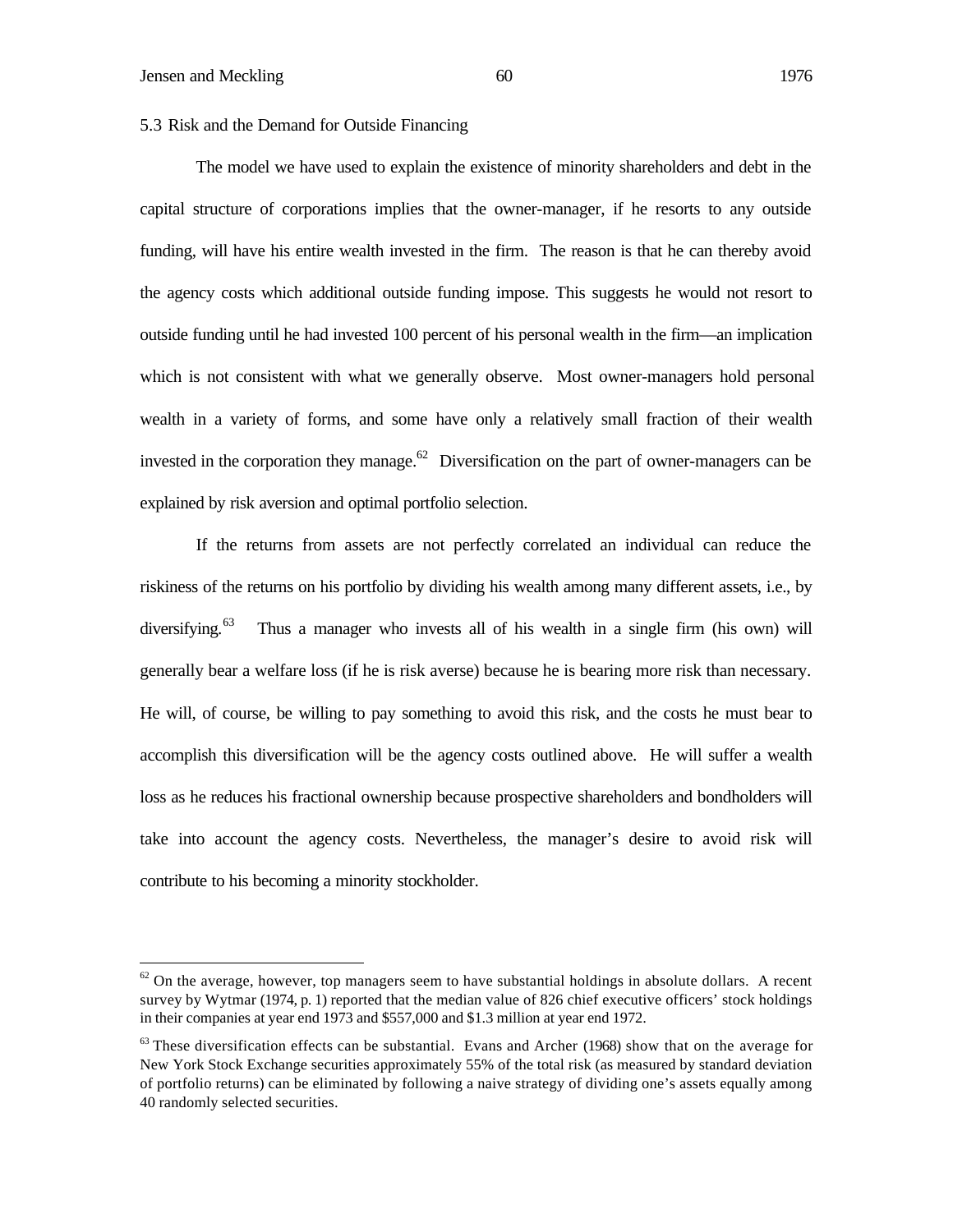5.4 Determination of the Optimal Amount of Outside Financing, K\*

Assume for the moment that the owner of a project (i.e., the owner of a prospective firm) has enough wealth to finance the entire project himself. The optimal scale of the corporation is then determined by the condition that,  $DV - Dt = 0$ . In general if the returns to the firm are uncertain the owner-manager can increase his welfare by selling off part of the firm either as debt or equity and reinvesting the proceeds in other assets. If he does this with the optimal combination of debt and equity (as in fig. 6) the total wealth reduction he will incur is given by the agency cost function,  $A_{\tau}(E^*, K; V^*)$  in fig. 7. The functions  $A_{\tau}(E^*, K; V^*)$  will be S shaped (as drawn) if total agency costs for a given scale of firm increase at an increasing rate at low levels of outside financing, and at a decreasing rate for high levels of outside financing as monitoring imposes more and more constraints on the manager's actions.

Figure 8 shows marginal agency costs as a function of *K*, the fraction of the firm financed with outside funds assuming the total agency cost function is as plotted in fig. 7, and assuming the scale of the firm is fixed. The demand by the owner-manager for outside financing is shown by the remaining curve in fig. 8. This curve represents the marginal value of the increased diversification which the manager can obtain by reducing his ownership claims and optimally constructing a diversified portfolio. It is measured by the amount he would pay to be allowed to reduce his ownership claims by a dollar in order to increase his diversification. If the liquidation of some of his holdings also influences the owner-manager's consumption set, the demand function plotted in fig. 8 also incorporates the marginal value of these effects. The intersection of these two schedules determines the optimal fraction of the firm to be held by outsiders and this in turn determines the total agency costs borne by the owner. This solution is Pareto optimal; there is no way to reduce the agency costs without making someone worse off.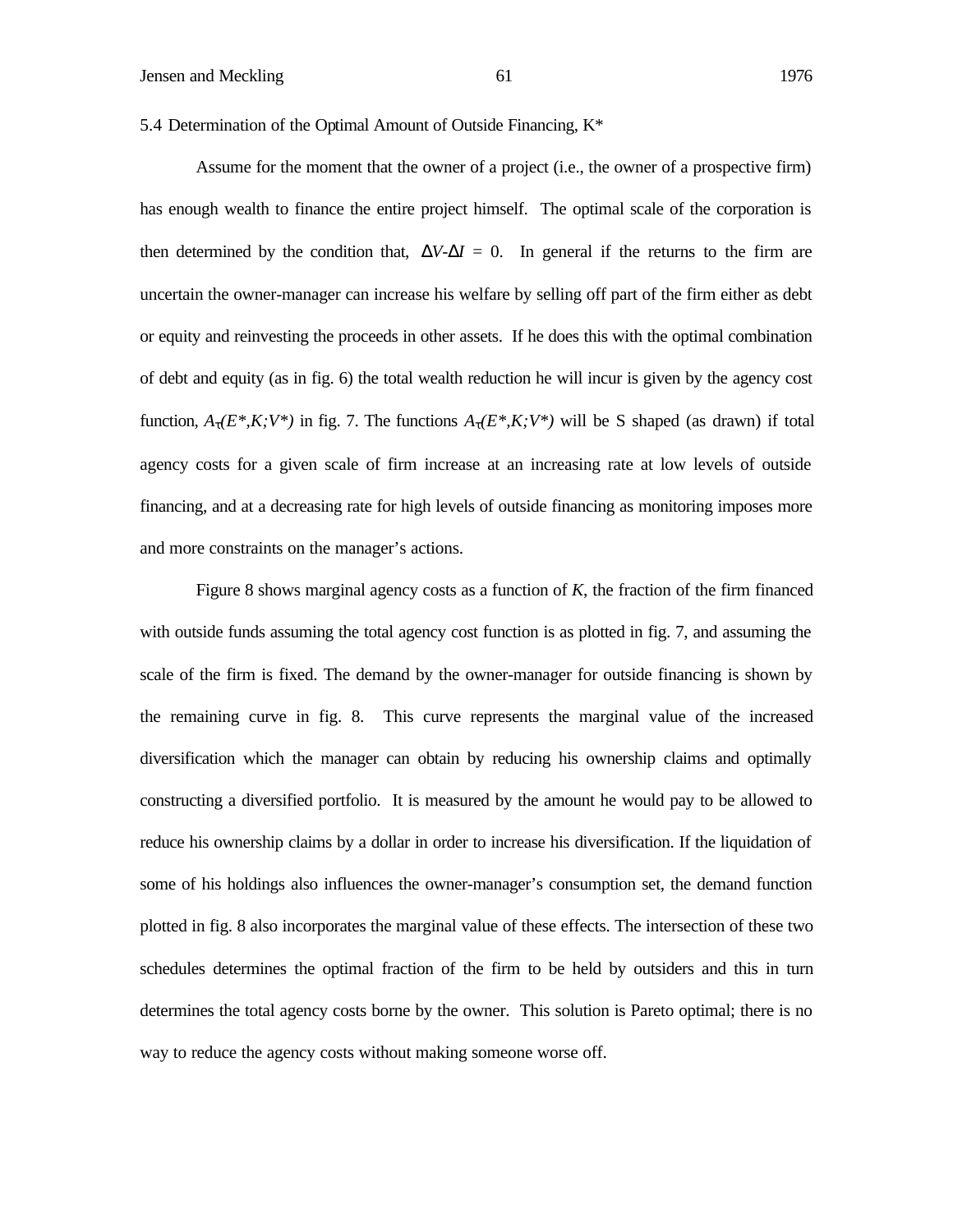

Fig. 8. Determination of the optimal amount of outside financing, *K\**, for a given scale of firm.

# 5.5 Determination of the Optimal Scale of the Firm

While the details of the solution of the optimal scale of the firm are complicated when we allow for the issuance of debt, equity and monitoring and bonding, the general structure of the solution is analogous to the case where monitoring and bonding are allowed for the outside equity example (see fig. 4).

If it is optimal to issue any debt, the expansion path taking full account of such opportunities must lie above the curve *ZG* in fig. 4. If this new expansion path lies anywhere to the right of the indifference curve passing through point *G* debt will be used in the optimal financing package. Furthermore, the optimal scale of the firm will be determined by the point at which this new expansion path touches the highest indifference curve. In this situation the resulting level of the owner-manager's welfare must therefore be higher.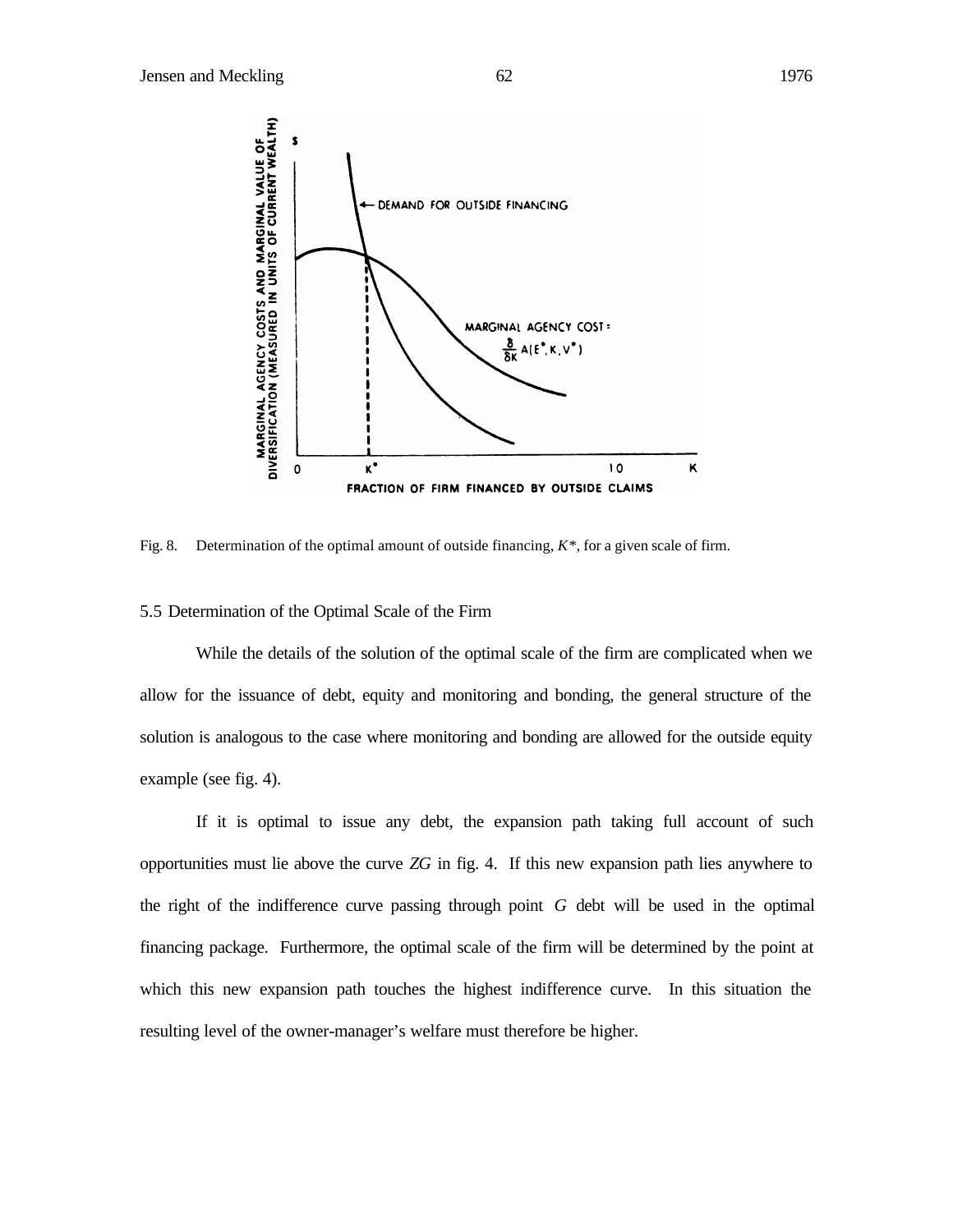# **6. Qualifications and Extensions of the Analysis**

## 6.1 Multiperiod aspects of the agency problem

We have assumed throughout our analysis that we are dealing only with a single investment–financing decision by the entrepreneur and have ignored the issues associated with the incentives affecting future financing–investment decisions which might arise after the initial set of contracts are consummated between the entrepreneur–manager, outside stockholders and bondholders. These are important issues which are left for future analysis.<sup>64</sup> Their solution will undoubtedly introduce some changes in the conclusions of the single decision analysis. It seems clear, for instance, that the expectation of future sales of outside equity and debt will change the costs and benefits facing the manager in making decisions which benefit himself at the (short–run) expense of the current bondholders and stockholders. If he develops a reputation for such dealings, he can expect this to unfavorably influence the terms at which he can obtain future capital from outside sources. This will tend to increase the benefits associated with "sainthood" and will tend to reduce the size of the agency costs. Given the finite life of any individual, however, such an effect cannot reduce these costs to zero, because at some point these future costs will begin to weigh more heavily on his successors and therefore the relative benefits to him of acting in his own best interests will rise.<sup>65</sup> Furthermore, it will generally be impossible for him to fully guarantee the outside interests that his successor will continue to follow his policies.

 $64$  The recent work of Myers (1975) which views future investment opportunities as options and investigates the incentive effects of the existence of debt in such a world where a sequence of investment decisions is made is another important step in the investigation of the multiperiod aspects of the agency problem and the theory of the firm.

 $65$  Becker and Stigler (1972) analyze a special case of this problem involving the use of nonvested pension rights to help correct for this end game play in the law enforcement area.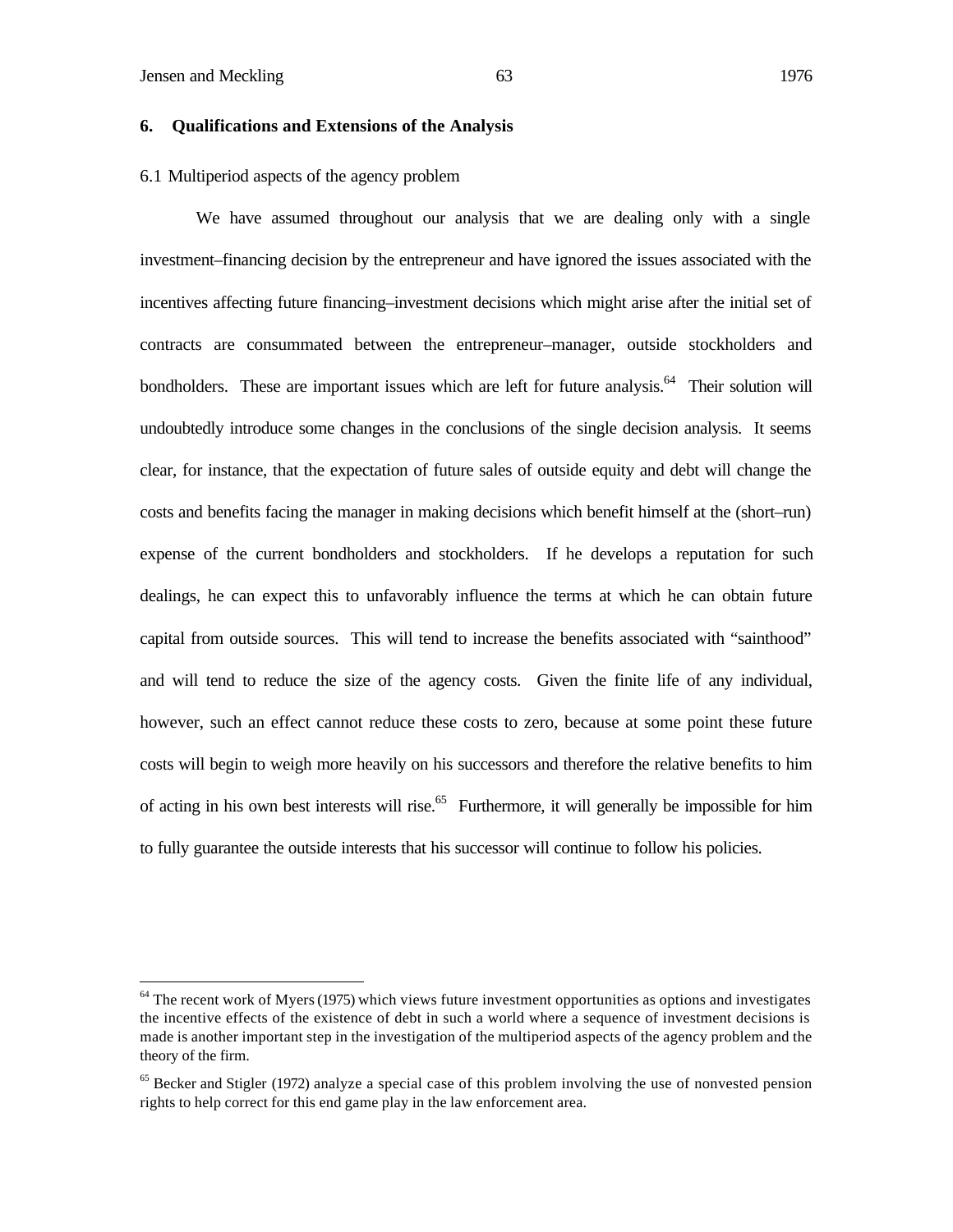#### 6.2 The Control Problem and Outside Owner's Agency Costs

The careful reader will notice that nowhere in the analysis thus far have we taken into account many of the details of the relationship between the part owner–manager and the outside stockholders and bondholders. In particular, we have assumed that all outside equity is nonvoting. If such equity does have voting rights, then the manager will be concerned about the effects on his long–run welfare of reducing his fractional ownership below the point where he loses effective control of the corporation. That is, below the point where it becomes possible for the outside equity holders to fire him. A complete analysis of this issue will require a careful specification of the contractual rights involved on both sides, the role of the board of directors, and the coordination (agency) costs borne by the stockholders in implementing policy changes. This latter point involves consideration of the distribution of the outside ownership claims. Simply put, forces exist to determine an equilibrium distribution of outside ownership. If the costs of reducing the dispersion of ownership are lower than the benefits to be obtained from reducing the agency costs, it will pay some individual or group of individuals to buy shares in the market to reduce the dispersion of ownership. We occasionally witness these conflicts for control which involve outright market purchases, tender offers, and proxy fights. Further analysis of these issues is left to the future.

6.3 A Note on the Existence of Inside Debt and Some Conjectures on the Use of Convertible Financial Instruments

We have been asked $66$  why debt held by the manager (i.e., "inside debt") plays no role in our analysis. We have as yet been unable to incorporate this dimension formally into our analysis in a satisfactory way. The question is a good one and suggests some potentially important

l

<sup>&</sup>lt;sup>66</sup> By our colleague David Henderson.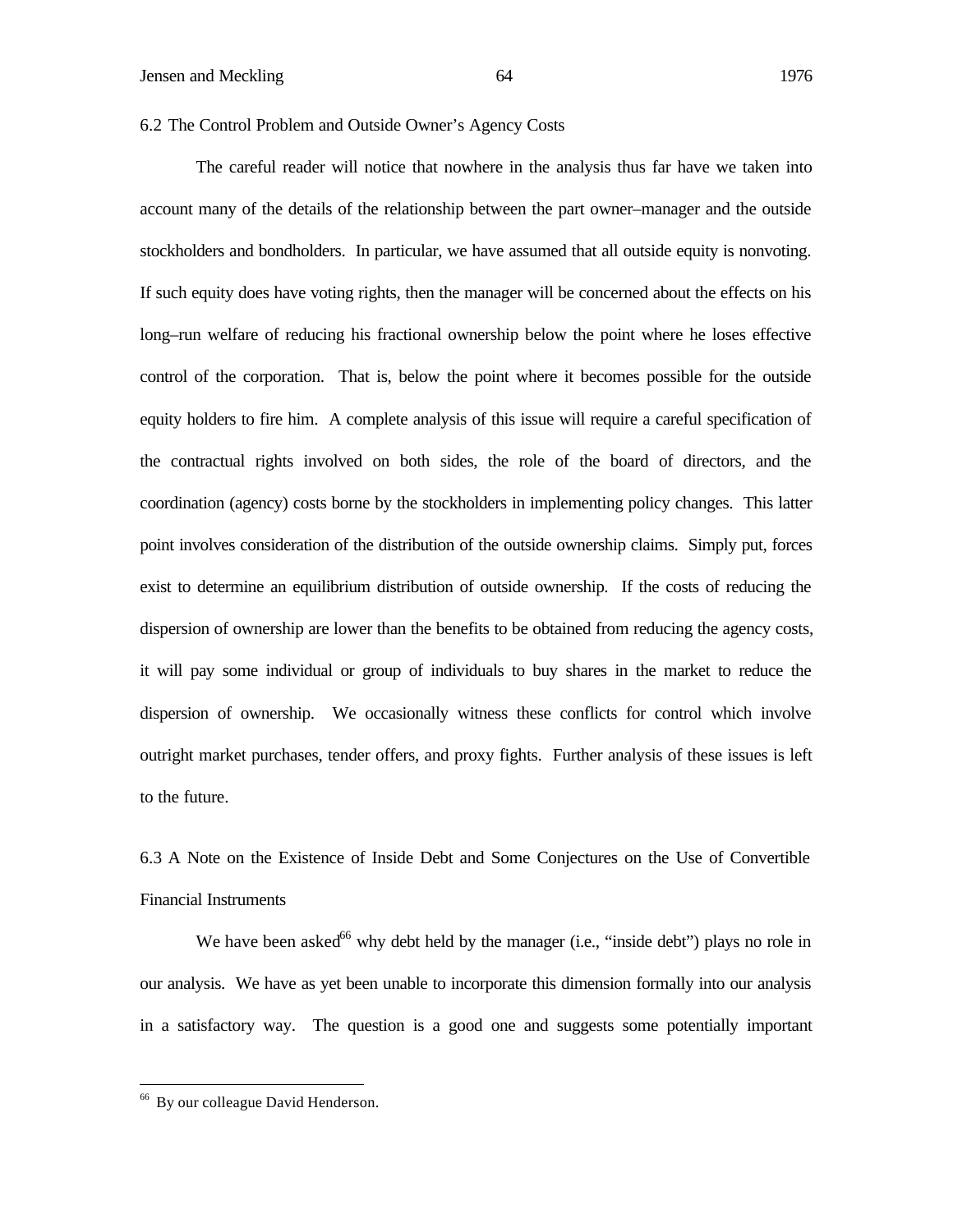extensions of the analysis. For instance, it suggests an inexpensive way for the owner–manager with both equity and debt outstanding to eliminate a large part (perhaps all) of the agency costs of debt. If he binds himself contractually to hold a fraction of the total debt equal to his fractional ownership of the total equity he would have no incentive whatsoever to reallocate wealth from the

$$
B_{\rm i}/S_{\rm i} = B_{\rm o}/S_{\rm o}, \tag{4}
$$

debt holders to the stockholders. Consider the case where

where  $S_i$  and  $S_o$  are as defined earlier,  $B_i$  is the dollar value of the inside debt held by the owner– manager, and  $B<sub>o</sub>$  is the debt held by outsiders. In this case, if the manager changes the investment policy of the firm to reallocate wealth between the debt and equity holders, the net effect on the total value of his holdings in the firm will be zero. Therefore, his incentives to perform such reallocations are zero.<sup>67</sup>

Why then don't we observe practices or formal contracts which accomplish this elimination or reduction of the agency costs of debt? Maybe we do for smaller privately held firms (we haven't attempted to obtain this data), but for large diffuse owner corporations the practice does not seem to be common. One reason for this we believe is that in some respects the claim that the manager holds on the firm in the form of his wage contract has some of the characteristics of debt.<sup>68</sup> If true, this implies that even with zero holdings of formal debt claims he still has positive holdings of a quasi–debt claim and this may accomplish the satisfaction of condition (4). The problem here is that any formal analysis of this issue requires a much deeper

<sup>67</sup> This also suggests that *some* outside debt holders can protect themselves from 'exploitation' by the manager by purchasing a fraction of the total equity equal to their fractional ownership of the debt. All debt holders, of course, cannot do this unless the manager does so also. In addition, such an investment rule restricts the portfolio choices of investors and therefore would impose costs if followed rigidly. Thus the agency costs will not be eliminated this way either.

<sup>&</sup>lt;sup>68</sup> Consider the situation in which the bondholders have the right in the event of bankruptcy to terminate his employment and therefore to terminate the future returns to any specific human capital or rents he may be receiving.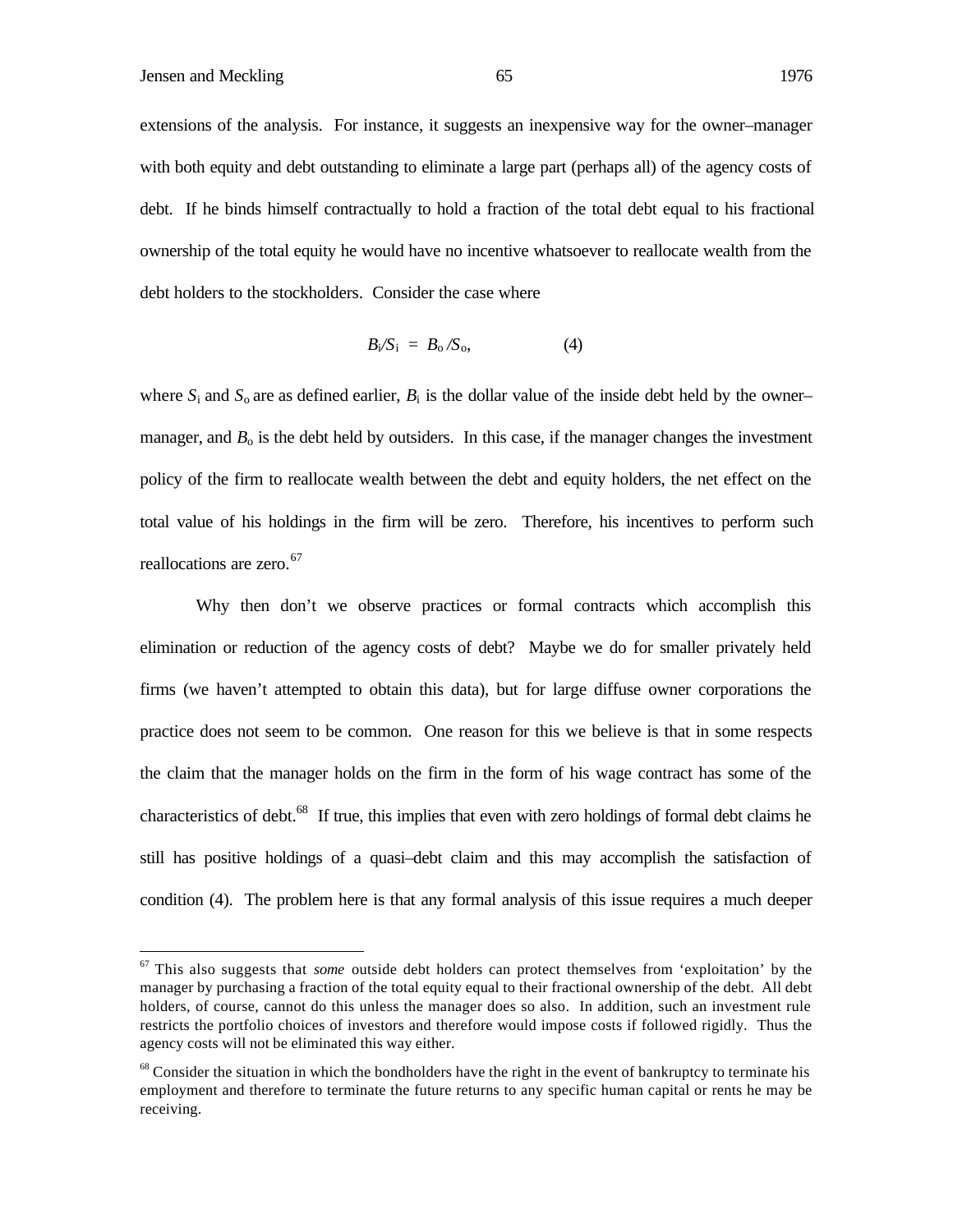understanding of the relationship between formal debt holdings and the wage contract; i.e., how much debt is it equivalent to?

This line of thought also suggests some other interesting issues. Suppose the implicit debt characteristics of the manager's wage contract result in a situation equivalent to

$$
B_{\mathrm{i}}/S_{\mathrm{i}} \implies B_{\mathrm{o}}/S_{\mathrm{o}}.
$$

Then he would have incentives to change the operating characteristics of the firm (i.e., reduce the variance of the outcome distribution) to transfer wealth from the stockholders to the debt holders which is the reverse of the situation we examined in section 4. Furthermore, this seems to capture some of the concern often expressed regarding the fact that managers of large publicly held corporations seem to behave in a risk–averse way to the detriment of the equity holders. One solution to this would be to establish incentive compensation systems for the manager or to give him stock options which in effect give him a claim on the upper tail of the outcome distribution. This also seems to be a commonly observed phenomenon.

This analysis also suggests some additional issues regarding the costs and benefits associated with the use of more complicated financial claims such as warrants, convertible bonds, and convertible preferred stock which we have not formally analyzed as yet. Warrants, convertible bonds, and convertible preferred stock have some of the characteristics of non–voting shares although they can be converted into voting shares under some terms. Alchian–Demsetz (1972) provide an interesting analysis regarding the use of non–voting shares. They argue that some shareholders with strong beliefs in the talents and judgments of the manager will want to be protected against the possibility that some other shareholders will take over and limit the actions of the manager (or fire him). Given that the securities exchanges prohibit the use of non–voting shares by listed firms, the use of the option–type securities might be a substitute for these claims.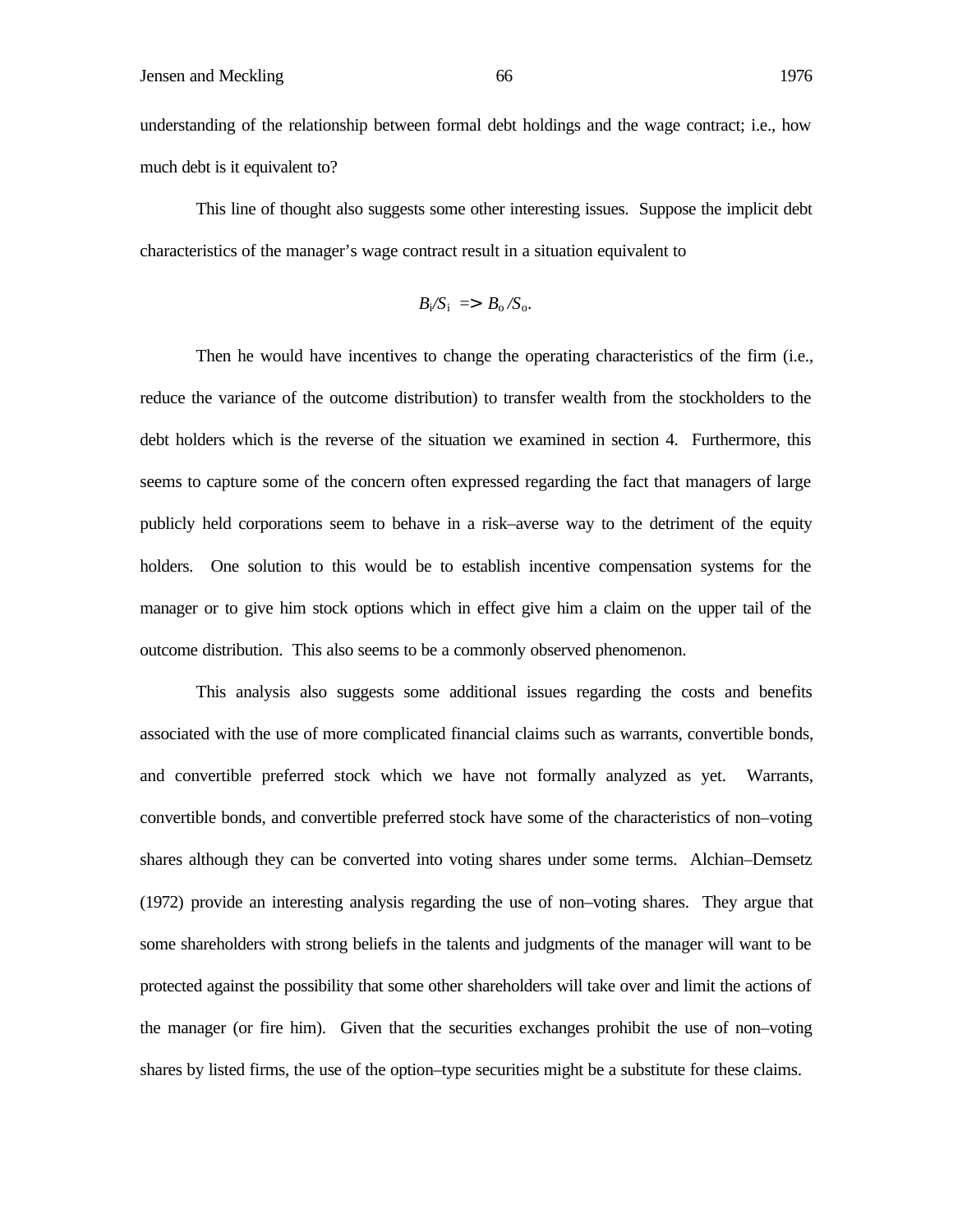In addition, warrants represent a claim on the upper tail of the distribution of outcomes, and convertible securities can be thought of as securities with non–detachable warrants. It seems that the incentive effect of warrants would tend to offset to some extent the incentive effects of the existence of risky debt because the owner–manager would be sharing part of the proceeds associated with a shift in the distribution of returns with the warrant holders. Thus, we conjecture that potential bondholders will find it attractive to have warrants attached to the risky debt of firms in which it is relatively easy to shift the distribution of outcomes to expand the upper tail of the distribution to transfer wealth from bondholders. It would also then be attractive to the owner– manager because of the reduction in the agency costs which he would bear. This argument also implies that it would make little difference if the warrants were detachable (and therefore saleable separately from the bonds) since their mere existence would reduce the incentives of the manager (or stockholders) to increase the riskiness of the firm (and therefore increase the probability of bankruptcy). Furthermore, the addition of a conversion privilege to fixed claims such as debt or preferred stock would also tend to reduce the incentive effects of the existence of such fixed claims and therefore lower the agency costs associated with them. The theory predicts that these phenomena should be more frequently observed in cases where the incentive effects of such fixed claims are high than when they are low.

## 6.4 Monitoring and the Social Product of Security Analysts

One of the areas in which further analysis is likely to lead to high payoffs is that of monitoring. We currently have little which could be glorified by the title of a "Theory of Monitoring" and yet this is a crucial building block of the analysis. We would expect monitoring activities to become specialized to those institutions and individuals who possess comparative advantages in these activities. One of the groups who seem to play a large role in these activities is composed of the security analysts employed by institutional investors, brokers and investment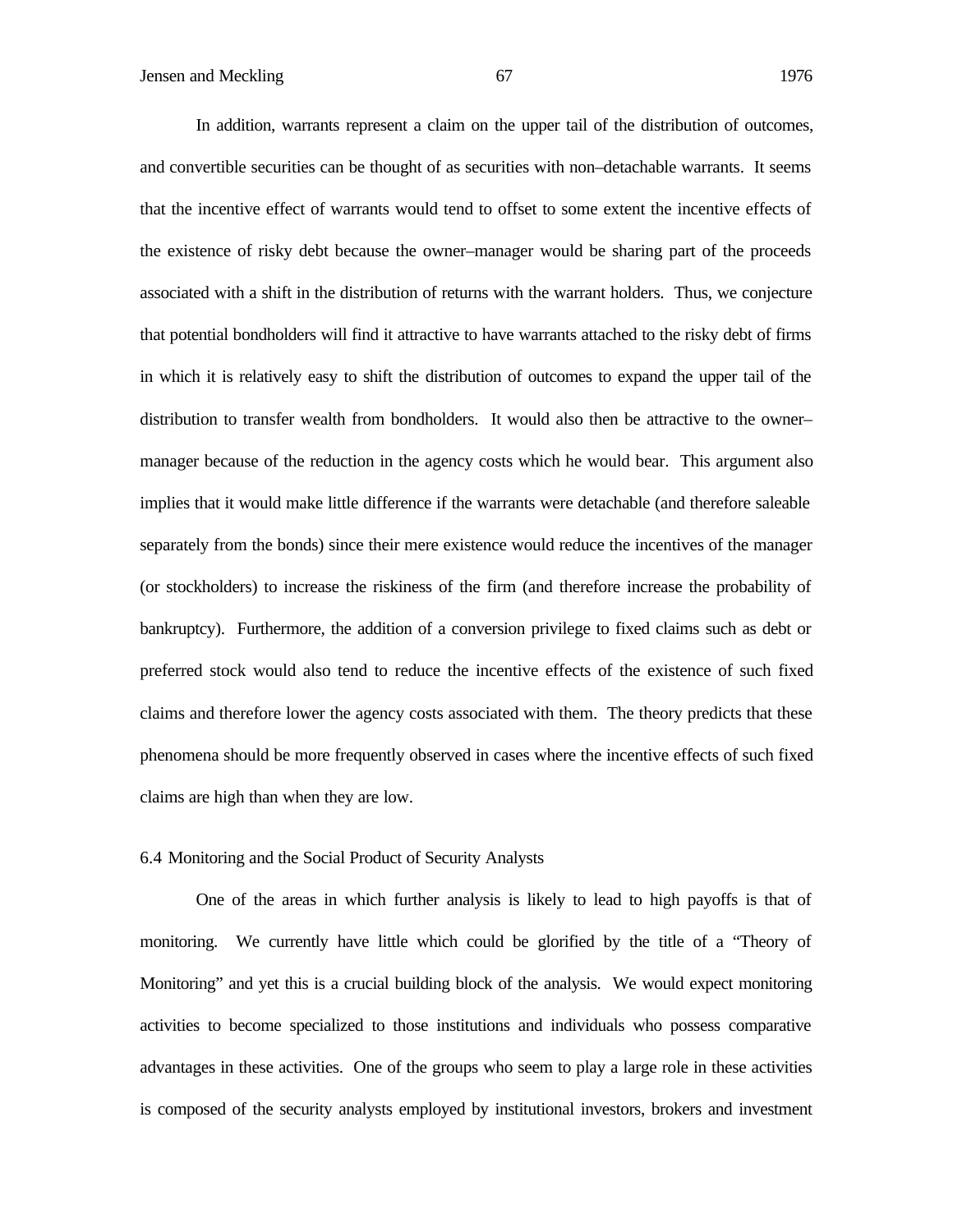advisory services as well as the analysis performed by individual investors in the normal course of investment decision making.

A large body of evidence exists which indicates that security prices incorporate in an unbiased manner all publicly available information and much of what might be called "private information".<sup>69</sup> There is also a large body of evidence which indicates that the security analysis activities of mutual funds and other institutional investors are not reflected in portfolio returns, i.e., they do not increase risk–adjusted portfolio returns over a naive random selection buy–and–hold strategy.<sup>70</sup> Therefore, some have been tempted to conclude that the resources expended on such research activities to find under– or over–valued securities is a social loss. Jensen (1979) argues that this conclusion cannot be unambiguously drawn because there is a large consumption element in the demand for these services.

Furthermore, the analysis of this paper would seem to indicate that to the extent that security analysis activities reduce the agency costs associated with the separation of ownership and control, they are indeed socially productive. Moreover, if this is true, we expect the major benefits of the security analysis activity to be reflected in the higher capitalized value of the ownership claims to corporations and *not* in the period–to–period portfolio returns of the analyst. Equilibrium in the security analysis industry requires that the private returns to analysis (i.e., portfolio returns) must be just equal to the private costs of such activity, $71$  and this will not reflect the social product of this activity which will consist of larger output and higher *levels* of the capital value of ownership claims. Therefore, the argument implies that if there is a non–optimal amount

l

 $69$  See Fama (1970a) for a survey of this 'efficient markets' literature.

 $70$  See Jensen (1969) for an example of this evidence and references.

 $71$  Ignoring any pure consumption elements in the demand for security analysis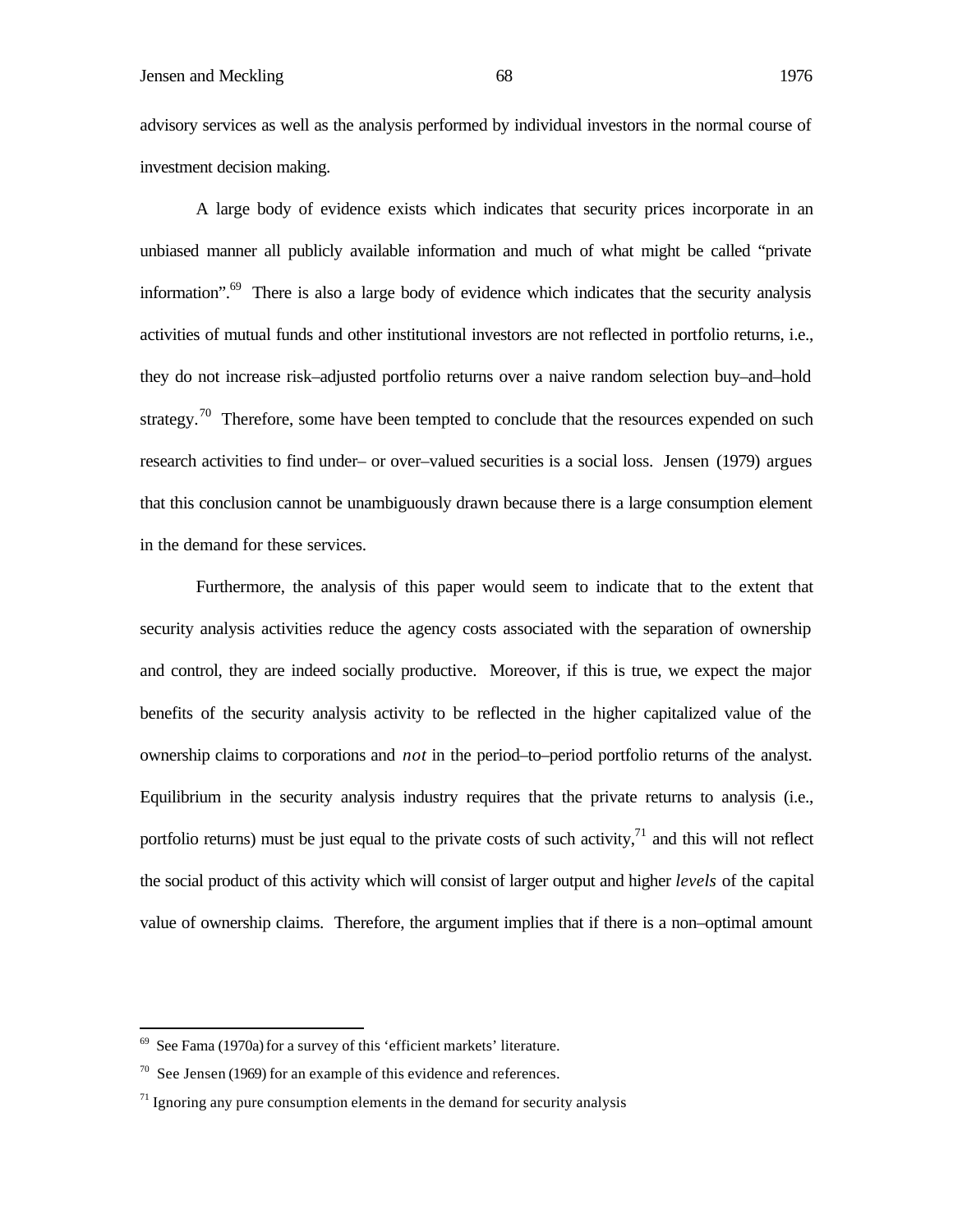of security analysis being performed, it is too much<sup>72</sup> not too little (since the shareholders would be willing to pay directly to have the "optimal" monitoring performed), and we don't seem to observe such payments.

### 6.5 Specialization in the Use of Debt and Equity

Our previous analysis of agency costs suggests at least one other testable hypothesis: i.e., that in those industries where the incentive effects of outside equity or debt are widely different, we would expect to see specialization in the use of the low agency cost financing arrangement. In industries where it is relatively easy for managers to lower the mean value of the outcomes of the enterprise by outright theft, special treatment of favored customers, ease of consumption of leisure on the job, etc. (for example, the bar and restaurant industry), we would expect to see the ownership structure of firms characterized by relatively little outside equity (i.e., 100 percent ownership of the equity by the manager) with almost all outside capital obtained through the use of debt.

The theory predicts the opposite would be true where the incentive effects of debt are large relative to the incentive effects of equity. Firms like conglomerates, in which it would be easy to shift outcome distributions adversely for bondholders (by changing the acquisition or divestiture policy) should be characterized by relatively lower utilization of debt. Conversely, in industries where the freedom of management to take riskier projects is severely constrained (for example, regulated industries such as public utilities), we should find more intensive use of debt financing.

The analysis suggests that in addition to the fairly well–understood role of uncertainty in the determination of the quality of collateral, there is at least one other element of great

 $72$  Again ignoring the value of the pure consumption elements in the demand for security analysis.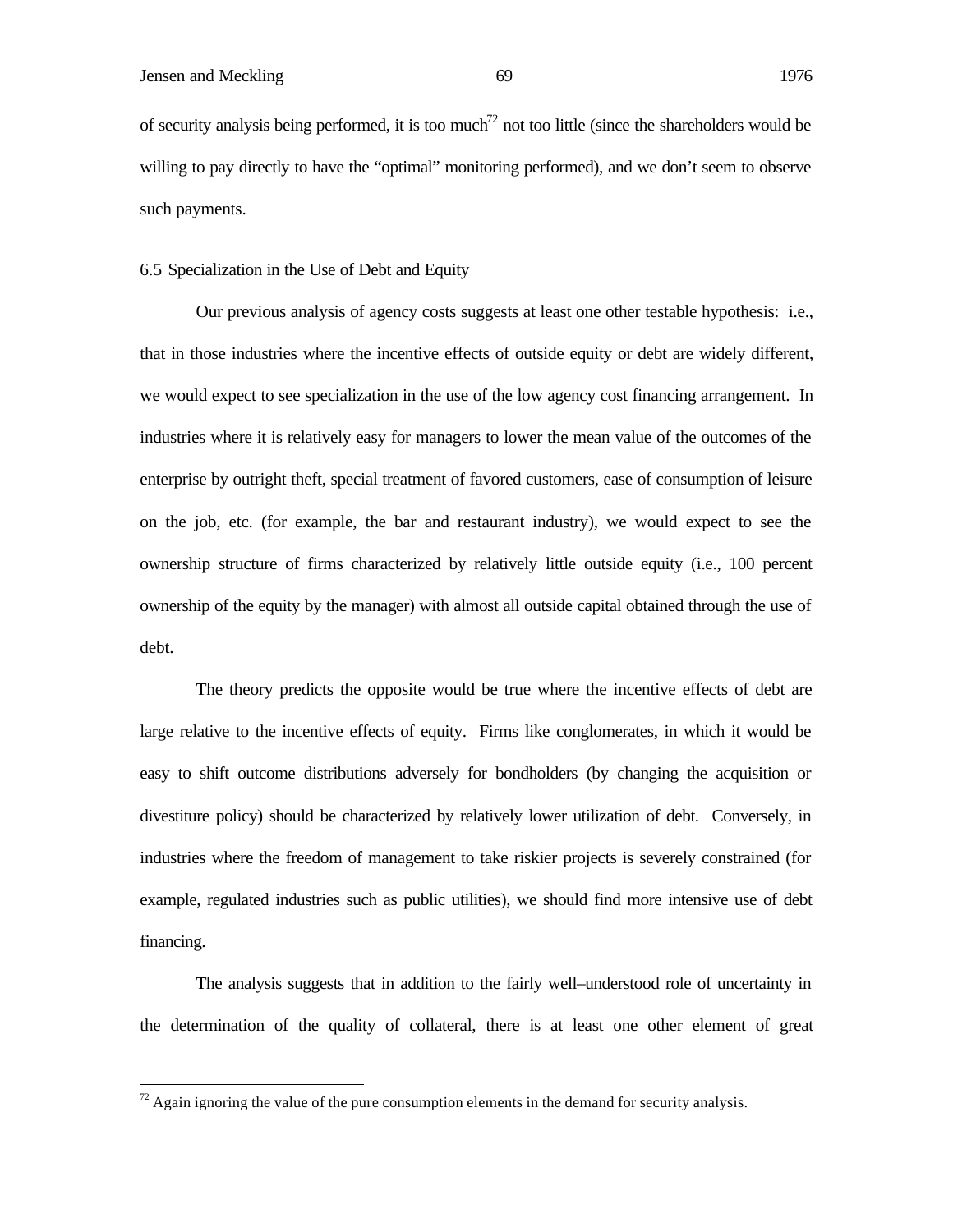importance—the ability of the owner of the collateral to change the distribution of outcomes by shifting either the mean outcome or the variance of the outcomes. A study of bank lending policies should reveal these to be important aspects of the contractual practices observed there.

### 6.6 Application of the Analysis to the Large Diffuse Ownership Corporation

While we believe the structure outlined in the proceeding pages is applicable to a wide range of corporations, it is still in an incomplete state. One of the most serious limitations of the analysis is that, as it stands, we have not worked out in this paper its application to the very large modern corporation whose managers own little or no equity. We believe our approach can be applied to this case, but space limitations preclude discussion of these issues here. They remain to be worked out in detail and will be included in a future paper.

### 6.7 The Supply Side of the Incomplete Markets Question

The analysis of this paper is also relevant to the incomplete market issue considered by Arrow (1964a), Diamond (1967), Hakansson (1974a, 1974b), Rubinstein (1974), Ross (1974b), and others. The problems addressed in this literature derive from the fact that whenever the available set of financial claims on outcomes in a market fails to span the underlying state space (see Arrow, 1964a, andDebreu, 1959) the resulting allocation is Pareto inefficient. A disturbing element in this literature surrounds the fact that the inefficiency conclusion is generally drawn without explicit attention in the analysis to the costs of creating new claims or of maintaining the expanded set of markets called for to bring about the welfare improvement.

The demonstration of a possible welfare improvement from the expansion of the set of claims by the introduction of new basic contingent claims or options can be thought of as an analysis of the demand conditions for new markets. Viewed from this perspective, what is missing in the literature on this problem is the formulation of a positive analysis of the supply of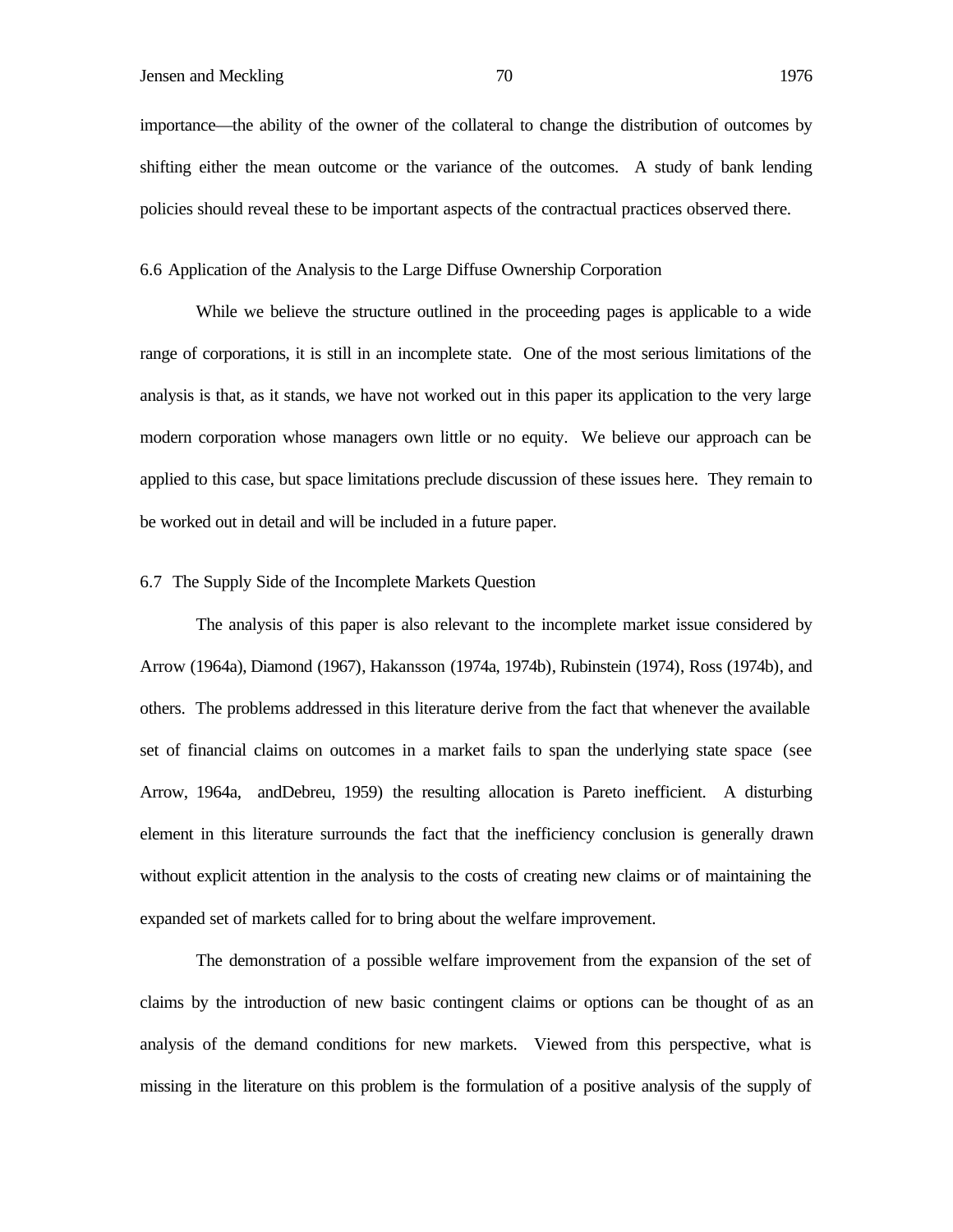markets (or the supply of contingent claims). That is, what is it in the maximizing behavior of individuals in the economy that causes them to create and sell contingent claims of various sorts?

The analysis in this paper can be viewed as a small first step in the direction of formulating an analysis of the supply of markets issue which is founded in the self–interested maximizing behavior of individuals. We have shown why it is in the interest of a wealth– maximizing entrepreneur to create and sell claims such as debt and equity. Furthermore, as we have indicated above, it appears that extensions of these arguments will lead to a theory of the supply of warrants, convertible bonds, and convertible preferred stock. We are not suggesting that the specific analysis offered above is likely to be sufficient to lead to a theory of the supply of the wide range of contracts (both existing and merely potential) in the world at large. However, we do believe that framing the question of the completeness of markets in terms of the joining of both the demand and supply conditions will be very fruitful instead of implicitly assuming that new claims spring forth from some (costless) well head of creativity unaided or unsupported by human effort.

## **7. Conclusions**

The publicly held business corporation is an awesome social invention. Millions of individuals voluntarily entrust billions of dollars, francs, pesos, etc. of personal wealth to the care of managers on the basis of a complex set of contracting relationships which delineate the rights of the parties involved. The growth in the use of the corporate form as well as the growth in market value of established corporations suggests that at least, up to the present, creditors and investors have by and large not been disappointed with the results, despite the agency costs inherent in the corporate form.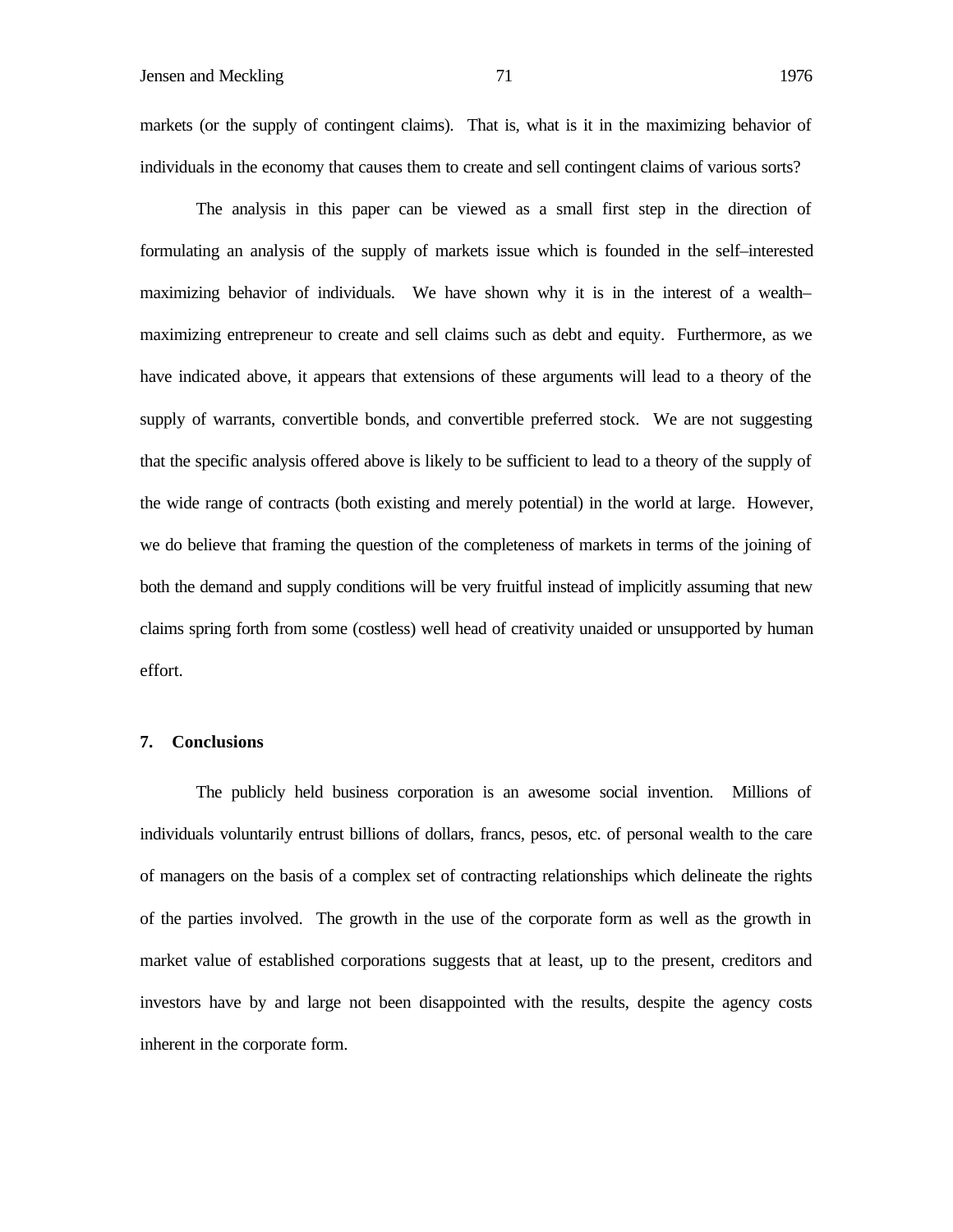Agency costs are as real as any other costs. The level of agency costs depends, among other things, on statutory and common law and human ingenuity in devising contracts. Both the law and the sophistication of contracts relevant to the modern corporation are the products of a historical process in which there were strong incentives for individuals to minimize agency costs. Moreover, there were alternative organizational forms available, and opportunities to invent new

ones. Whatever its shortcomings, the corporation has thus far survived the market test against

potential alternatives.

## **References**

- Alchian, Armen A. (1965). "The Basis of Some Recent Advances in the Theory of Management of the Firm." *Journal of Industrial Economics* (November): 30-44.
- Alchian, Armen A. (1968). *Corporate Management and Property Rights*. Economic Policy and the Regulation of Securities, Washington, D.C., American Enterprise Institute.
- Alchian, Armen A. (1974). *Some Implications of Recognition of Property Right Transaction Costs*. First Interlaken Conference on Analysis and Ideology.
- Alchian, Armen A. and W.R. Allen (1969). *Exchange and Production: Theory in Use*. Belmont, CA, Wadsworth.
- Alchian, Armen A. and Harold Demsetz (1972). "Production, Information Costs, and Economic Organization." *American Economic Review* LXII, no. 5 (December): 777-795.
- Alchian, Armen. A. and R.A. Kessel (1962). "Competition, Monopoly, and the Pursuit of Pecuniary Gain". *Aspects of Labor Economics*. Princeton, NJ, National Bureau of Economic Research.
- Arrow, Kenneth J. (1964a). "Control in Large Organizations." *Management Science* 10 (April): 397-408.
- Arrow, Kenneth J. (1964b). "The Role of Securities in the Optimal Allocation of Risk Bearing." *Review of Economic Studies* 31, no. 86 (January): 91-96.
- Atkinson, T.R. (1967). "Trends in Corporate Bond Quality". *Studies in Corporate Bond Finance 4*. New York:, National Bureau of Economic Research.

Baumol, W.J. (1959). *Business Behavior, Value and Growth*. New York, Macmillan.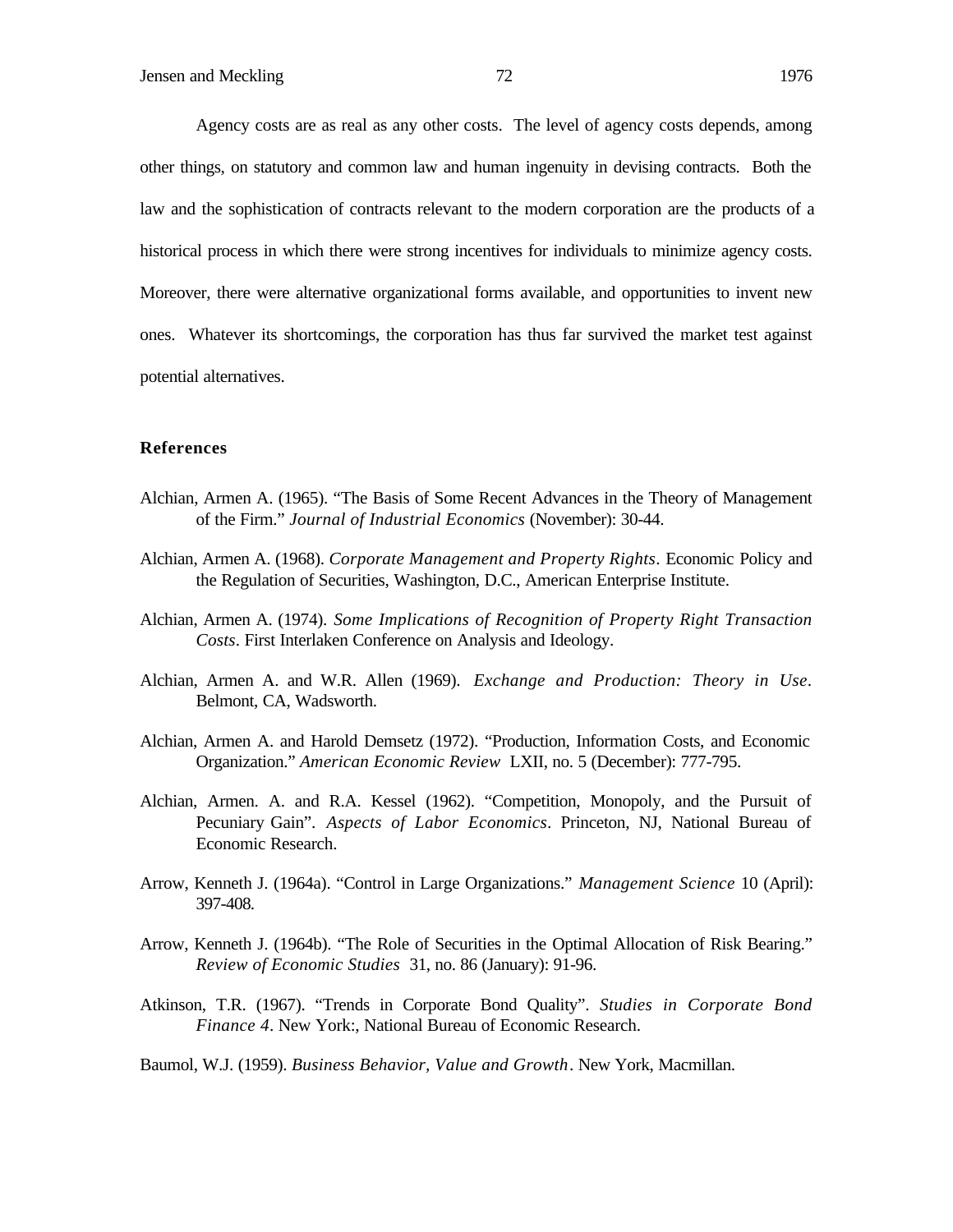- Becker, Gary S. and George J. Stigler (1972). *Law Enforcement, Corruption, and Compensation of Enforcers*. Conference on Capitalism and Freedom.
- Benston, George J. (1977). "The Impact of Maturity Regulation on High Interest Rate Lenders and Borrowers." *Journal of Financial Economics* 4 no. 1 .
- Berhold, M. (1971). "A Theory of Linear Profit Sharing Incentives." *Quarterly Journal of Economics* LXXXV (August): 460-482.
- Berle, Adolf A. and Gardiner C. Means (1932). *The Modern Corporation and Private Property*. New York, Macmillan Publishing Co.
- Black, F., H. Merton, M.H. Miller, et al. (1978). "An Approach to the Regulation of Bank Holding Companies." *Journal of Business* 51 (3): 379-412.
- Black, F. and M. Scholes (1973). "The Pricing of Options and Corporate Liabilities." *Journal of Political Economy* 81, no. 3 : 637-654.
- Branch, B. (1973). "Corporate Objectives and Market Performance." *Financial Management* (Summer): 24-29.
- Coase, Ronald H. (1937). "The Nature of the Firm". *Readings in Price Theory*. Homewood, IL, Irwin. New Series, V**:** 331-351.
- Coase, Ronald H. (1959). "The Federal Communications Commission." *Journal of Law and Economics* II (October): 1-40.
- Coase, Ronald H. (1960). "The Problem of Social Cost." *Journal of Law and Economics* III (October): 1-44.
- Coase, Ronald H. (1964). "Discussion." *American Economic Review* LIV, no. 3 : 194-197.
- Cyert, R.M. and C.L. Hedrick (1972). "Theory of the Firm: Past, Present and Future: An Interpretation." *Journal of Economic Literature* X (June): 398-412.
- Cyert, R.M. and J.G. March (1963). *A Behavioral Theory of The Firm*. Englewood Cliffs, NJ, Prentice Hall.
- DeAlessi, L. (1973). "Private Property and Dispersion of Ownership in Large Corporations." *Journal of Finance* (September): 839-851.
- Debreu, Gerard (1959). *Theory of Value*. New York, John Wiley & Sons.
- Demsetz, Harold (1967). "Toward a Theory of Property Rights." *American Economic Review* LVII (May): 347-359.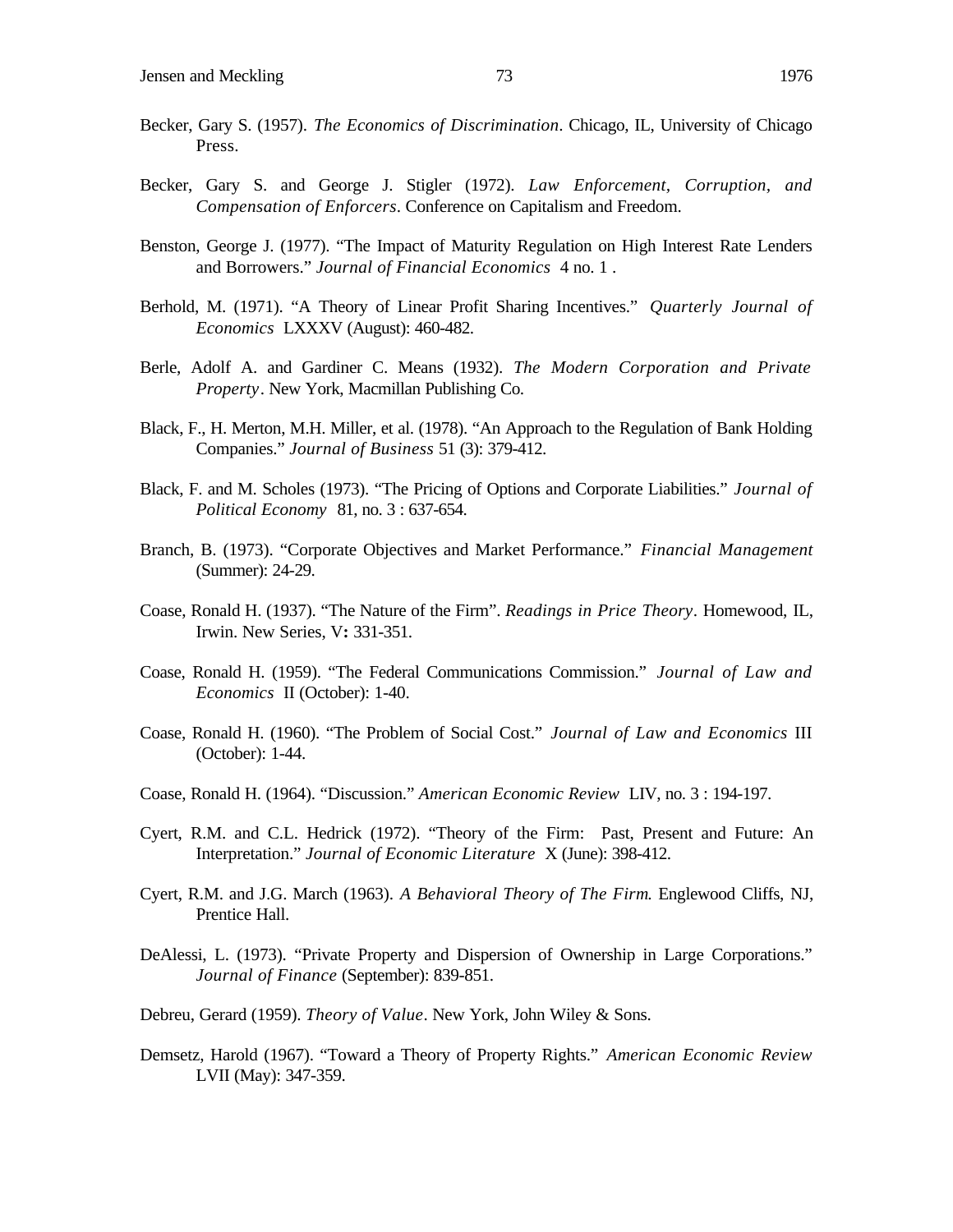- Diamond, P.A. (1967). "The Role of Stock Market in a General Equilibrium Model with Technological Uncertainty." *American Economic Review* LVII (September): 759-776.
- Evans, J.L. and S.H. Archer (1968). "Divesification and the Reduction of Dispersion: An Empirical Analysis." *Journal of Finance* (December).
- Fama, Eugene F. (1970a). "Efficient Capital Markets: A Review of Theory and Empirical Work." *Journal of Finance* XXV, no. 2 .
- Fama, Eugene F. (1970b). "Multiperiod Consumption-investment Decisions." *American Economic Review* LX (March).
- Fama, Eugene F. (1972). "Ordinal and Measurable Utility". *Studies in the Theory of Capital Markets*. M. C. Jensen. New York, Praeger.
- Fama, Eugene F. and M. Miller (1972). *The Theory of Finance*. New York, Hold, Rhinehart, and Winston.
- Friedman, Milton (1970). The Social Responsibility of Business is to Increase its Profits. *New York Times Magazine***:** 32 FF.
- Furubotn, E.G. and S. Pejovich (1972). "Property Rights and Economic Theory: A Survey of Recent Literature." *Journal of Economic Literature* X (December): 1137-1162.
- Galai, D. and R.W. Masulis (1976). "The Option Pricing Model and the Risk Factor of Stock." *Journal of Financial Economics* 3 no. 1/2 : 53-82.
- Hakansson, N.H. (1974a). Ordering Markets and the Capital Structures of Firms with Illustrations. *Institute of Business and Economic Working Paper no. 24*. Berkley, CA, University of California.
- Hakansson, N.H. (1974b). The Superfund: Efficient Paths Toward a Complete Financial Market, Unpublished.
- Heckerman, D.G. (1975). "Motivating Managers to Make Investment Decision." *Journal of Financial Economics* 2 no. 3 : 273-292.
- Hirschleifer, Jack (1958). "On the Theory of Optimal Investment Decisions." *Journal of Political Economy* (August): 329-352.
- Hirschleifer, Jack (1970). *Investment, Interest, and Capital*. Englewood Cliffs, NJ, Prentice-Hall.
- Jensen, Michael C. (1969). "Risk, the Pricing of Capital Assets, and the Evaluation of Investment Portfolios." *Journal of Business* 42, no. 2 : 167-247.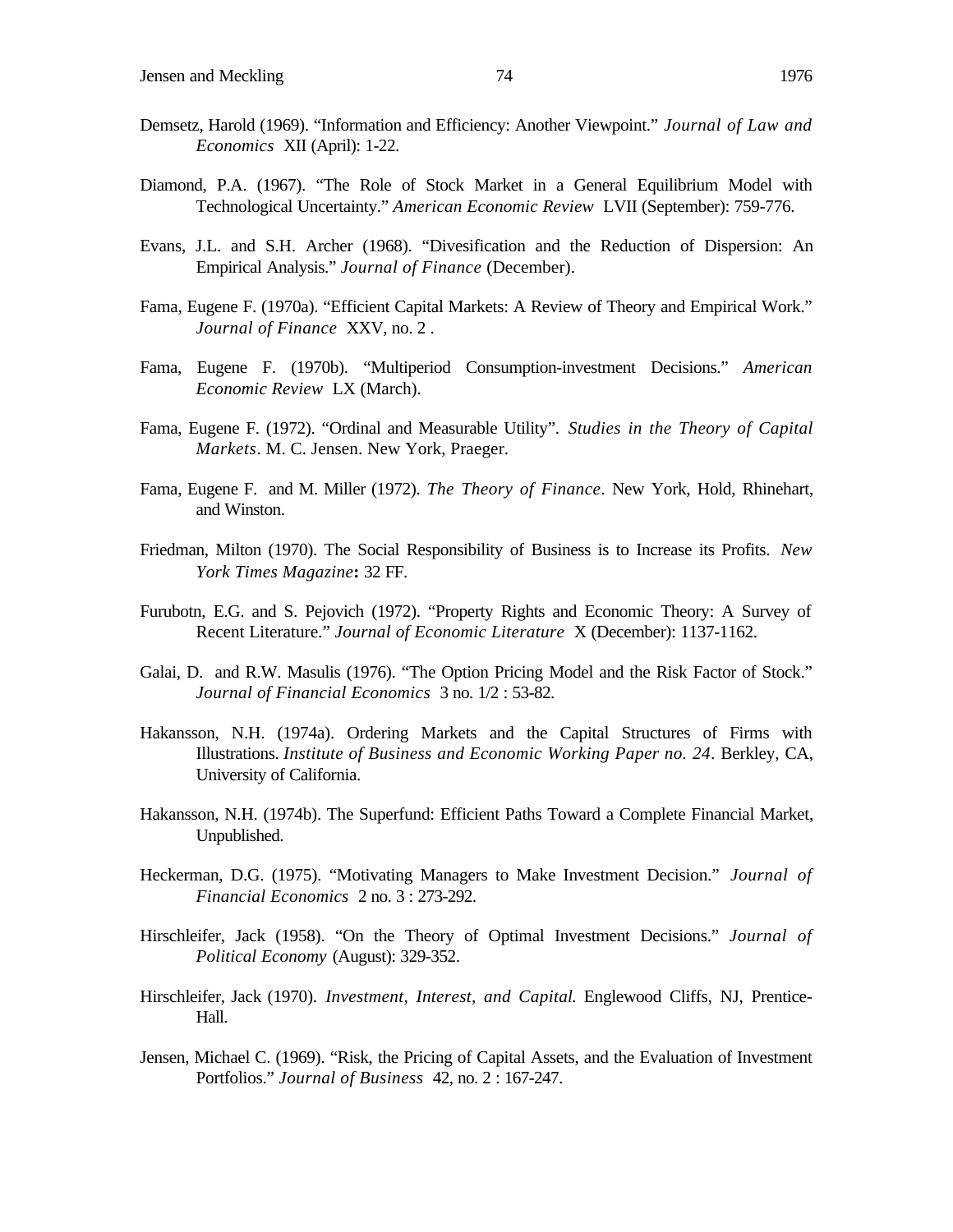- Jensen, Michael C. (1979). "Tests of Capital Market Theory and Implications of the Evidence." *Handbook of Financial Economics* .
- Jensen, Michael C. and J.B. Long (1972). "Corporate Investment under Uncertainty and Pareto Optimality in the Capital Markets." *Bell Journal of Economics* (Spring): 151-174.
- Jensen, Michael C. and William H. Meckling (1978). "Can the Corporation Survive?" *Financial Analysts Journal* (January-February).
- Klein, W.A. (1976). Legal and Economic Perspectives on the FIrm. *Unpublished manuscript*. Los Angeles, CA, University of California.
- Kraus, A. and R. Litzenberger (1973). "A State Preference Model of Optimal Financial Leverage." *Journal of Finance* (September).
- Larner, R.J. (1970). *Management Control and the Large Corporation*. New York, Dunellen.
- Lintner, J. (1965). "Security Prices, Risk, and Maximal Gains from Diversification." *Journal of Finance* XX (December): 587-616.
- Lloyd-Davies, Peter R. (1975). "Optimal Financial Policy in Imperfect Markets." *Journal of Financial and Quantitative Analysis* 10 (3): 457ff.
- Long, J.B. (1972). "Wealth, Welfare, and the Price of Risk." *Journal of Finance* (May): 419- 433.
- Long, J.B. (1974). "Discussion." *Journal of Finance* XXXIX, no. 12 : 485-188.
- Machlup, F. (1967). "Theories of the Firm: Marginalist, Behavioral, Managerial." *American Economic Review* (March): 1-33.
- Manne, H.G. (1962). "The 'Higher Criticism' of the Modern Corporation." *Columbia Law Review* 62 (March): 259-284.
- Manne, H.G. (1965). "Mergers and the Market for Corporate Control." *Journal of Political Economy* (April): 110-120.
- Manne, H.G. (1967). "Our Two Corporate Systems: Law and Economics." *Virginia Law Review* 53 (March): 259-284.
- Manne, H.G. (1972). "The Social Responsibility of Regulated Utilities." *Wisconsin Law Review* V, no. 4 : 995-1009.
- Marris, R. (1964). *The Economic Theory of Managerial Capitalism*. Glencoe, IL, Free Press of Glencoe.
- Mason, E.S. (1959). *The Corporation in Modern Society*. Cambridge, MA, Harvard University Press.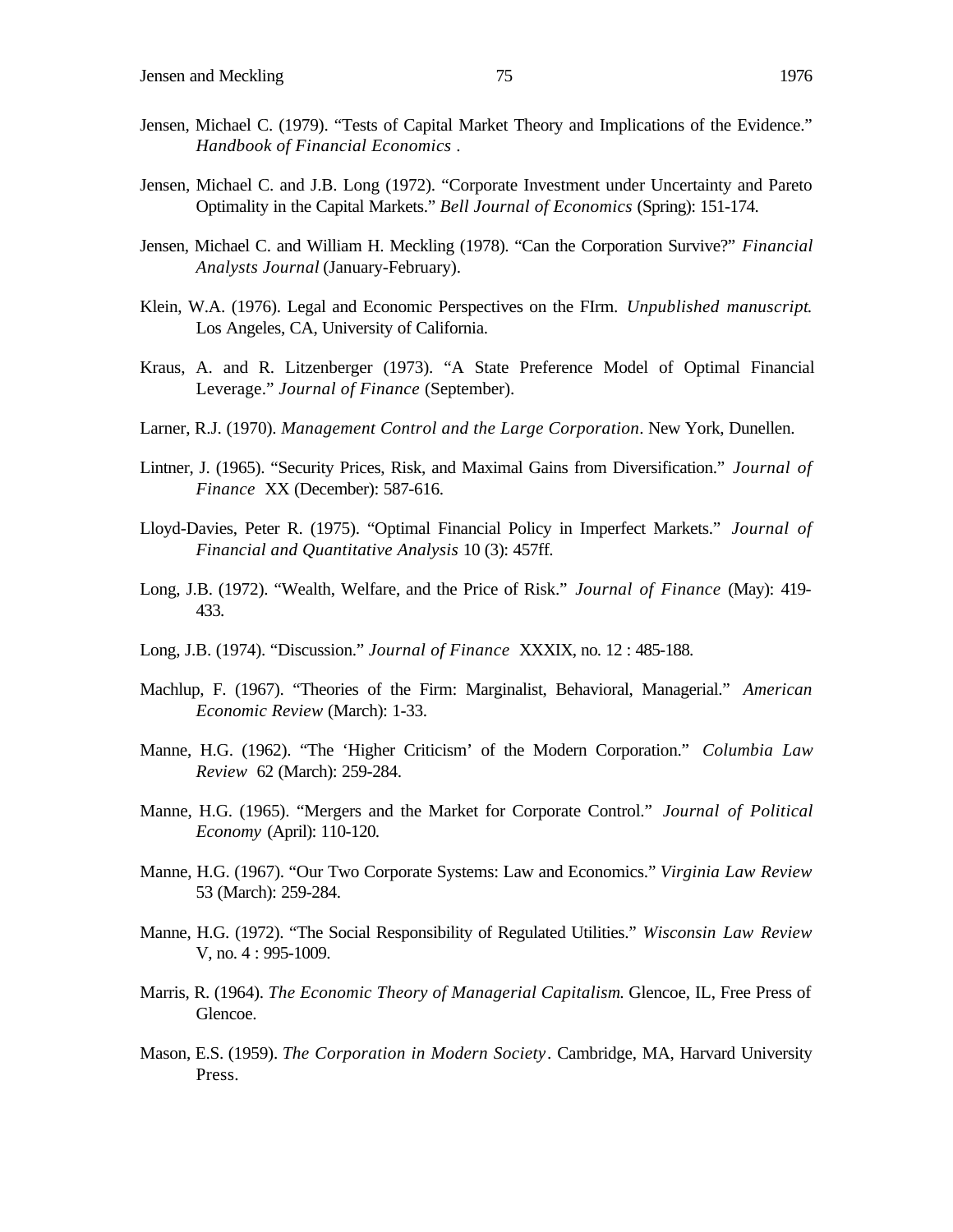- Meckling, William H. (1976). "Values and the Choice of the Model of the Individual in the Social Sciences." *Schweizerische Zeitschrift fur Volkswirtschaft* (December).
- Merton, R.C. (1973). "The Theory of Rational Option Pricing." *Bell Journal of Economics and Management Science* 4, no. 1 : 141-183.
- Merton, R.C. (1974). "On the Pricing of Corporate Debt: The Risk Structure of Interest Rates." *Journal of Finance* XXIX, no. 2 : 449-470.
- Merton, R.C. and M.G. Subrahmanyam (1974). "The Optimality of a Competitive Stock Market." *Bell Journal of Economics and Management Science* (Spring): 145-170.
- Miller, M.H. and F. Modigliani (1966). "Some Estimates of the Cost of Capital to the Electric Utility Industry, 1954-57." *American Economic Review* 48 (June): 333-391.
- Modigliani, F. and M.H. Miller (1958). "The Costs of Capital, Corporate Finance, and the Theory of Investment." *American Economic Review* 48 (June): 261-297.
- Modigliani, F. and M.H. Miller (1963). "Corporate Income Taxes and the Cost of Capital: A Correction." *American Economic Review* 53 (June): 433-443.
- Monson, R.J. and A. Downs (1965). "A Theory of Large Managerial Firms." *Journal of Political Economy* (June): 221-236.
- Myers, Stewart C. (1975). A Note on the Determinents of Corporate Debt Capacity. *Unpublished manuscript*. London, London Graduate School of Business.
- Penrose, E. (1958). *The Theory of the Growth of the Firm*. New York, Wiley.
- Preston, L.E. (1975). "Corporation and Society: The Search for a Paradigm." *Journal of Economic Literature* XIII (June): 434-453.
- Ross, Steven A. (1973). "The Economic Theory of Agency: The Principal's Problems." *American Economic Review* LXII (May): 134-139.
- Ross, S.A. (1974a). "The Economic Theory of Agency and the Principle of Similarity". *Essays on Economic Behavior under Uncertainty*. M. D. B. e. al. Amsterdam, North-Holland.
- Ross, S.A. (1974b). Options and Efficiency. *Rodney L. White Center for Financial Research Working Paper no. 3074*. Philadelphia, PA, University of Pennsylvania.
- Rubenstein, M. (1974). A Discrete-Time Synthesis of Financial Theory, Parts I and II. *Intstitute of Business and Economic Research*. Berkeley, CA, University of California.
- Scitovsky, T. (1943). "A Note of Profit Maximisation and its Implications." *Review of Economic Studies* XI : 57-60.